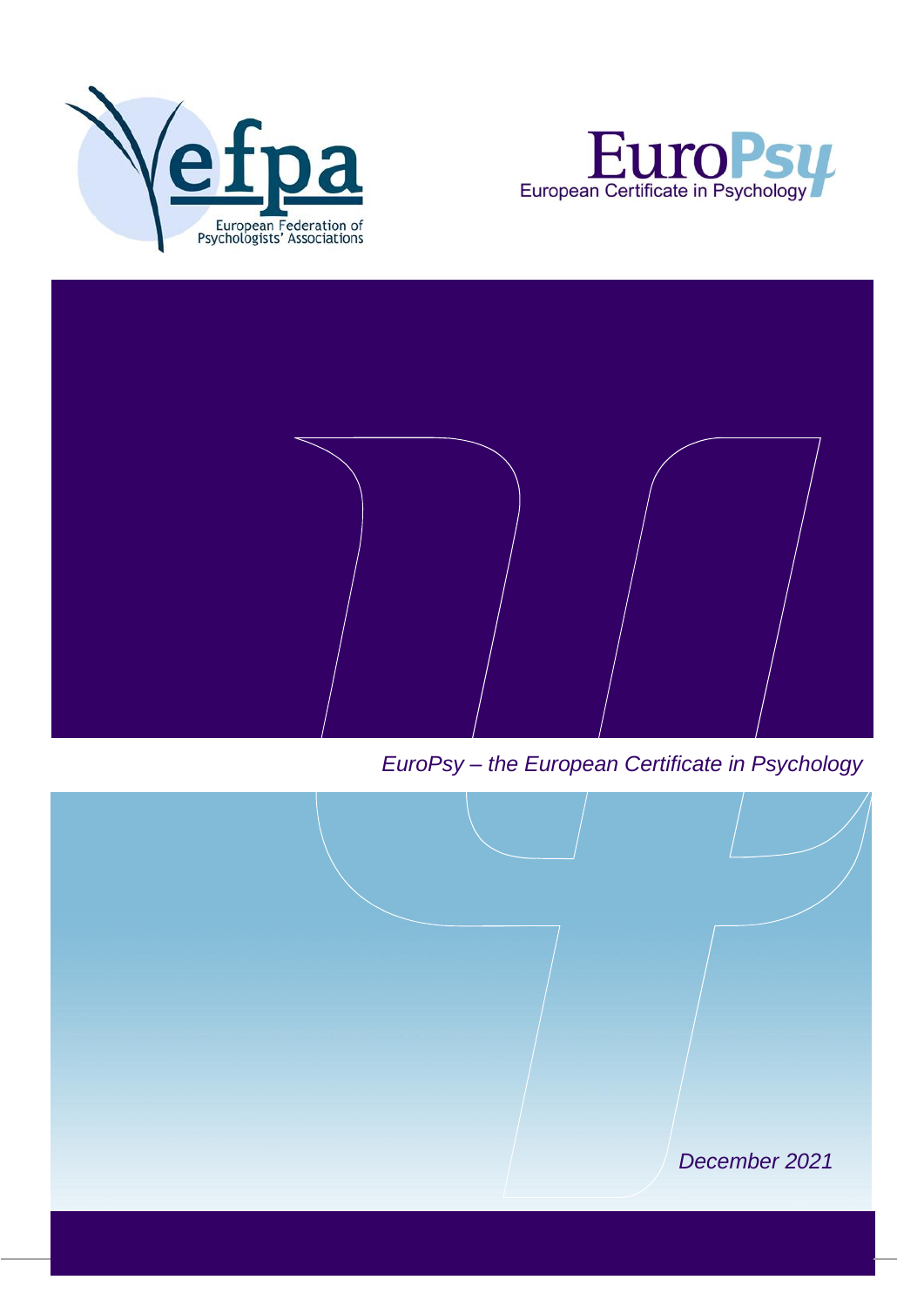December 2021

 $\frac{1}{\sqrt{1}}$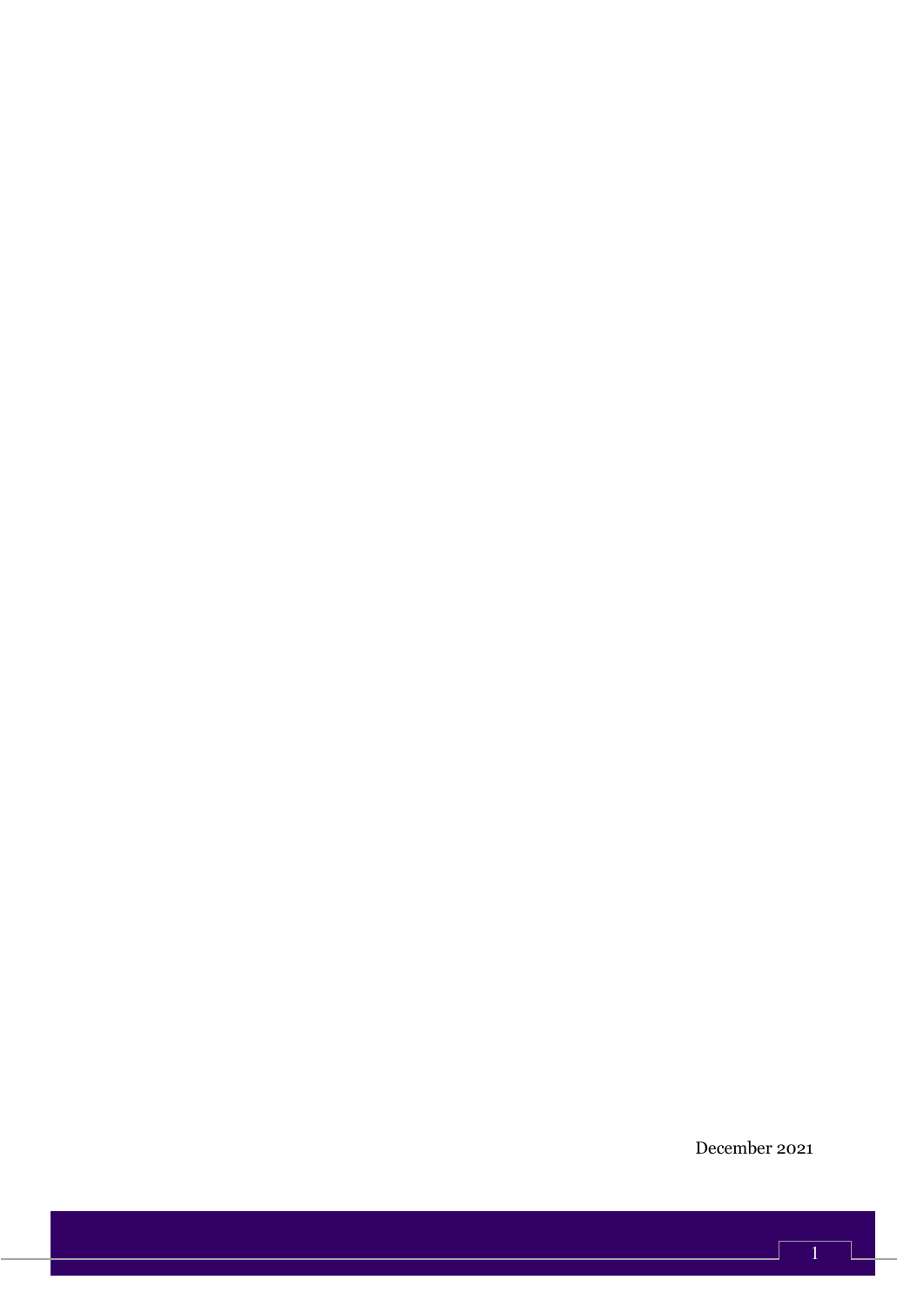



# *EuroPsy*

# European Certificate in Psychology

# EFPA Regulations on *EuroPsy* and Appendices

www.europsy.eu

**December 2021**

 $\overline{2}$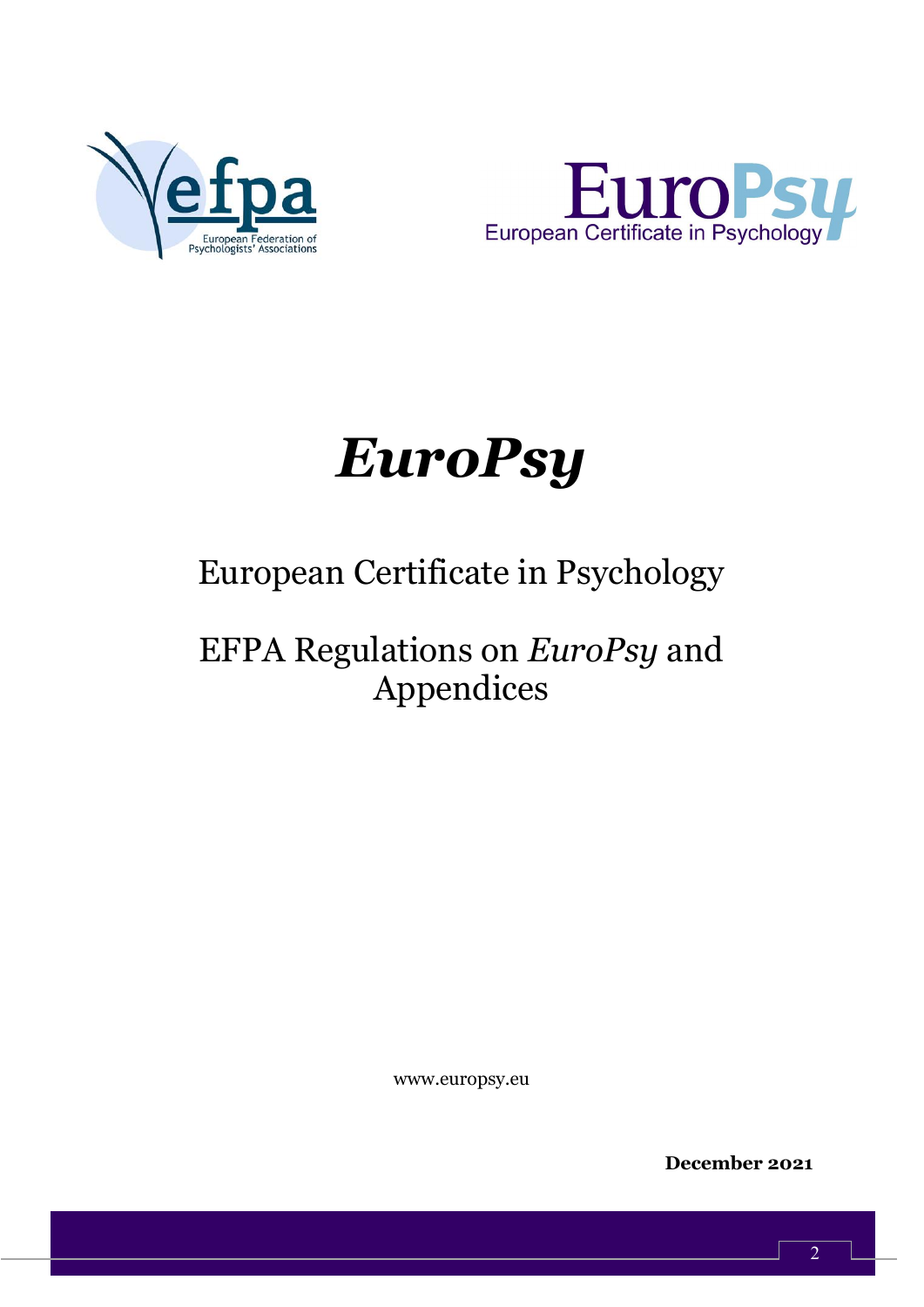# **Contents**

| 1.                                                                                            |  |
|-----------------------------------------------------------------------------------------------|--|
| EFPA Regulations concerning <i>EuroPsy</i> , the European Certificate in Psychology  10<br>2. |  |
|                                                                                               |  |
|                                                                                               |  |
|                                                                                               |  |
|                                                                                               |  |
|                                                                                               |  |
| 3.                                                                                            |  |
| Annex I. Requirements for the Specialist Certificate in Psychotherapy26                       |  |
| Annex II. Requirements for the Specialist Certificate in Work & Organisational                |  |
|                                                                                               |  |
|                                                                                               |  |
| Appendix II. Framework and minimal standards for the education and training of                |  |
|                                                                                               |  |
|                                                                                               |  |
| Minimum requirements of the programme of education and training42                             |  |
|                                                                                               |  |
|                                                                                               |  |
|                                                                                               |  |
|                                                                                               |  |
|                                                                                               |  |
|                                                                                               |  |
| Appendix VII. History of the <i>EuroPsy</i> European Certificate in Psychology  68            |  |
|                                                                                               |  |
|                                                                                               |  |
|                                                                                               |  |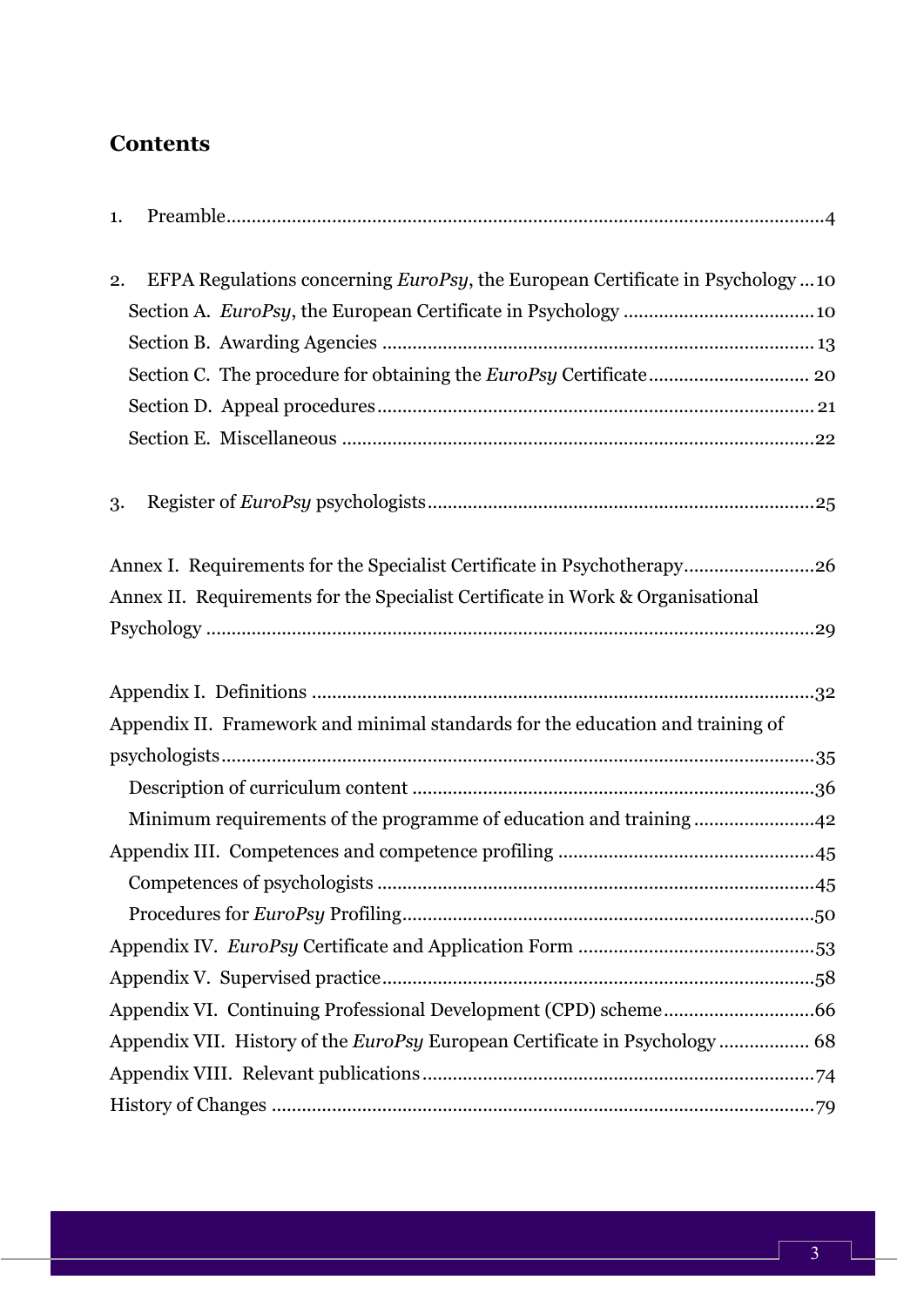## <span id="page-4-0"></span>**1. Preamble**

#### *Background*

There have been considerable changes in the content and manner of delivery of psychological services in Europe over the past few decades. From the early years on psychologists have been educated and have been applying their knowledge in nationally defined frameworks, characterized by distinct educational traditions, forms of employment, types of government involvement, and languages. Having its roots in philosophy and medicine and developing under widely different political and economic conditions, the education of psychologists has taken on different forms in different countries, in some cases with an emphasis on long and uniform training, public funding and regulation by law, in other cases with an emphasis on early differentiation and market-based competition with other professions. Over this period there has been a substantial enhancement of the quality of education and of professional services, and a growth in the extent of legal regulation of psychologists across Europe.

The growing internationalization of the economy in general and the implementation of a common internal market within the European Union (EU) have stimulated the mobility of professionals as well as the delivery of services across national borders. Major steps have also been taken with regard to educational mobility, especially at the academic level. As a consequence of the Bologna Declaration of 1999, a total overhaul of the system of university education across Europe took place with the establishment of the European Higher Education Area by the Budapest-Vienna Declaration of March 2010. The agenda of the European Commission aims at further advances in the same direction. Thus, the Commission has achieved a radical revision of the system of recognition of professional qualifications, which has been accepted by the European Parliament and the European Council, in order to promote the free movement of professionals across Europe. After 20 years the General Directive 89/48/EC that provided the framework for professions which are regulated by law (apart from the seven professions with so-called vertical or 'special' Directives), was replaced by a new Directive 2005/36/EC, adopted in September 2005. These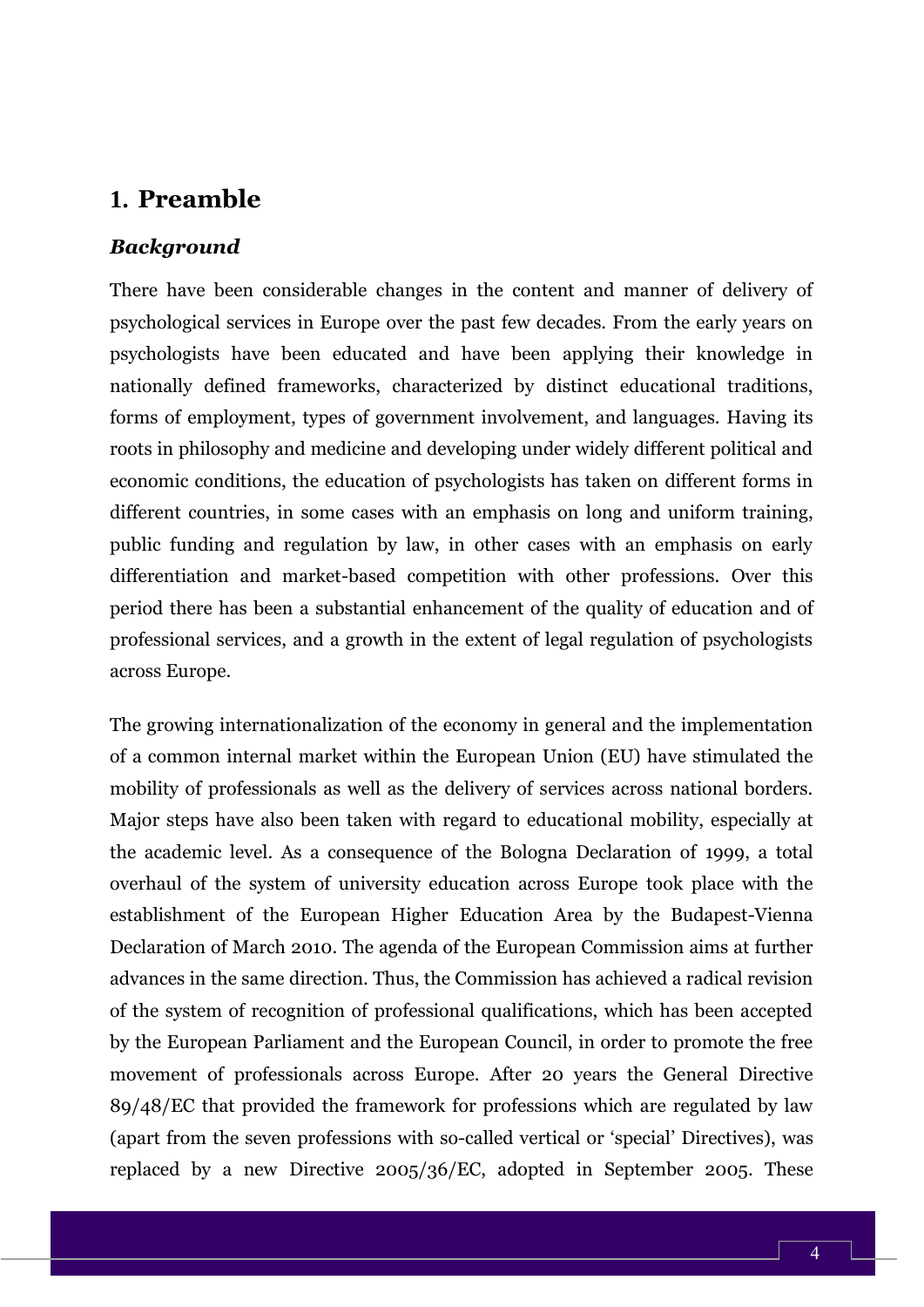developments are of obvious relevance for psychologists and their clients. Psychologists, like other professionals, should have the opportunity to obtain their education and practise their profession anywhere in the EU. Clients, be they individual citizens or institutions, should be able to obtain services of competent psychologists according to their interests and rights in any place within the EU.

Although uniformity, transparency and flexibility should be aimed for when moving towards educational and professional systems which transcend national boundaries, these aims are not easily achieved, considering the diversity in systems and practices that have developed over time. Common frameworks must be found to compare and establish the equivalence of professional and educational qualifications, and common standards must be set to guarantee levels of expertise and professional quality throughout the EU. This poses a great challenge since it requires existing systems and practices to change, and the interests vested in them to be surmounted. It is particularly exigent for professional communities to avoid defensiveness and undue protection of national interests, and to define a common view of the future of the profession, including the development, education and training of its members.

#### *Developments within the profession of psychology*

In psychology, a number of efforts to establish a framework and standards across Europe have been made over the last decades. Thus, in 1990 the European Federation of Professional Psychologists Associations (EFPPA) adopted a set of Optimal Standards for the Profession of Psychology (EFPPA 1990) in which requirements were laid down for the academic education and the professional training of psychologists. The European Network of Organizational and Work Psychologists (ENOP), on the basis of a Copernicus-grant from the European Commission, elaborated a curriculum framework and minimum standards for work and organizational psychology (Roe et al., 1994; ENOP, 1998). A working group of European psychologists followed a similar approach when defining a framework for education and training for European psychologists in the context of the EU Leonardo da Vinci program (Lunt, 2000; Lunt et al. 2001a, Lunt 2002). The resulting document, entitled '*EuroPsy*T, A framework for education and training for Psychologists in Europe' was widely discussed by associations and communities of psychologists throughout Europe and adopted by the European Federation of Psychologists' Associations (EFPA, the successor of EFPPA)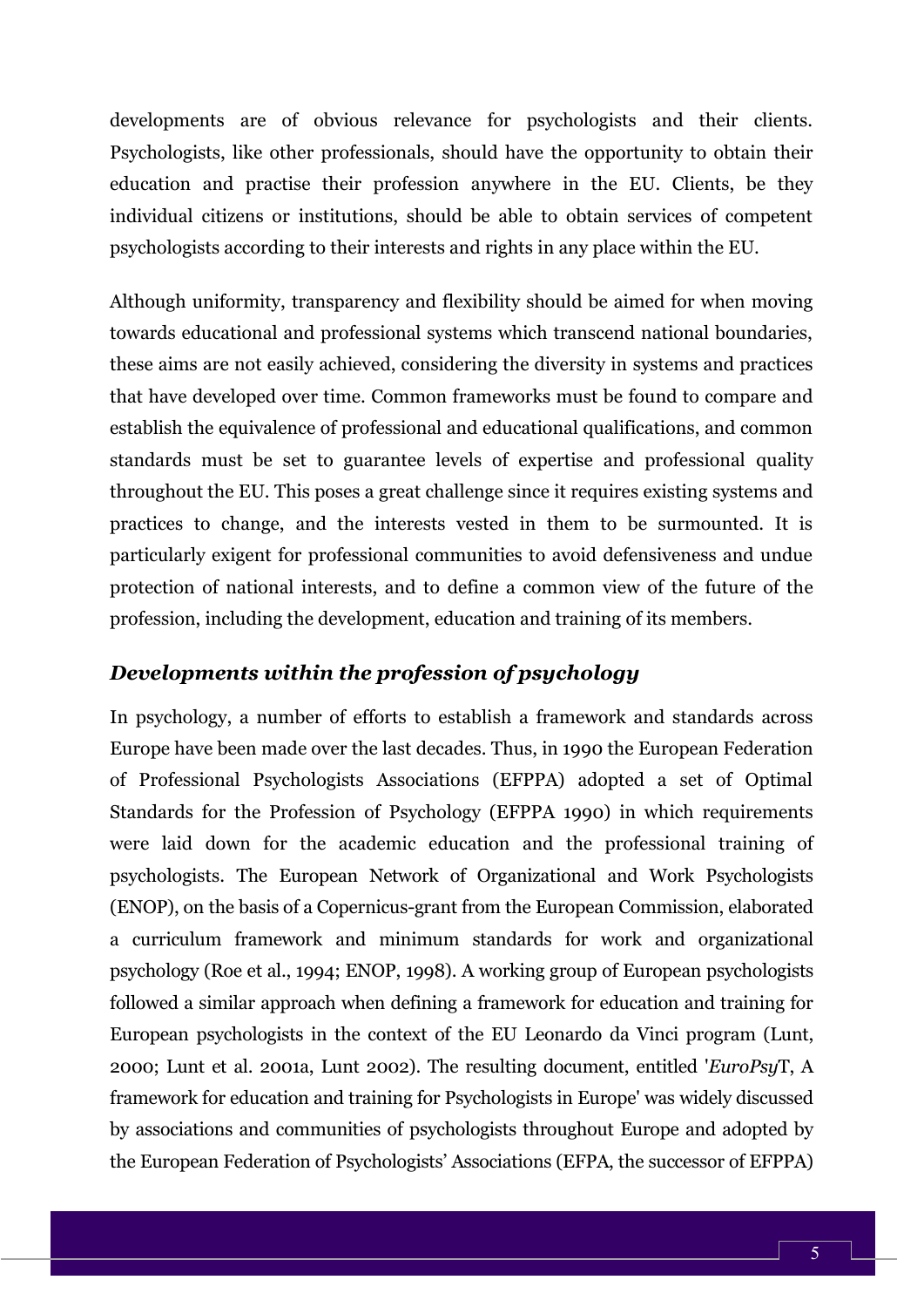in 2001. The *EuroPsy*T framework constitutes the basis for further developments which are likely to result in a two-level system, which will encompass the *EuroPsy* European Certificate in Psychology as the basic standard for independent practice in psychology, and a number of advanced or specialist certificates in psychology which build on this. The *EuroPsy* framework drew substantially on work carried out by the British Psychological Society (BPS) in developing its own occupational standards for psychologists which has resulted in Standards of Proficiency for Applied Psychology. A major contribution of this work is the development of competences which can be evaluated as outcomes of education and training, rather than reliance only on academic curricula.

The European Commission is also in favour of a 'competence' approach, which emphasises transparency and which enables competence evaluation across a range of contexts. This may be seen in the so-called "Tuning" project (Tuning Educational Structures in Europe), part of the implementation of the Bologna Declaration, which aims to develop a set of generic and specific competences leading to learning outcomes in different fields. The "Tuning" project began in 2000 as a project to link the political objectives of the Bologna Process and the initiatives of the Lisbon Recognition Convention. Its first phase covered a range of areas, though not psychology; in the second phase psychology has been developed by a small group who were also involved in the development of the *EuroPsy* (Lunt et al 2011). At the present time, the equivalence of academic qualifications is evaluated by National Academic Recognition Information Centres (NARIC) at the national level working within the European Network of Information Centres (ENIC) at European level. It is hoped that the combination of curriculum specification with a specification of competences of professional psychologists, as presented in *EuroPsy*, will enable more transparent evaluation of equivalence and higher quality of professional services to clients.

#### *Aim of EuroPsy*

The *EuroPsy* (or European Certificate in Psychology) represents a major step forward in promoting the mobility of psychologists and the access of clients to psychological services of high quality across Europe. Building on the educational framework and minimum standards of *EuroPsy*T accepted in 2001 and the so-called European Diploma framework agreed in 2005, it presents a benchmark or a set of European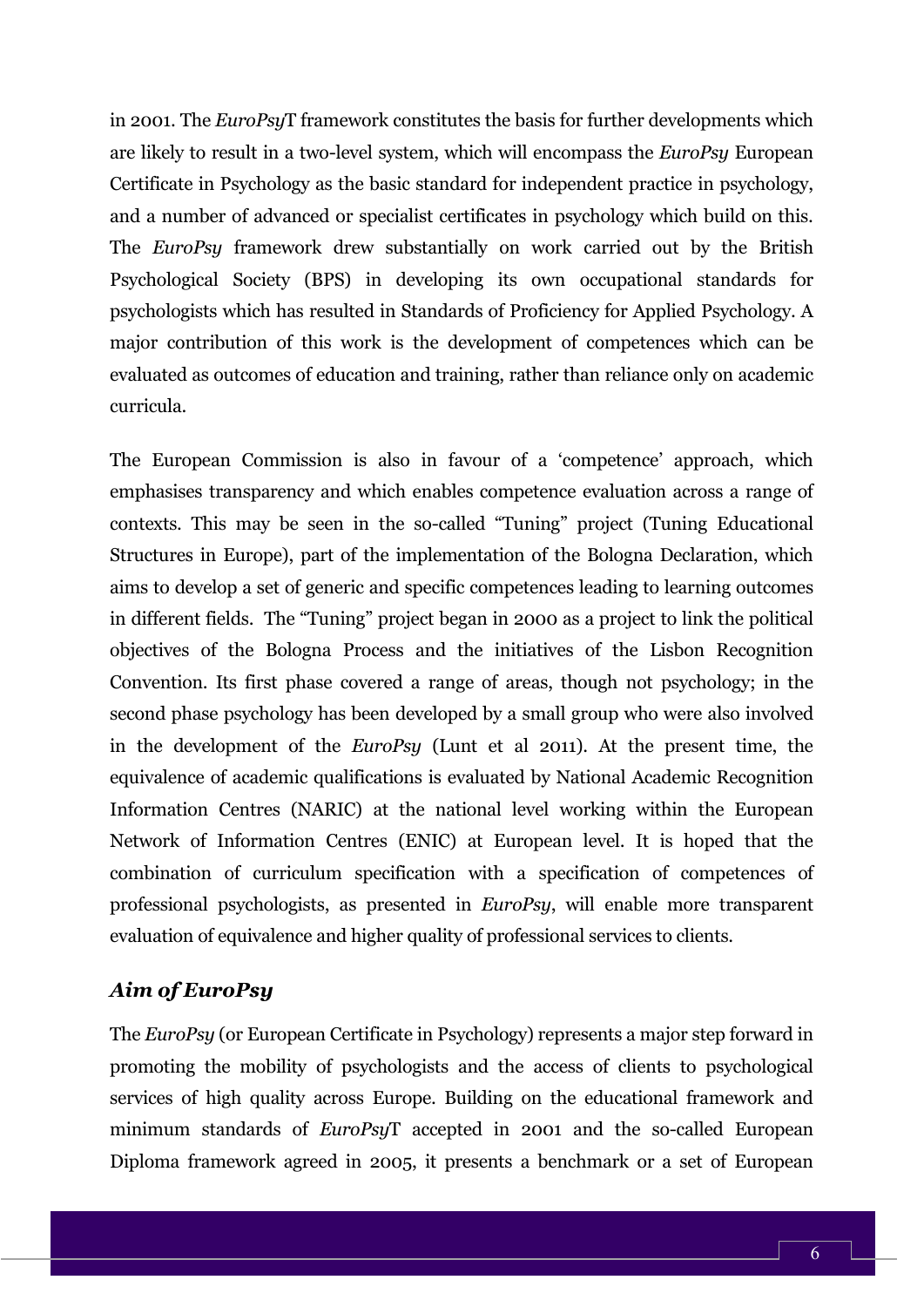standards for Psychology that will serve as the basis for evaluating the academic education and professional training of psychologists across the different countries of the EU, and other countries within EFPA. This document (the EFPA Regulations on *EuroPsy* and Appendices for the *EuroPsy*) presents the EFPA Regulations on *EuroPsy* and appendices for the European Certificate in Psychology (*EuroPsy*).

*EuroPsy* has been developed under the auspices of EFPA which also oversees the development of Specialist Certificates in more specialised fields of psychological practice. *EuroPsy* (the European Certificate in Psychology) provides the standard required for independent practice at basic level. Specialist Certificates (in more specialist fields such as psychotherapy, work and organisational psychology, educational psychology, etc) are being developed to demonstrate the achievement of a specialised or advanced level of competence and expertise in particular fields of practice.

During the development of the *EuroPsy* framework considerable attention has been devoted to the variety of educational, occupational and regulatory settings that currently exist in Europe. It has been noted that educational curricula have tended to differ in length as well as in the presence or absence of differentiation or specialization. In order to devise a system that can fit meaningfully with these different forms of education and training, there is a differentiation in the EFPA Regulations on *EuroPsy* between dependent and independent practice, a distinction between a number of fields of practice in which psychologists work, and a distinction between entry into the profession and later specialisation. The aim of the basic *EuroPsy* is to set a standard with regard to dependent and/or independent practice, in normally one field of practice<sup>1</sup> , at the point of entry into the profession. This standard defines minimum requirements, which individual psychologists are likely to exceed. The basic *EuroPsy* does not represent a licence to practise and is not intended to supersede or replace national licensing EFPA Regulations on *EuroPsy*. To the degree that the standard implied in the basic *EuroPsy* is considered to be meaningful in different national settings, it is hoped that it will be taken into account in future changes of licensing EFPA Regulations on *EuroPsy* which may be developed.

<sup>&</sup>lt;sup>1</sup> Normally one field of practice: this is the most frequent situation since psychologists normally practise in one field. However, the Regulations permit a maximum of two fields of practice for psychologists appropriately qualified and competent to practise in two fields.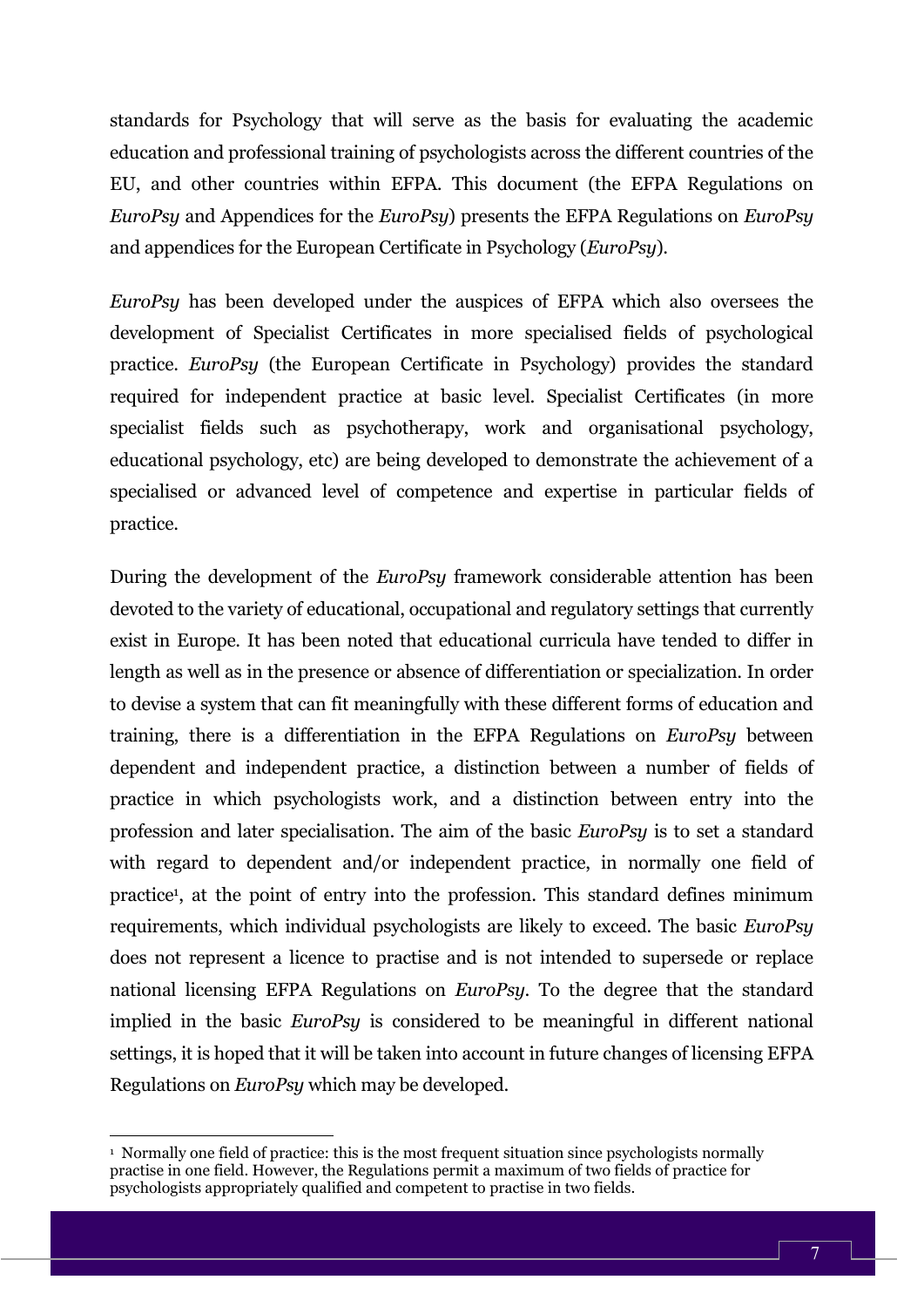#### *Aim of Specialist Certificates*

The aim of any future specialist certificates (certificates of specialist expertise) is to specify requirements for independent practice in a particular setting at a point which clearly lies beyond entry into the profession, for example to designate consultant or specialist status. At the current time specialist certificates have been developed in the areas of (i) psychotherapy and (ii) work and organisational psychology. It is likely that further specialist certificates will be developed, which will all build on the basic *EuroPsy* standard. In some countries specialist or advanced qualifications are required before psychologists may undertake particular aspects of professional work. This may imply that the development of advanced qualifications could in future lead to restrictions in the settings, levels and tasks in which holders of the basic *EuroPsy* can be considered competent to practice independently. This will be determined in the country of practice according to the EFPA Regulations on *EuroPsy* governing practice in that country.

#### *Guiding principles*

A number of guiding principles underpin the development of the *EuroPsy* European Certificate in Psychology in which the European Standard is embedded. These principles aim to:

- 1) promote the availability of adequate psychological services across Europe. Every citizen and any institution should be able to obtain psychological services from a competent and qualified professional, and the system should help to achieve this objective.
- 2) protect consumers and citizens in Europe through the assurance of quality and protect the public against unqualified providers of services.
- 3) contribute to mechanisms to promote the mobility of psychologists by enabling them to practise anywhere in Europe, provided that they have the proper qualifications.
- 4) ensure that the *EuroPsy* is awarded on the basis of: (a) demonstrated completion of an academic curriculum in psychology of sufficient scope; (b) demonstrated competence in the performance of professional roles during supervised practice; (c) endorsement of European (as well as national) ethical standards for psychologists.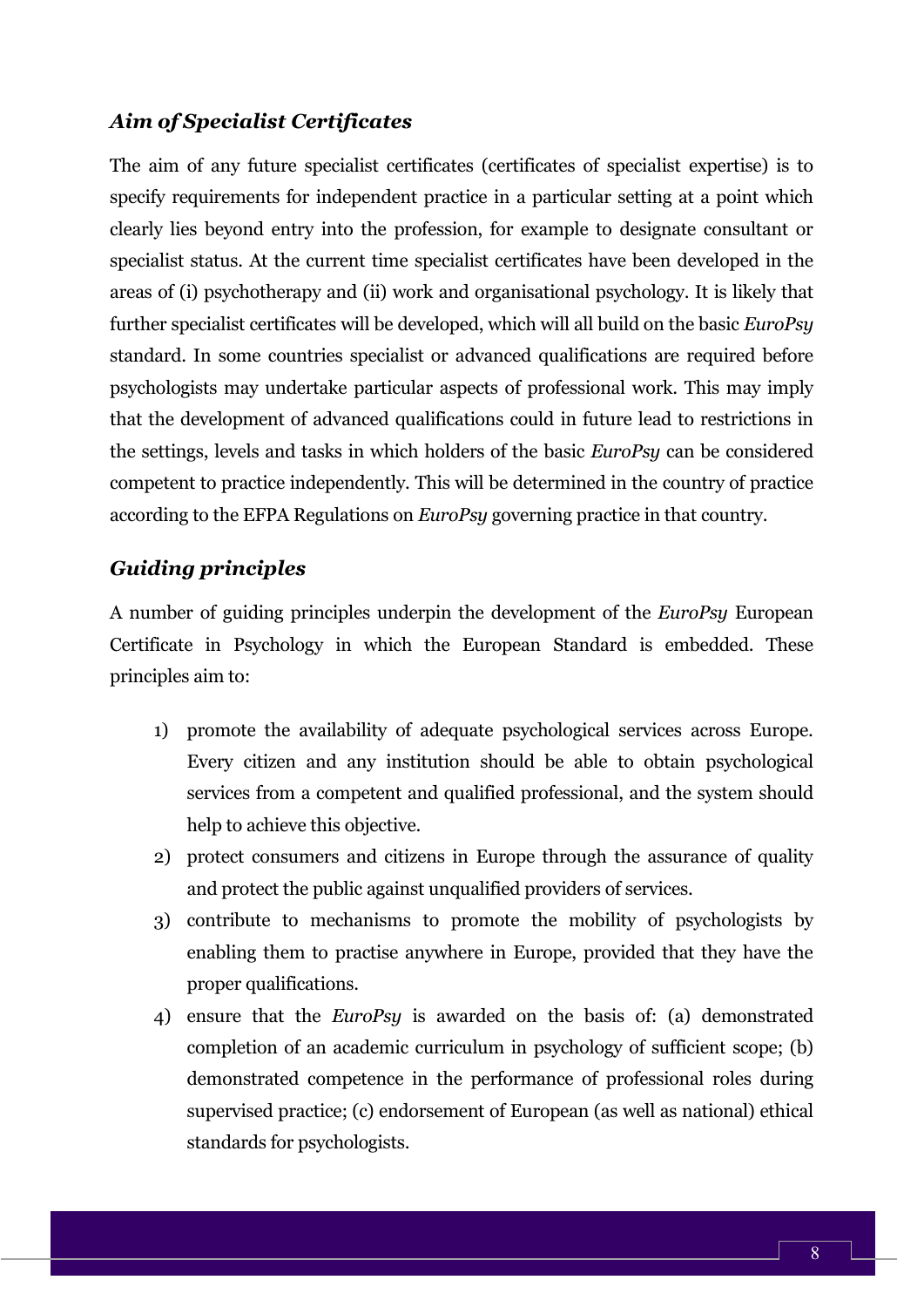- 5) ensure that the *EuroPsy* system is fair and avoids favouring or disfavouring psychologists on the basis of national or other differences in educational or professional background, and that it recognizes high service quality as a prevailing principle. This implies that the *EuroPsy* will not pose specific requirements concerning the structure or format of the academic education, or the nature and organisation of the internship for professional practice.
- 6) guarantee the qualification for psychological practice at an entry level to the profession as well as beyond.
- 7) endorse a commitment to the active maintenance of competence. For this reason the *EuroPsy* is awarded for a limited time period, and shall be renewed, again for a limited period of time, on the basis of evidence of continuing professional practice and professional development.
- 8) respect national regulations for psychologists which are already in place.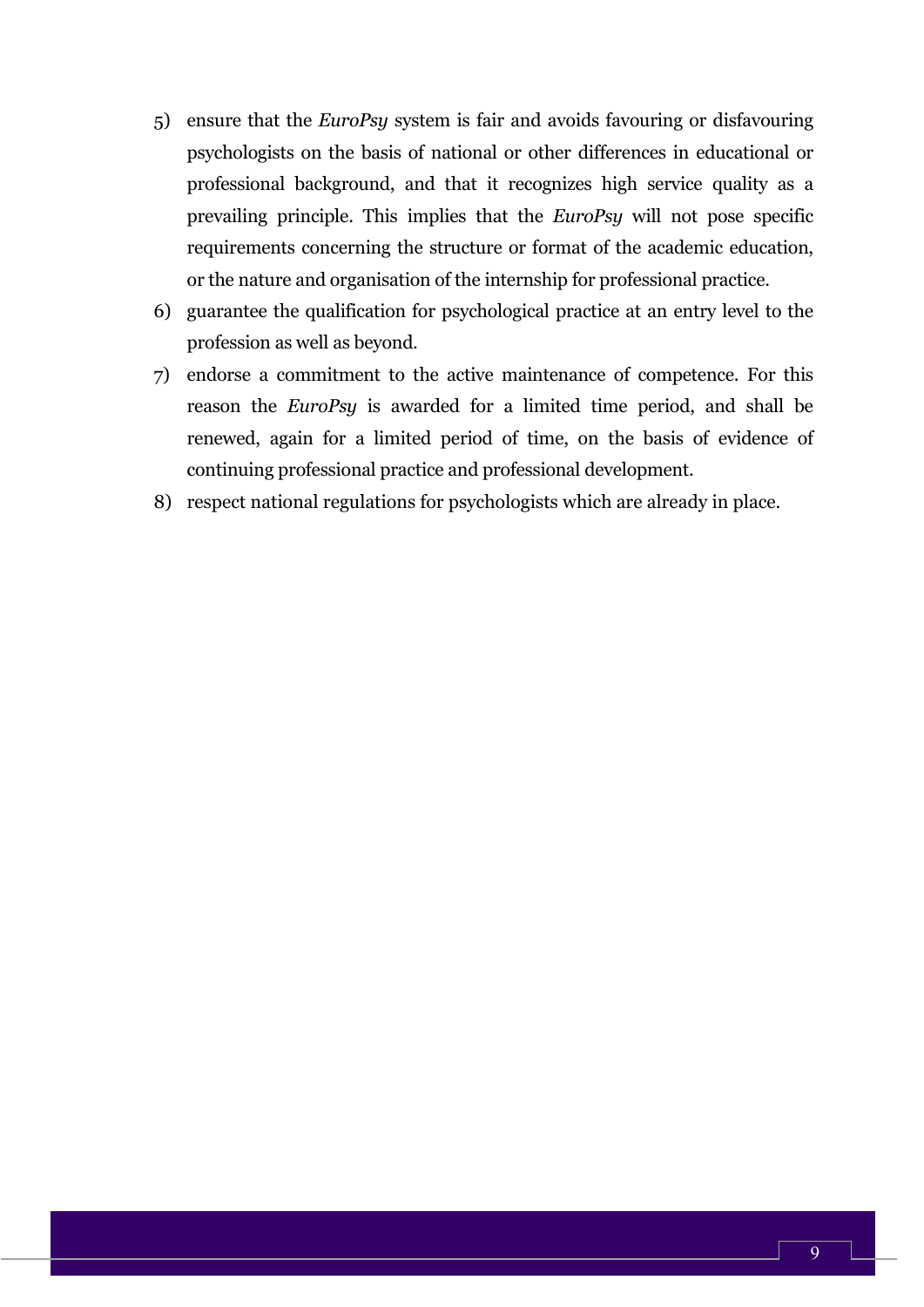# <span id="page-10-0"></span>**2. EFPA Regulations concerning** *EuroPsy***, the European Certificate in Psychology**

The *EuroPsy* European Certificate in Psychology (henceforth *EuroPsy*) is intended to provide a standard of academic education and professional training which informs clients, employers and colleagues that a psychologist can be considered to have gained the necessary competences for the provision of psychological services.

*EuroPsy* aims to set a common standard of competence in all the countries where it is issued. It envisages the free movement of psychologists across the countries of the European Union, and in other countries which have accepted the standard, and aims to support mechanisms to facilitate this.

*EuroPsy* can be awarded to individual psychologists who meet the conditions specified in these EFPA Regulations on *EuroPsy*.

A person in possession of *EuroPsy* will be referred to as a "Registered *EuroPsy* Psychologist".

### <span id="page-10-1"></span>**Section A.** *EuroPsy***, the European Certificate in Psychology**

- Article 1 *EuroPsy*<sup>2</sup> embodies a set of standards of education and training for professional psychologists as described in Appendix II and III.
- Article 2 Individual psychologists are eligible to be listed in the European Register of *EuroPsy* Psychologists (henceforth the Register) and to hold the *EuroPsy* if they:
	- a. have successfully completed a nationally accredited academic curriculum in psychology at a university or an equivalent institution that by law or custom leads to a national title or qualification of "psychologist", provided the curriculum has a duration equivalent to

<sup>2</sup> European Certificate in Psychology from here on refers to the basic European Certificate in Psychology (*EuroPsy*), as described in the Preamble.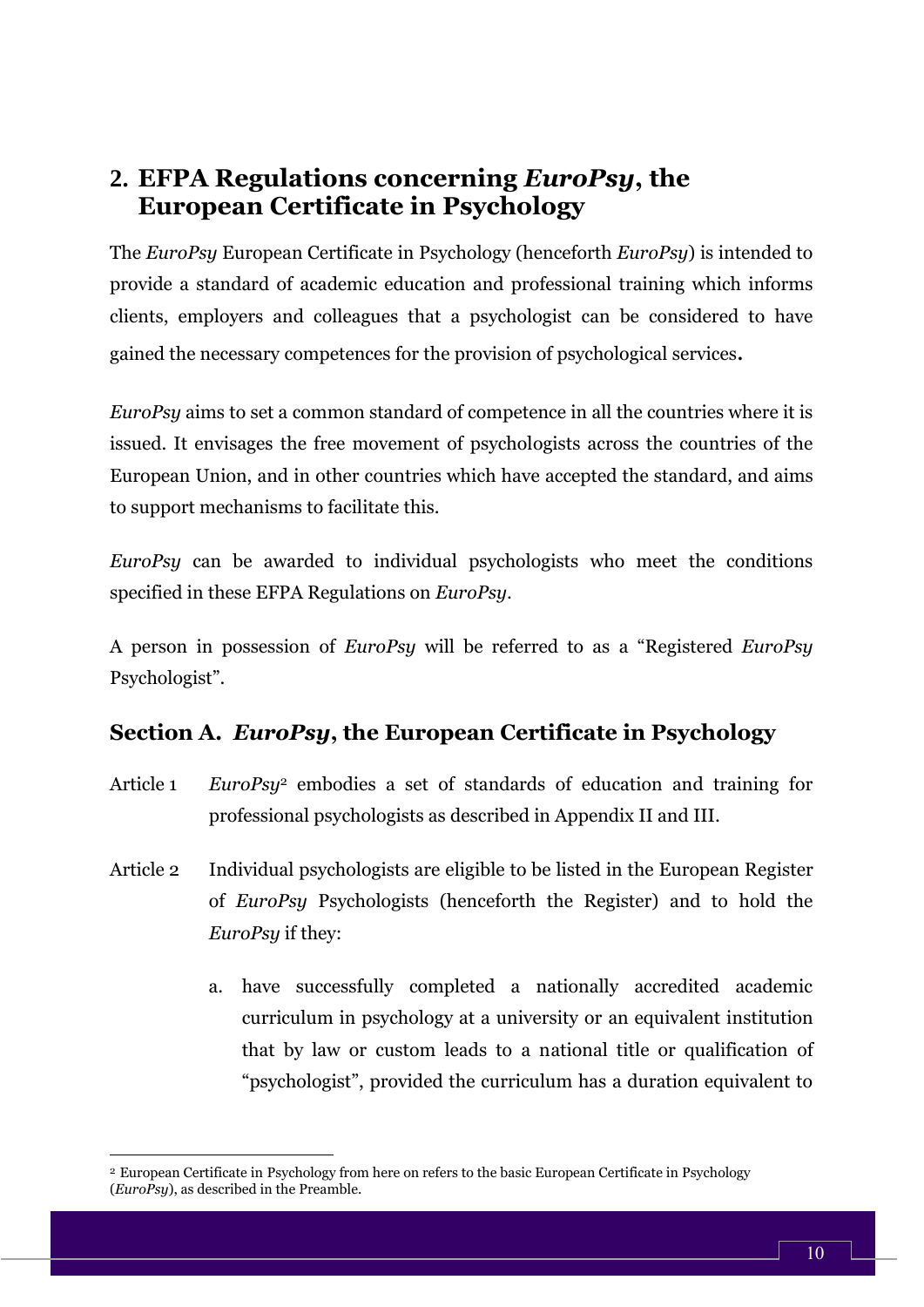at least five years of full-time study (300 ECTS) and fits the framework as described in Appendix II;

- b. are able to show evidence of supervised practice as a psychologistpractitioner in training for the duration of not less than one year of full-time work (or its equivalent), and of satisfactory performance of this work as evaluated by their Supervisors (see Appendix I and Appendix V); and
- c. have submitted a pledge in writing to their National Awarding Committee that they subscribe to the principles of professional conduct set out in the MetaCode of Professional Ethics of EFPA and will conduct professional activities in accordance with the code of ethics of the national association of psychology in the country of practice.
- Article 3 Following positive evaluation of the evidence mentioned in Article 2, an individual may be entered in the Register and awarded the *EuroPsy* Certificate.
- Article 4 The *EuroPsy* loses its validity after a period of 7 *years*, unless it is revalidated.
- Article 5 For purposes of revalidation, the *EuroPsy* can be re-issued to all psychologists who
	- a) are able to show evidence of maintenance of professional competence in the form of a specified number of hours of practice as a psychologist and continued education and professional development as indicated in Appendix VI;
	- b) have submitted a pledge in writing to their National Awarding Committee that they subscribe to the principles of professional conduct set out in the MetaCode of Professional Ethics of EFPA and will conduct professional activities in accordance with the Code of Ethics of the national association of psychology in the country of practice.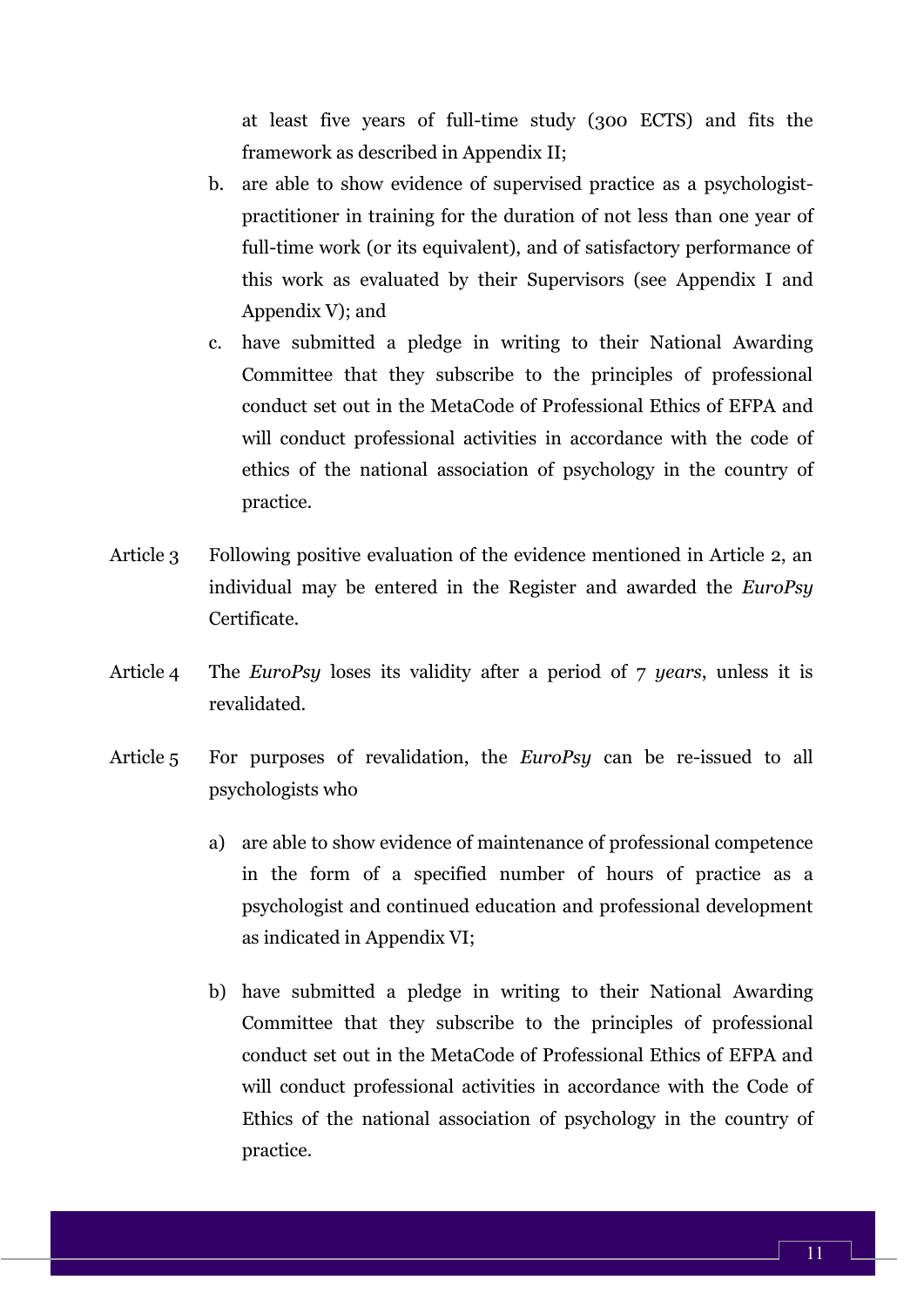- Article 6 The *EuroPsy* Certificate will be similar in meaning and appearance to the model presented in this document (Appendix IV).
- Article 7 The *EuroPsy* details required in the application form are: information on the university education, the supervised practice, including the professional competences, roles and contexts within which the Registered *EuroPsy* Psychologists worked to qualify, and their work experience.
- Article 8 The information to be included in the European Register will be: the name and work or home address of the registrant, the university education, the country of practice, the field of practice and the place and date of authorisation by the National Awarding Committee.
- Article 9 The Registered *EuroPsy* Psychologist is considered qualified for independent practice as a psychologist, within the field of practice mentioned in the Registration Details, in as far as there are no restrictions from national regulations in the country concerned. This applies in all countries where the national Member Association of EFPA has accepted the *EuroPsy* and these Regulations.
- Article 10 The Registered *EuroPsy* Psychologist is considered qualified for independent practice (see Appendix 1) as a psychologist within any field of practice, in all countries in which the national Member Association of EFPA has accepted the *EuroPsy* and these EFPA Regulations on *EuroPsy*.
- Article 11 The record of a psychologist will be:
	- a) removed from the Register in the following cases: (i) upon expiry of the *EuroPsy* (cf Art. 4); (ii) upon the request of the holder; (iii) when a court of law or a national committee has imposed a sentence or measure against the holder that prohibits him/her from exercising the profession of psychologist, such as removal from a national register or withdrawal of a national license;
	- b) The record of a psychologist in the Register will be marked as "suspended" when a court of law or a national committee has

12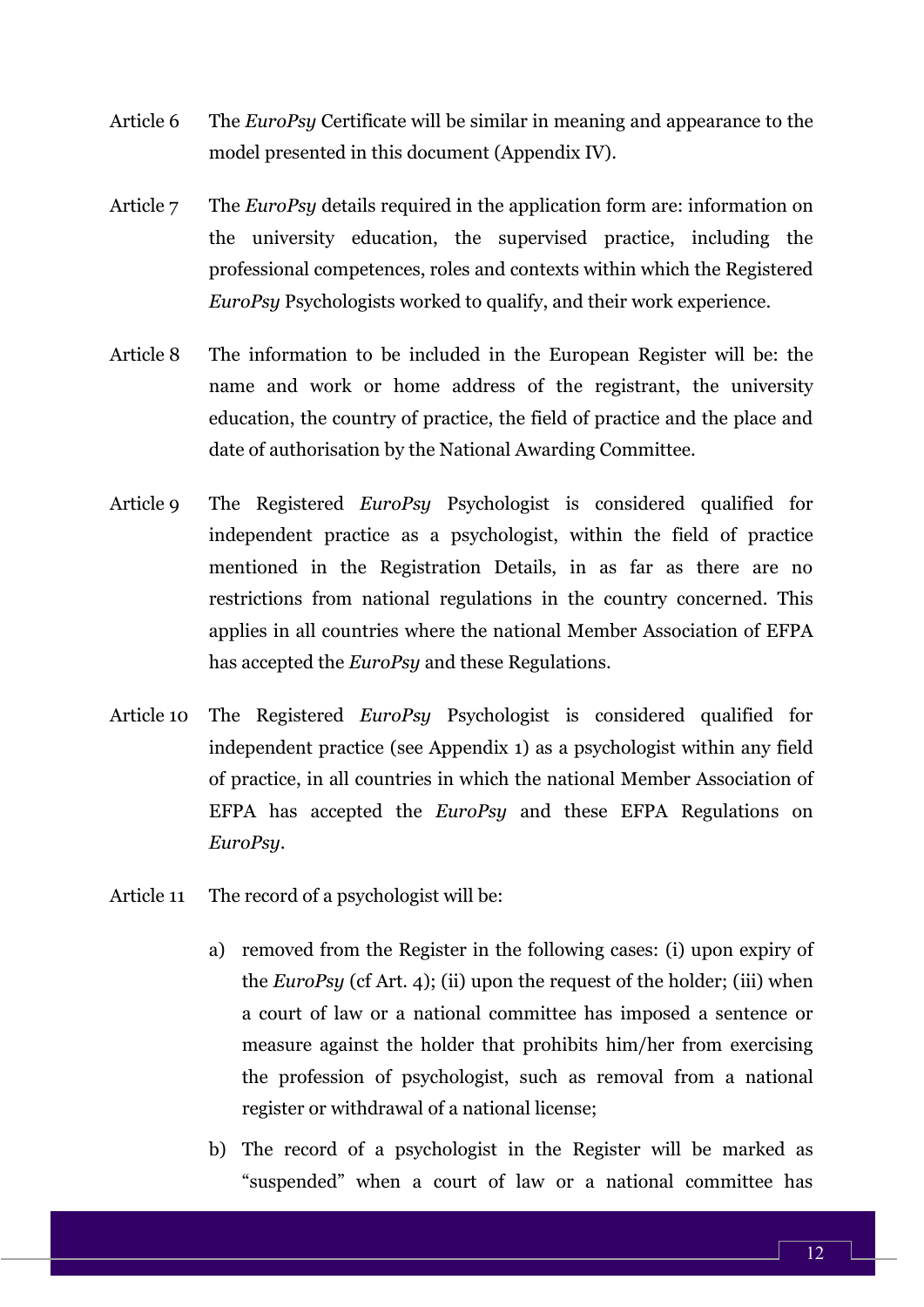imposed a sentence or measure that suspends the holder's right to exercise the profession of psychologist. The mark "suspended" will be removed when the suspension in the respective country ends.

#### <span id="page-13-0"></span>**Section B. Awarding Agencies**

Article 12 The responsibility for awarding the *EuroPsy* and entering an individual into the Register according to these Regulations rests with the European Awarding Committee. This Committee delegates the authority to award the *EuroPsy* in accordance with these Regulations to National Awarding Committees in countries in which the Member Association of EFPA has accepted the *EuroPsy* and these Regulations.

#### Article 13

- a) The European Awarding Committee consists of a Chairperson and up to twelve other Members. They shall each be from a different country within EFPA and represent the main field of practice of psychology and provide a balance between those working as practitioners and those working at universities and involved in the education of psychologists.
- b) Candidates are nominated by the Member Associations. Members are appointed for a term of up to four years, once renewable, by the Executive Council of EFPA.
- c) The terms of appointment are set in such a way that three new members can be appointed every two years.
- Article 14 The European Awarding Committee is responsible for oversight of the *EuroPsy* and its Regulations and for ensuring that the Registration and award of the *EuroPsy* occurs in accordance with these Regulations.

Its tasks include the following:

a) to receive and evaluate applications from Member Associations to establish National Awarding Committees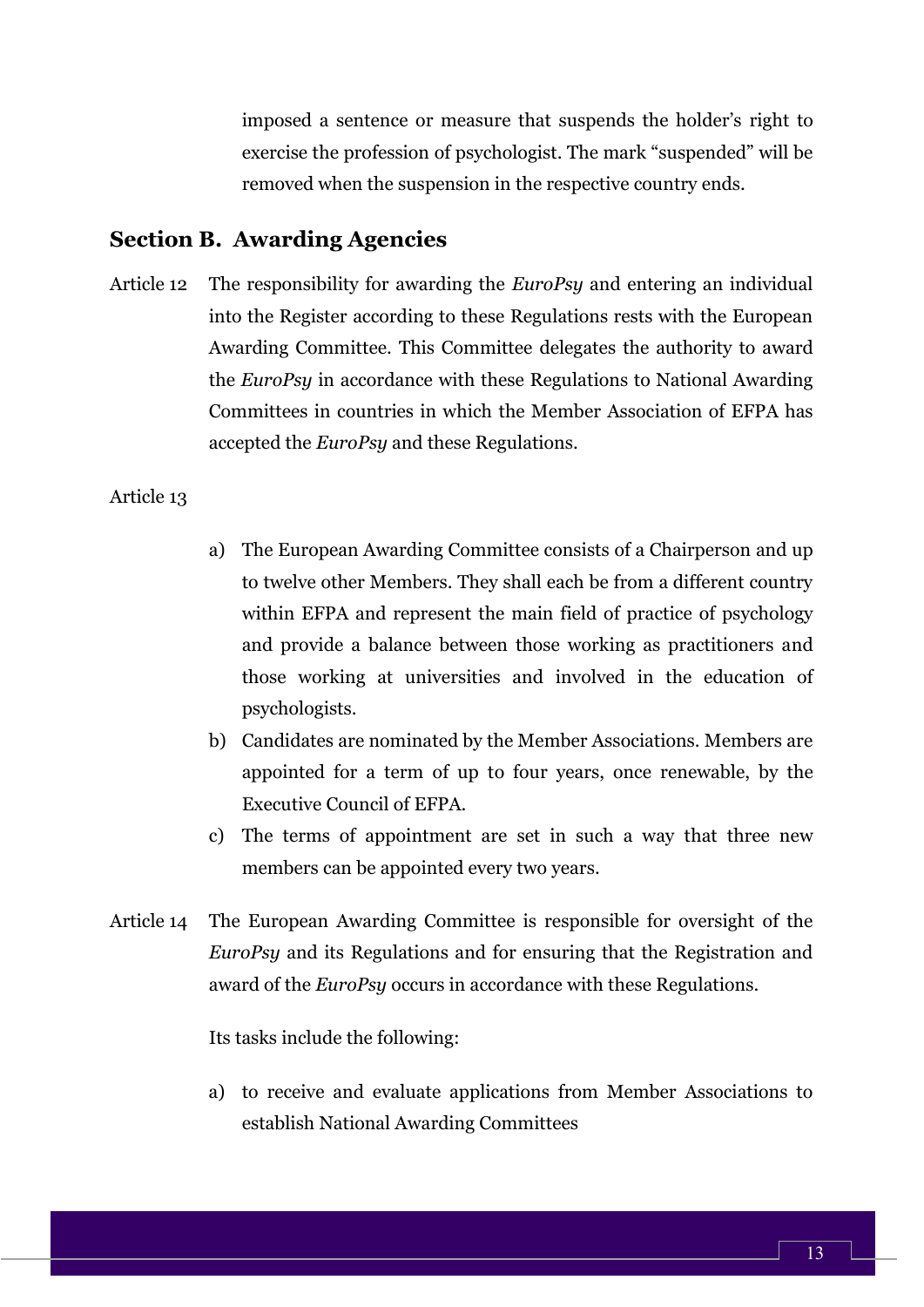- b) to delegate the authority to award the *EuroPsy* to the National Awarding Committees;
- c) to provide guidance for the National Awarding Committees;
- d) to ensure that national bodies are interpreting the European standards in a similar way and to co-ordinate the work of the National Awarding Committees;
- e) to supervise the proper implementation of these EFPA Regulations on *EuroPsy* by each National Awarding Committee;
- f) to take steps towards the suspension of a National Awarding Committee if there is evidence of mismanagement or misuse of these EFPA Regulations on *EuroPsy*;
- g) to deal with appeals against decisions of National Awarding Committees;
- h) to prepare a report every two years for the Executive Council and the General Assembly of EFPA;
- i) to maintain contact and arrange an annual meeting with Presidents of the National Awarding Committees;
- j) to work with national associations to remedy the causes of a suspension of the National Awarding Committee;
- k) to oversee the maintenance of the European Register;
- l) to act as consultation body to the European Commission on issues regarding the recognition of psychologists' qualifications in Europe.

#### Article 15

- a) The awarding of the *EuroPsy* within a country will be carried out by a National Awarding Committee that is appointed by the national Member Association of EFPA. The National Awarding Committee will receive the delegated authority to award the *EuroPsy* from the European Awarding Committee. In countries with another (other) representative psychologists association(s) the Member Association is required to seek the collaboration with this (these) association(s) when establishing the National Awarding Committee.
- b) The awarding of a Specialist *EuroPsy* Certificate will be carried out by a Specialist National Awarding Committee that is appointed by the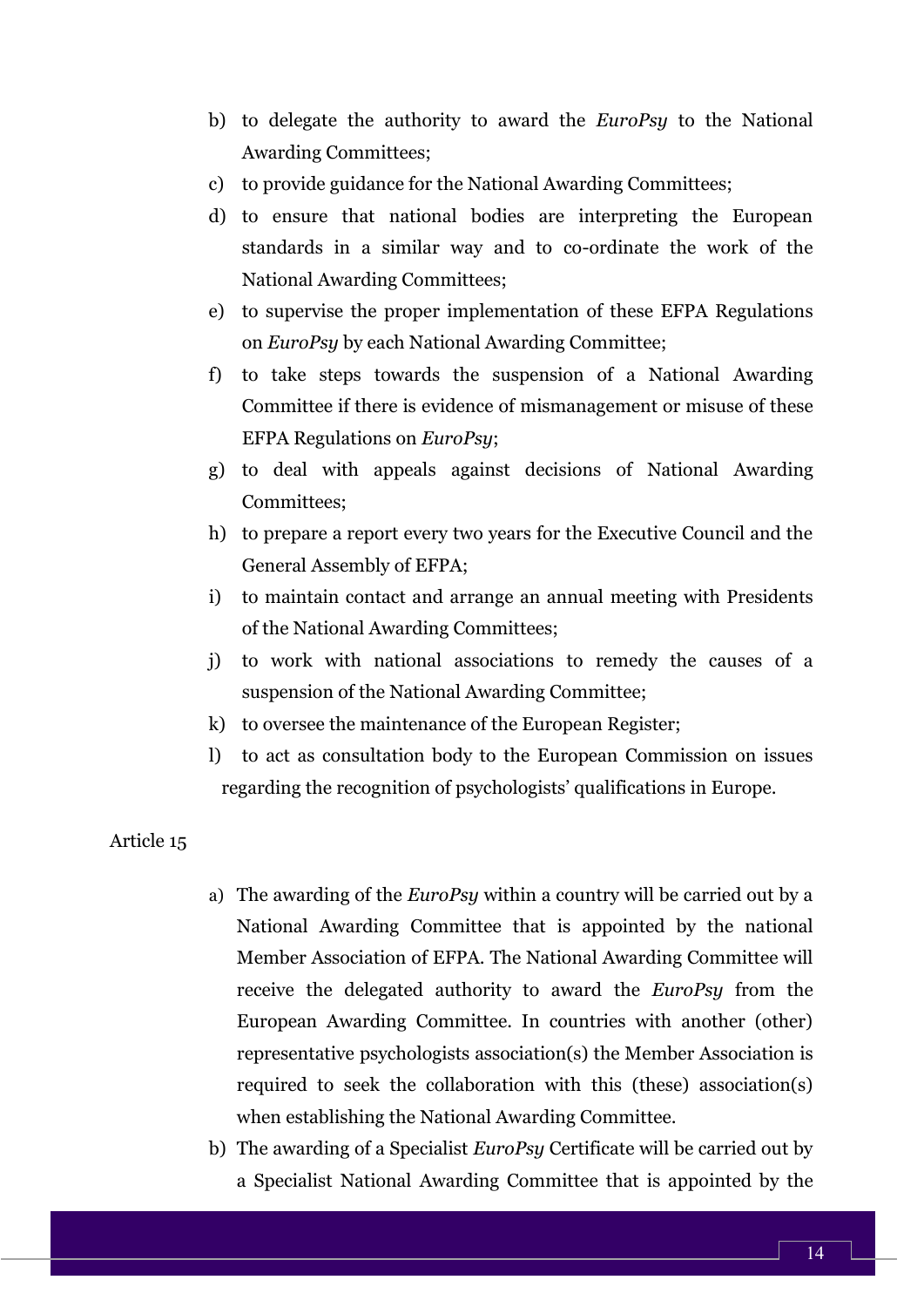national Member Association of EFPA. The Specialist National Awarding Committee will receive the delegated authority to award the *EuroPsy* from the Specialist European Awarding Committee.

Article 16

- a) The National Awarding Committee consists of a Chairperson and between four and eight other Members. The members of the National Awarding Committee will represent the main field of practice of psychology in that country and will provide a balance between those working as practitioners and those working at universities and involved in the education of psychologists.
- b) The National Awarding Committee should be representative of the widest community of psychologists in the country concerned.
- c) The members of the National Awarding Committee are appointed by the national Member Association of psychologists (Appendix I) for a term of up to four years, twice renewable.
- d) The terms of appointment are set in such a way that 2 new members can be appointed every four years.
- e) Changes in the composition of the National Awarding Committee require the written approval of the European Awarding Committee in order to retain the delegated authority (see Art. 15) to issue *EuroPsy* Certificates
- Article 17 The responsibilities of a National Awarding Committee include the following:
	- a) to submit all its procedures for approval to the European Awarding Committee;
	- b) to stipulate the manner in which an applicant has to submit evidence of professional competencies;
	- c) to prepare and publish a list of currently approved curricula for academic education in psychology, including the level of degree;
	- d) to advise institutions of higher learning of conditions for approval;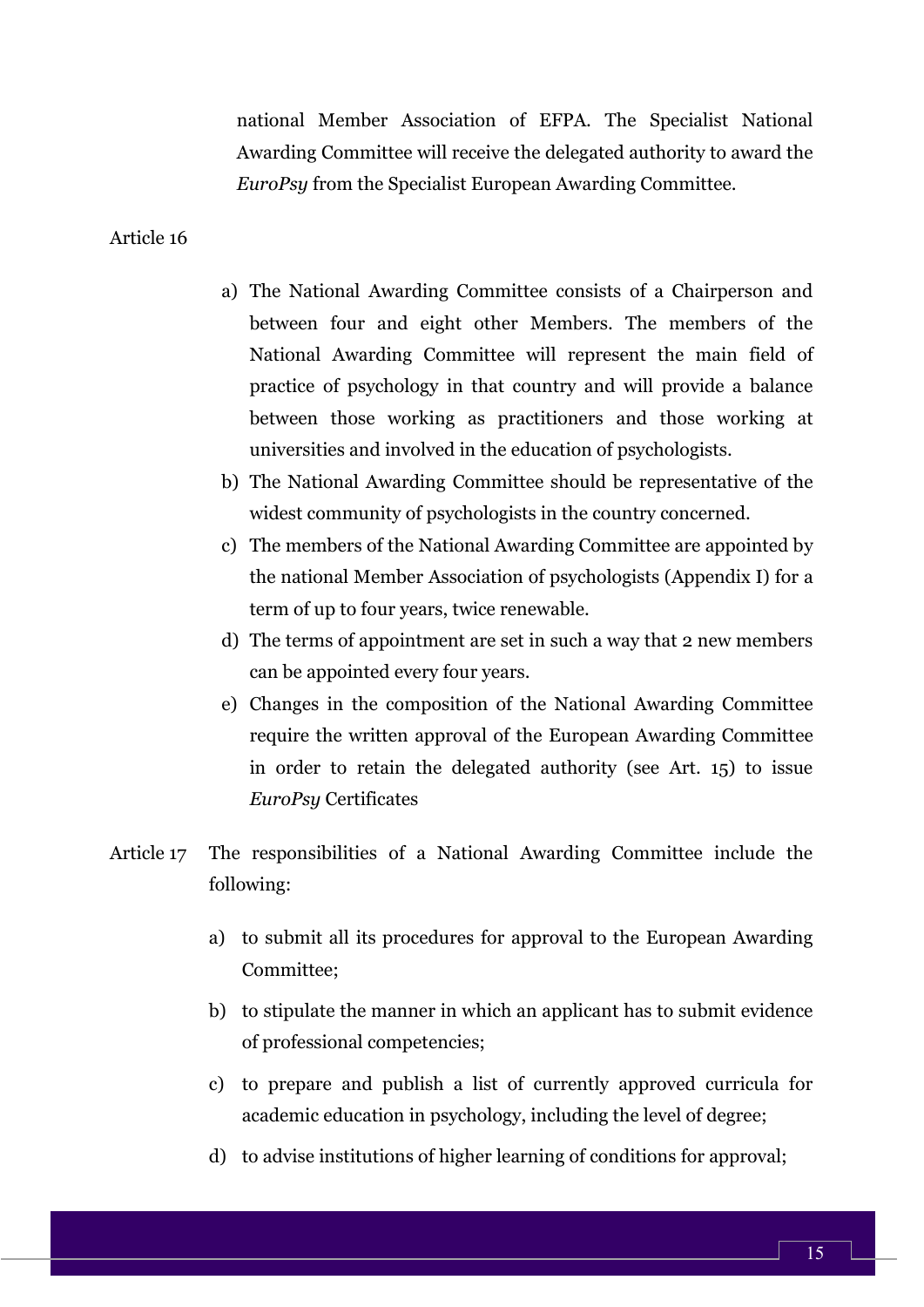- e) to issue guidelines for the assessment of competences by Supervisors;
- f) to prepare a form on professional ethics to be signed by applicants;
- g) to determine the fee for administrative costs to be paid by applicants;
- h) to nominate a contact person who will be authorised to access the Register
- i) to take a decision on each individual application for the *EuroPsy*, either informing the applicant of the reasons why the application failed or awarding the *EuroPsy*;
- j) to issue the *EuroPsy* Certificate to individual psychologists;
- k) to keep a record of psychologists awarded the *EuroPsy*;
- l) to keep an archive of all application materials for a period of 15 years;
- m) to prepare an annual report of activities for the European Awarding Committee;
- n) to provide relevant information and participate in the annual meeting of Presidents of the National Awarding Committees;
- o) to act as consultation body to the competent authorities for the recognition of psychologists' professional qualifications in the country.
- Article 18 A National Awarding Committee that in the opinion of the European Awarding Committee does not work in accordance with these EFPA Regulations on *EuroPsy* shall have its delegated authority removed by the European Awarding Committee, until the failure to observe the EFPA Regulations on *EuroPsy* has been remedied. No *EuroPsy* Certificate can be issued by a National Awarding Committee when its delegated authority has been removed.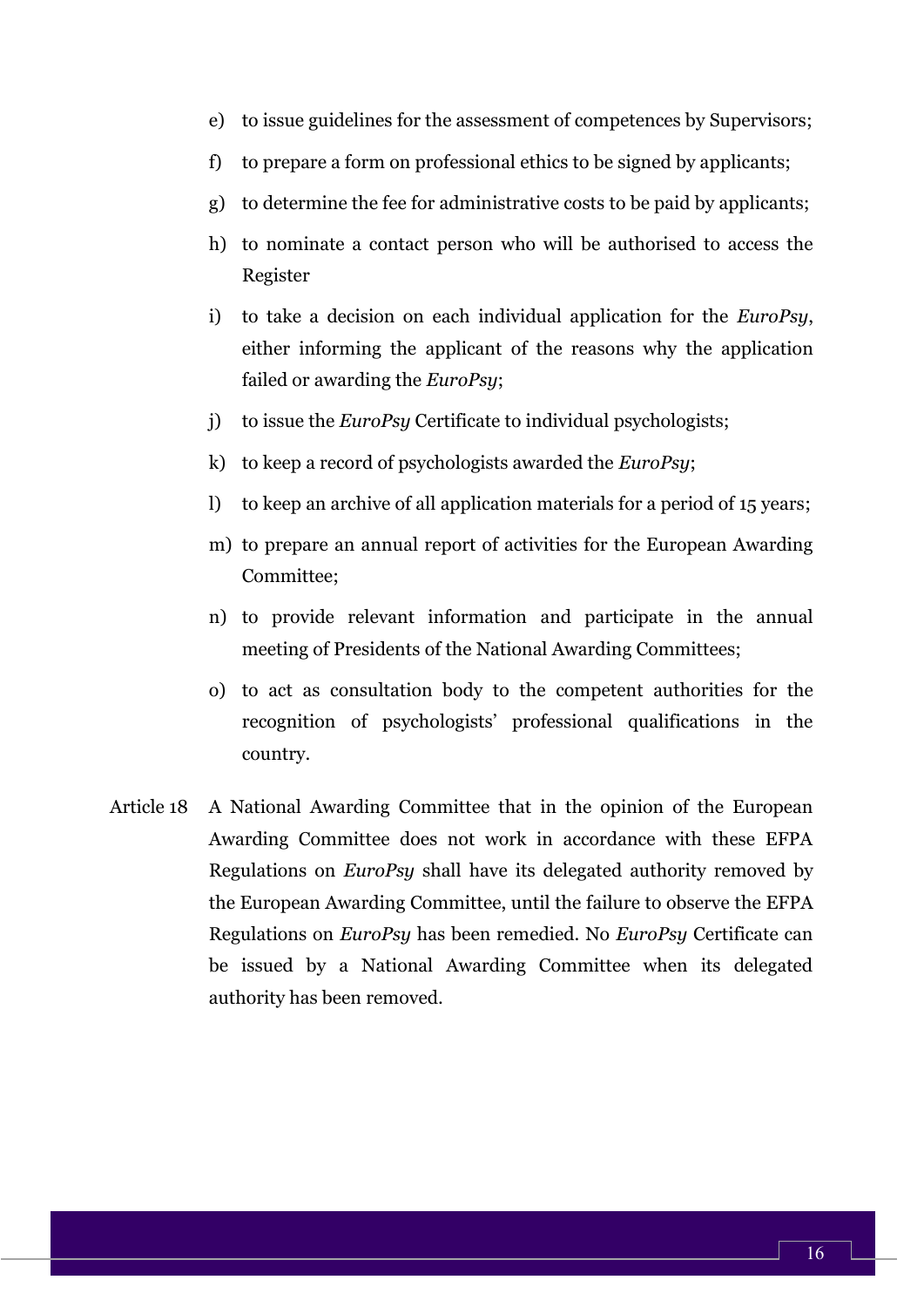#### **Specialist Awarding Committees**

#### Article 19

- a) The Specialist European Awarding Committee consists of a Chairperson and up to eight other Members. They shall each be from a different country within EFPA.
- b) The Specialist European Awarding Committee shall be representative of the main range of practice in the domain, and including at least one member who is based in a university.
- c) One member of the Specialist Awarding Committee shall serve as liaison with the European Awarding Committee and shall serve on this committee.
- d) Candidates are nominated by the Member Associations. Members are appointed for a term of up to four years, once renewable, by the Executive Council of EFPA.
- e) The terms of appointment are set in such a way that 2 new members can be appointed every two years
- Article 20 The Specialist European Awarding Committee is responsible for oversight of the Specialist *EuroPsy* in that domain and for ensuring that the Registration and award of the Specialist *EuroPsy* occurs in accordance with the Regulations.

Its tasks include the following:

- a) to receive and evaluate applications from Member Associations to establish Specialist National Awarding Committees
- b) to delegate the authority to award the Specialist *EuroPsy* to the Specialist National Awarding Committees;
- c) to provide guidance for the Specialist National Awarding Committees and others;
- d) to develop regulations for training routes and standards in the domain as appropriate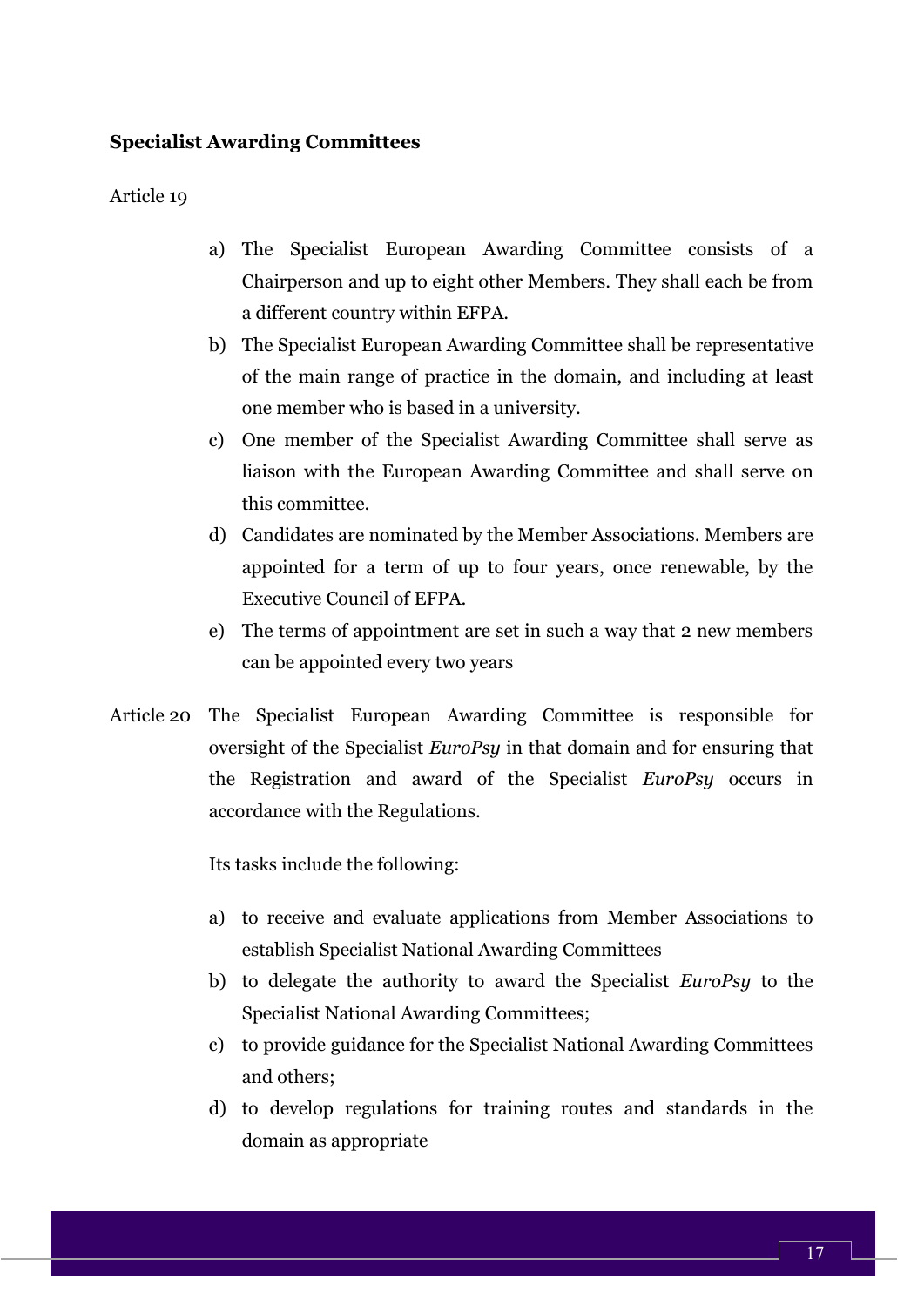- e) to deal with appeals against decisions of Specialist National Awarding Committees;
- f) to provide an annual report on the operation of the Specialist European Awarding Committee for the Executive Council and the General Assembly of EFPA;
- g) to meet once a year with the Chairs of the Specialist National Awarding Committees, and with the European Awarding Committee to moderate procedures and to share good practice;

Article 21

- a) The Specialist National Awarding Committee consists of a Chairperson and between four and six other Members.
- b) There shall be a structural link between the Specialist National Awarding Committee and the National Awarding Committee in a country such that there is some overlap in membership.
- c) The Specialist National Awarding Committee shall be representative of the widest community of psychologists in the country concerned in that domain of practice, and may include psychologists who are not member of the national Member Associations.
- d) They are appointed by the national Member Association of psychologists for a term of up to four years, once renewable.
- e) Changes in the composition of the Specialist National Awarding Committee require the written approval of the Specialist European Awarding Committee in order retain the delegated authority (see Art. 15) to issue *EuroPsy* Certificates.
- Article 22 The responsibilities of a Specialist National Awarding Committee include the following:
	- a) to submit all its procedures for approval to the Specialist European Awarding Committee;
	- b) to stipulate the manner in which an applicant has to submit evidence of qualification and professional competencies;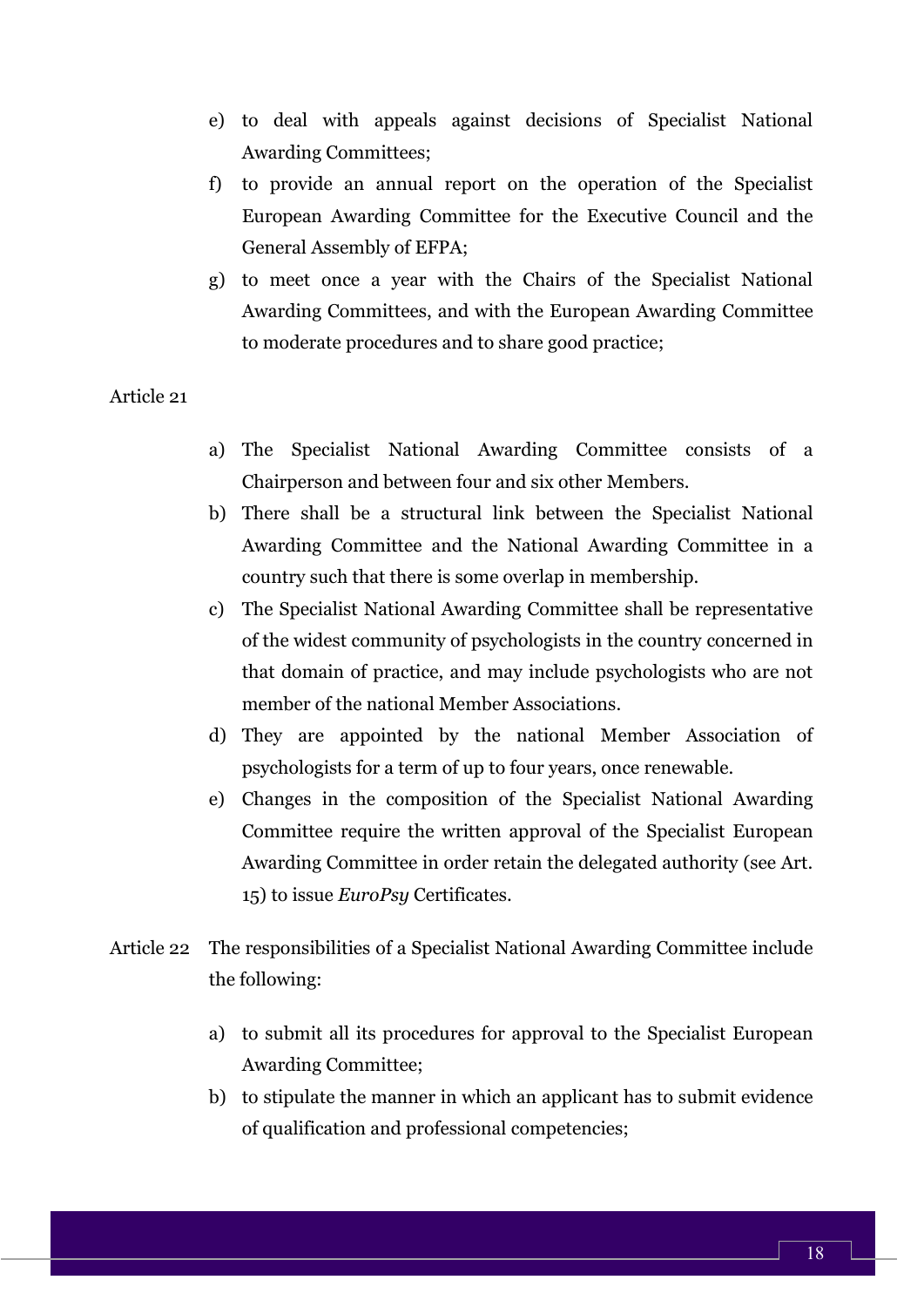- c) to determine the Application Fee for administrative costs to be paid by applicants;
- d) to take a decision on each individual application for the Specialist *EuroPsy*, either informing the applicant of the reasons why the application failed or awarding the Specialist *EuroPsy*;
- e) to enter information on the specialist expertise of individual psychologists into the Register and issue the Specialist *EuroPsy* Certificate to individual psychologists;
- f) to keep a record of psychologists awarded the Specialist *EuroPsy*;
- g) to keep an archive of all application materials for a period of 15 years;
- h) to prepare an annual report of activities for the Specialist European Awarding Committee;
- i) to provide relevant information and participate in the annual meeting of Presidents of the Specialist National Awarding Committees;
- j) to nominate a contact person who will be authorised to access the Register;
- k) to provide information on the Specialist *EuroPsy* to psychologists and others.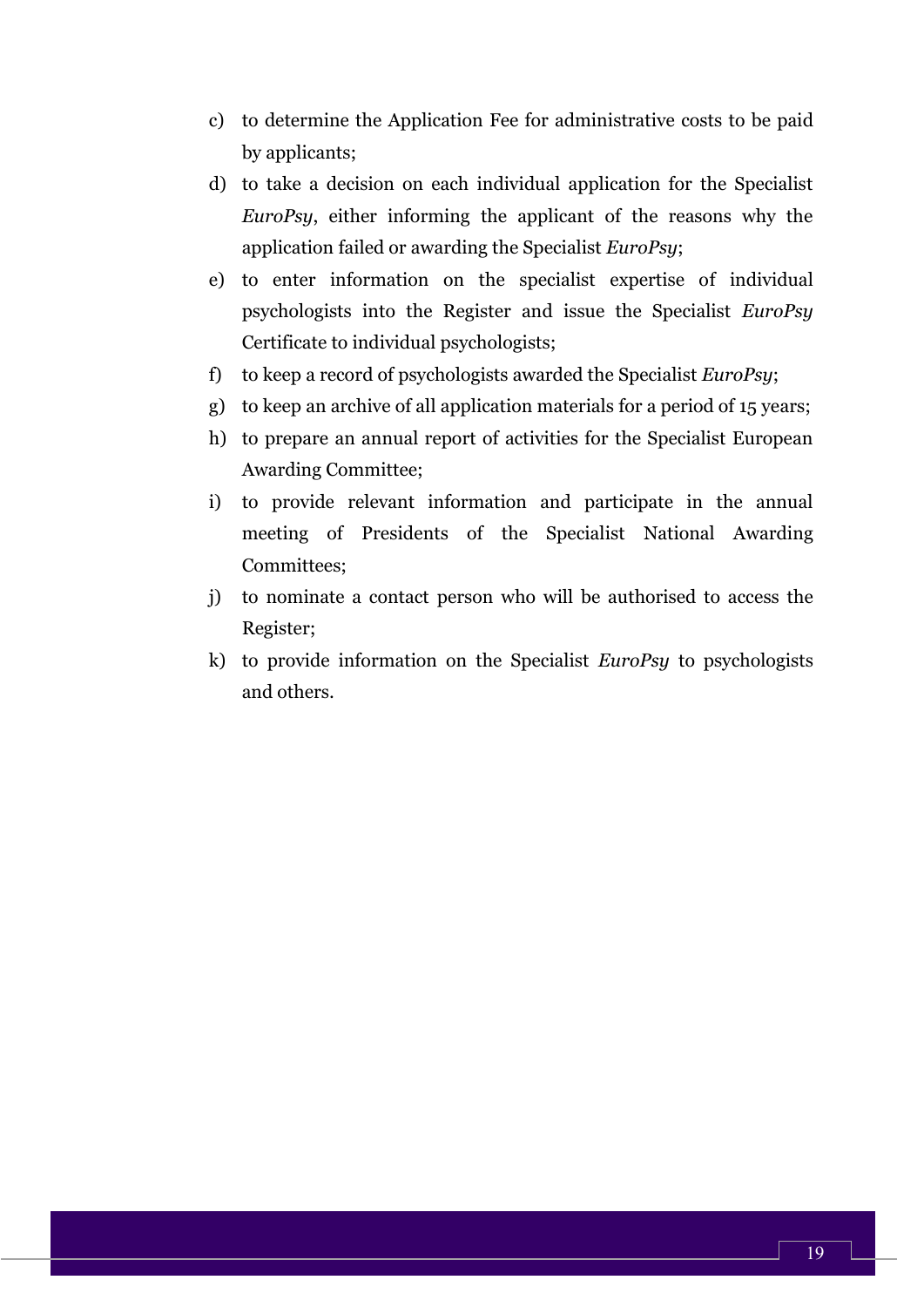#### <span id="page-20-0"></span>**Section C. The procedure for obtaining the** *EuroPsy* **Certificate**

- Article 23 The validity of a *EuroPsy* registration cannot be extended by applying for the same *EuroPsy* Certificate again, but only by revalidation as described in Article 5.
- Article 24 The application must be made on a form that is similar in meaning and form to the model included in this document (Appendix IV). The application must provide information on: the university education, the supervised practice, specifying the professional competences and fields of practice within which s/he has worked under supervision to qualify for independent practice. The applicant must submit authorized reports by his/her Supervisors. The applicant must sign a pledge that s/he will conduct professional activities in accordance with the code of ethics of the national association of psychology in the country of practice.
- Article 25 The National Awarding Committee will establish whether the candidate meets the criteria required by Article 2. It will examine the professional competences and fields of practice in which the applicant has worked under supervision and/or independently and decide in which field of practice the candidate is qualified for independent practice.
- Article 26 The application will only be processed after the candidate has paid the appropriate fee.
- Article 27 The National Awarding Committee shall examine the evidence submitted and decide whether or not more information is needed from the applicant. The applicant will be informed whether or not the National Awarding Committee requires further information within 13 weeks of the original application and the fee having been received.
- Article 28 Where additional information is required, the applicant shall be informed of the National Awarding Committee's decision within 13 weeks of such additional information having been received.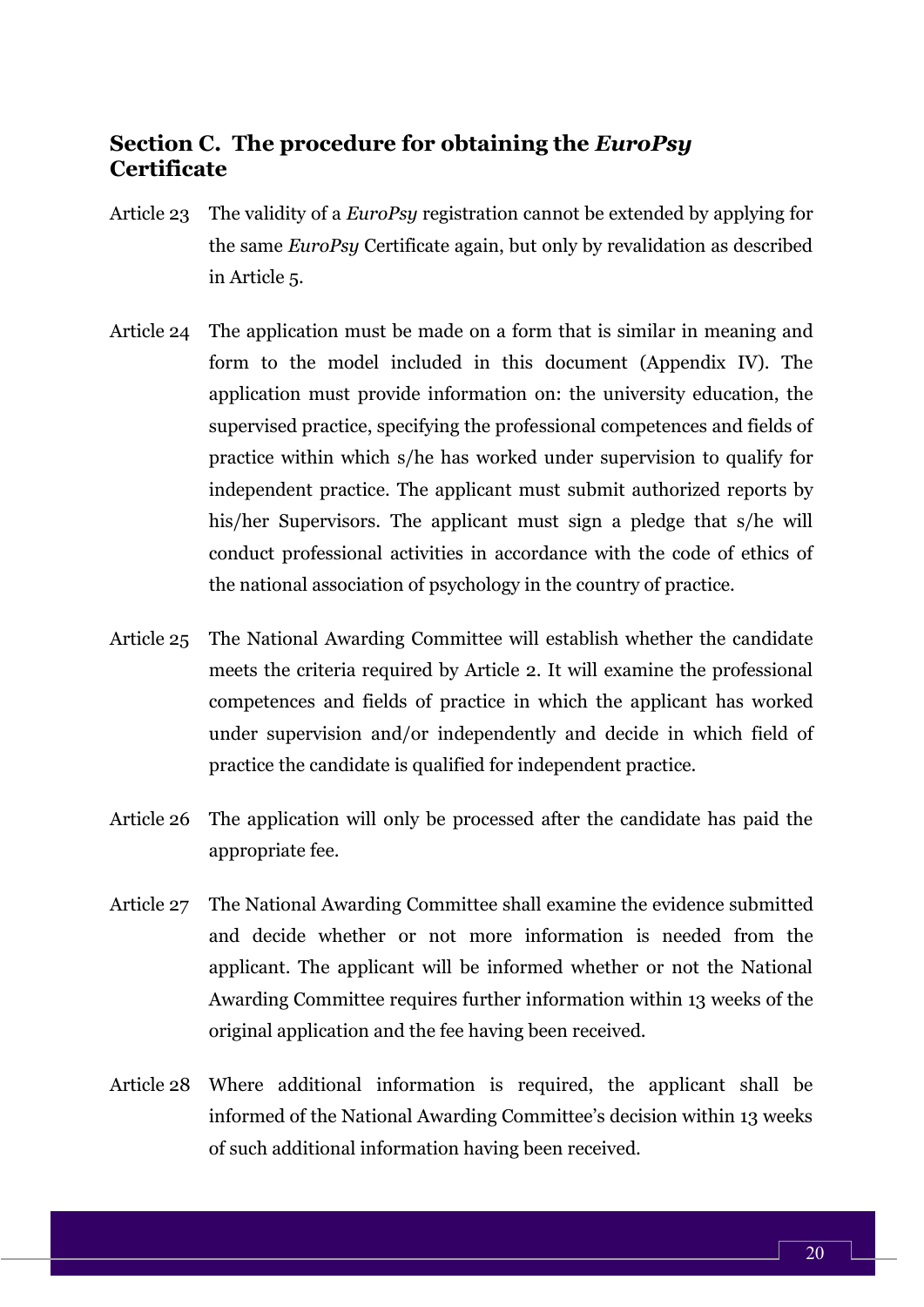- Article 29 Where no additional information is required, the applicant shall be informed of the National Awarding Committee's decision on whether to award or not to award the *EuroPsy* within 13 weeks of the original application and fee having been received. When the *EuroPsy* is not awarded the applicant shall receive a detailed account of the grounds that lead to this decision.
- Article 30 Per the date on which the applicant has been entered onto the European Register, the *EuroPsy* will be awarded to that individual.
- Article 31 In order to revalidate the *EuroPsy* Certificate following the end of the period of validity (Article 4) or the period of transitional arrangements (Article 38), the applicant must submit an application, which provides evidence of current competence, to the National Awarding Committee in the actual or intended country of practice
- Article 32 The application for revalidation must provide evidence of maintenance of professional competence in the form of a specified number of hours of practice as a psychologist and continued education and professional development, as specified by the National Awarding Committee in the actual or intended country of practice (see Appendix VI).

#### <span id="page-21-0"></span>**Section D. Appeal procedures**

- Article 33 An applicant whose application for the *EuroPsy* has been rejected by the National Awarding Committee can lodge an appeal against this decision with the national Member Association within the country concerned, providing the grounds for the appeal.
- Article 34 This national Member Association will establish an independent advisory committee, consisting of at least three experts, to examine the appeal. This committee will rule on the appeal and provide a written judgement within 60 days. This judgement will be communicated to the applicant and the National Awarding Committee. The independent advisory committee can seek the advice of the European Awarding Committee.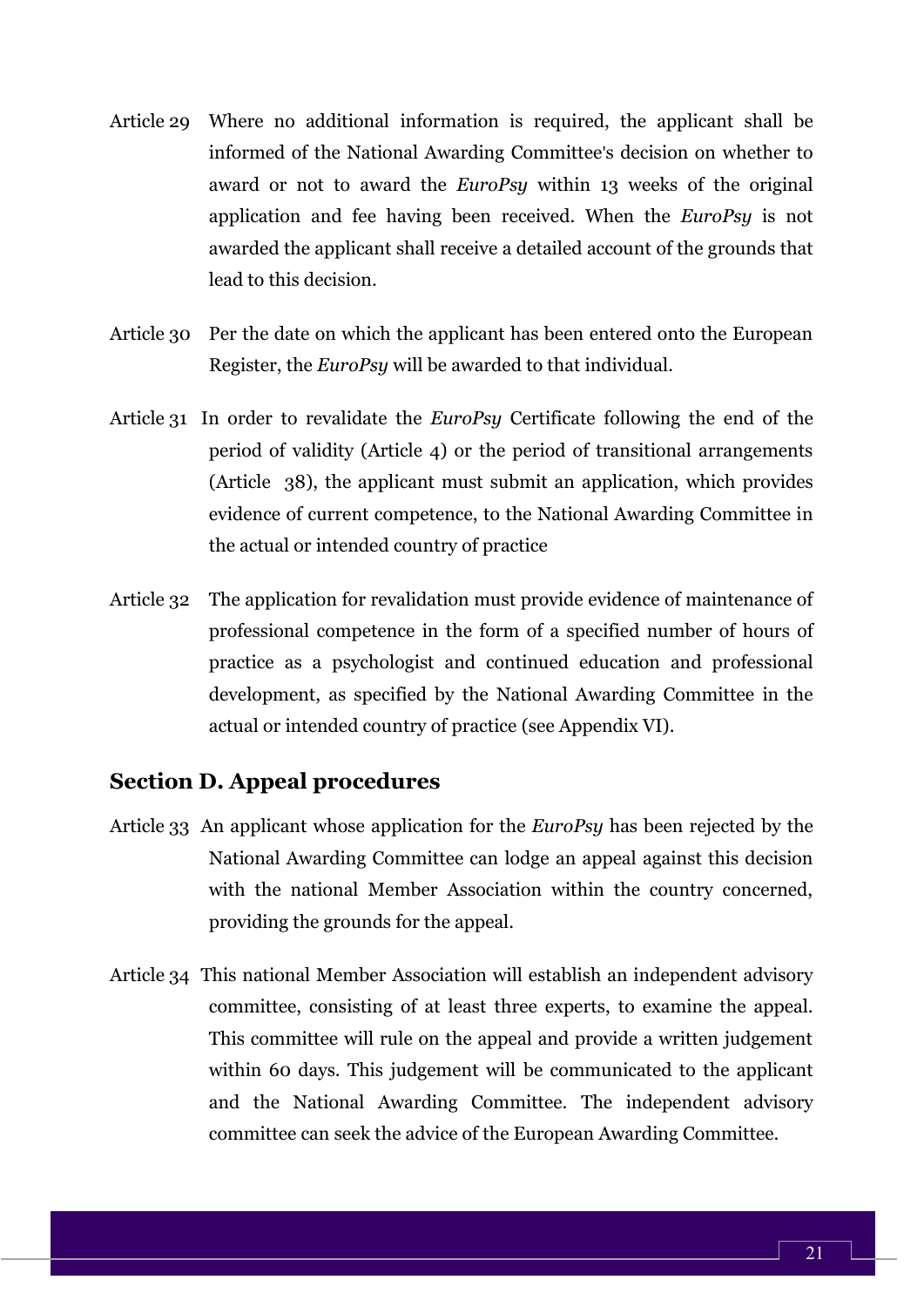- Article 35 Where an applicant's appeal is rejected, the applicant may appeal to the European Awarding Committee (Article 14f). Such an appeal has to be submitted in the English language and must specify the grounds on which it is being made.
- Article 36 The national Member Association in a country where delegated powers of the National Awarding Committee have been withdrawn can appeal against this measure to the Executive Council of EFPA. The EFPA Executive Council will seek the advice of a European advisory committee which is established for the occasion and convened by the EFPA President or a deputy.

#### <span id="page-22-0"></span>**Section E. Miscellaneous**

Article 37 The EFPA Regulations and the appendices on the *EuroPsy* are established and can be changed by the General Assembly of EFPA, by a vote in support of 2/3 of those present. They will be operative with effect from a date set by the General Assembly of EFPA at the moment when they are established.

#### Article 38

- a) Transitional arrangements for the basic *EuroPsy* Certificate will apply for a period of three years after the date of approval of a National Awarding Committee in a particular country.
- b) Transitional arrangements for any specialist *EuroPsy* Certificate will apply for a period of three years after the date of approval of a Specialist National Awarding Committee in a particular country.
- c) Transitional arrangements for the Basic Certificate will apply for an additional period of two years after the date of approval of a Specialist National Awarding Committee in a particular country. These arrangements exclusively apply to applicants for the specialist *EuroPsy* Certificate issued by that Specialist National Awarding Committee.
- d) Applicants, who before the date mentioned in Article 38 a) have been licensed to practise independently as a psychologist by a national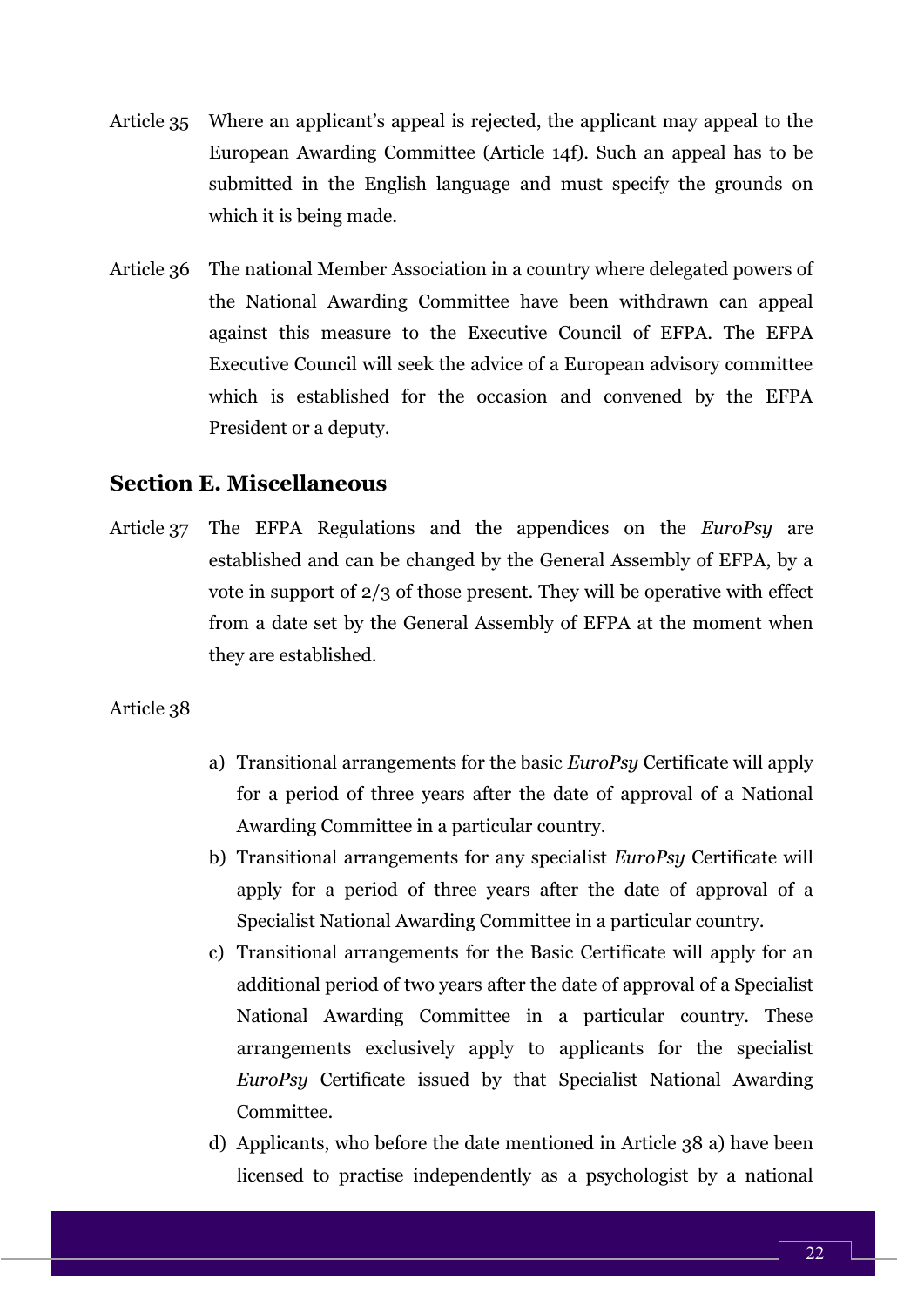licensing body recognised by the European Awarding Committee, and/or meet the requirements and conditions of practice as a psychologist in their country of practice can substitute listing of their supervised practice as a psychologist, with a record of their work history after they were qualified for independent practice as a psychologist. In these cases evidence of at least three years or the equivalent, within the past ten years, of independent practice as a psychologist, and evidence of current competence and continuing professional development (see Appendix V and VI) is required for the *EuroPsy* to be awarded. In this case the psychologist applying for the *EuroPsy* under these transitional arrangements may have a further two years beyond the end date of the transitional arrangements (mentioned under a, b and c) to demonstrate the fulfilment of the requirements.

- Article 39 These Regulations can be extended with rules on Specialist Certificates in designated fields of psychology, which can only be obtained by holders of the basic *EuroPsy* Certificate. Such rules will be laid down in Annexes to these Regulations, which must describe:
	- a) The minimum volume of further study, expressed in study hours or, preferably, units of the European Credit Transfer System (ECTS), and the content to be covered.
	- b) The minimum volume of supervised practice expressed in years, and the minimum volume of supervision expressed in hours, where supervised practice and supervision are defined as in Appendix I.
	- c) The requirements with regard to continuing professional development, as defined in Appendix IV.
	- d) The competences to be demonstrated by the end of period of supervised practice, preferably described in the same manner as in Appendix III.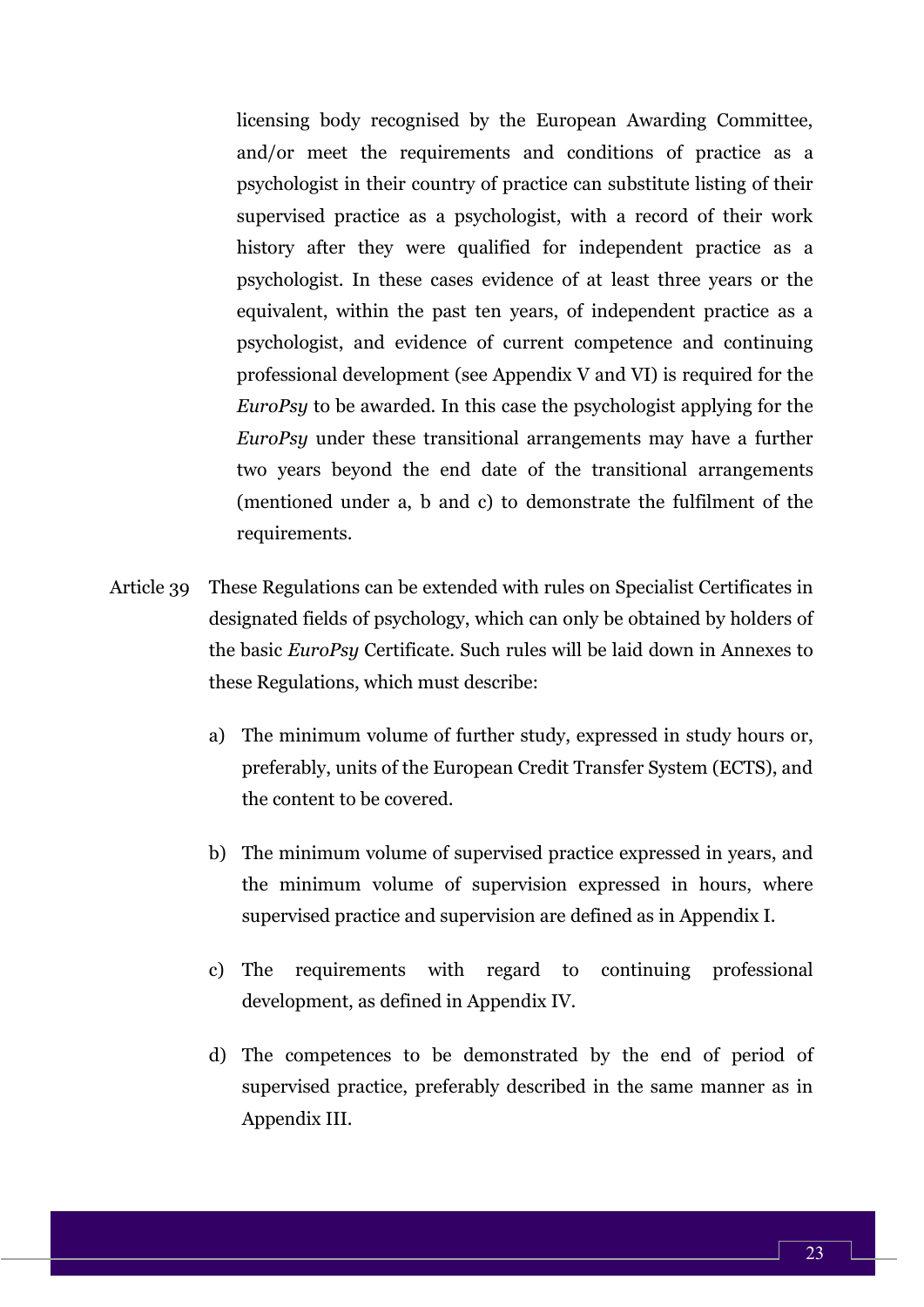- e) The system of competence development being used, preferably proactive and comprehensive in order to ensure that psychology graduates acquire all competences (professional and enabling) demanded at the specialised level and comprising all relevant facets of professional practice, including ethics.
- f) The way in which evidence of further study, practice, supervision and competences is presented.
- g) The way in which the evidence of further study, practice, supervision and competences is evaluated.
- h) The transitional arrangements, applicable during the period mentioned in article 38b, of which the content should be analogous to that described in article 38e for the basic *EuroPsy*
- Article 40 The *EuroPsy* Regulations and Appendices will be reviewed at least every five years by the *EuroPsy* Coordination Group (ECG), consisting of the President of EFPA, a member of the Executive Council and the President of the European Awarding Committee.

<span id="page-24-0"></span>Upon the advice of the ECG the Executive Council will make necessary changes in the Regulations. After the changes have been brought to the attention of the NACs they will apply provisionally until the next General Assembly. To apply further they need to be confirmed by the General Assembly.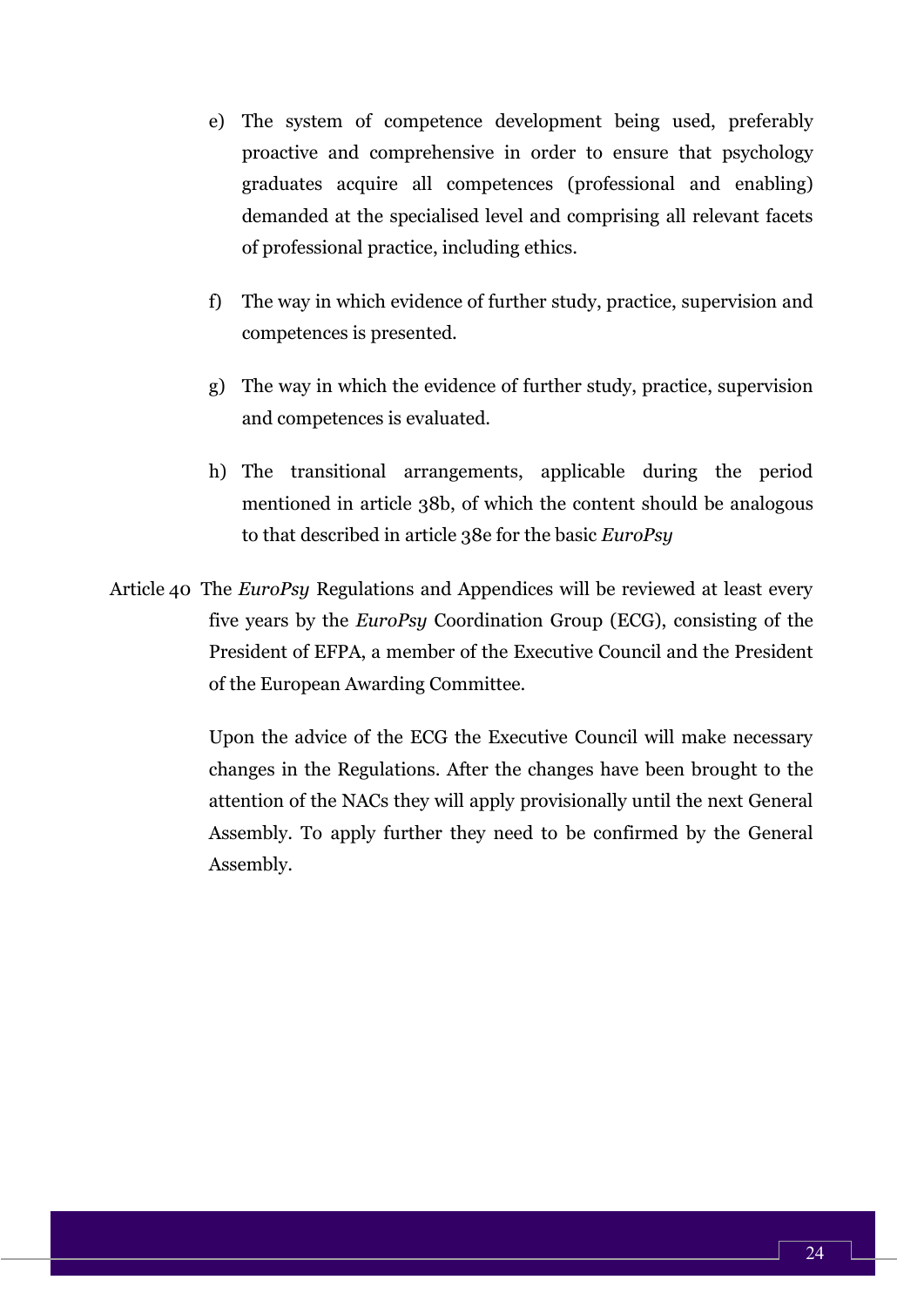### **3. Register of** *EuroPsy* **psychologists**

- Article 41 The European Register of EuroPsy Psychologists is held and maintained by EFPA and comprises the national listings of suitably certificated psychologists as provided by each National Awarding Committee.
- Article 42 The European Register holds the names and details of all EuroPsy psychologists and also indicates on the Register the holders of Specialist Certificates.
- Article 43 The information mentioned in the Registration Details of the EuroPsy will be recorded in the European Register, which is a searchable online facility available through the internet (www.europsy.eu/).
- Article 44 The entries of the Register for a country shall be updated upon the initiative of the National Awarding Committee when a EuroPsy Certificate is issued, re-issued, withdrawn, or expires. The Register shall be updated when a Specialist Expertise Certificate is issued, on the instruction of the National Awarding Committee. Information in the Register may only be changed by EFPA and if authorised by the National Awarding Committee.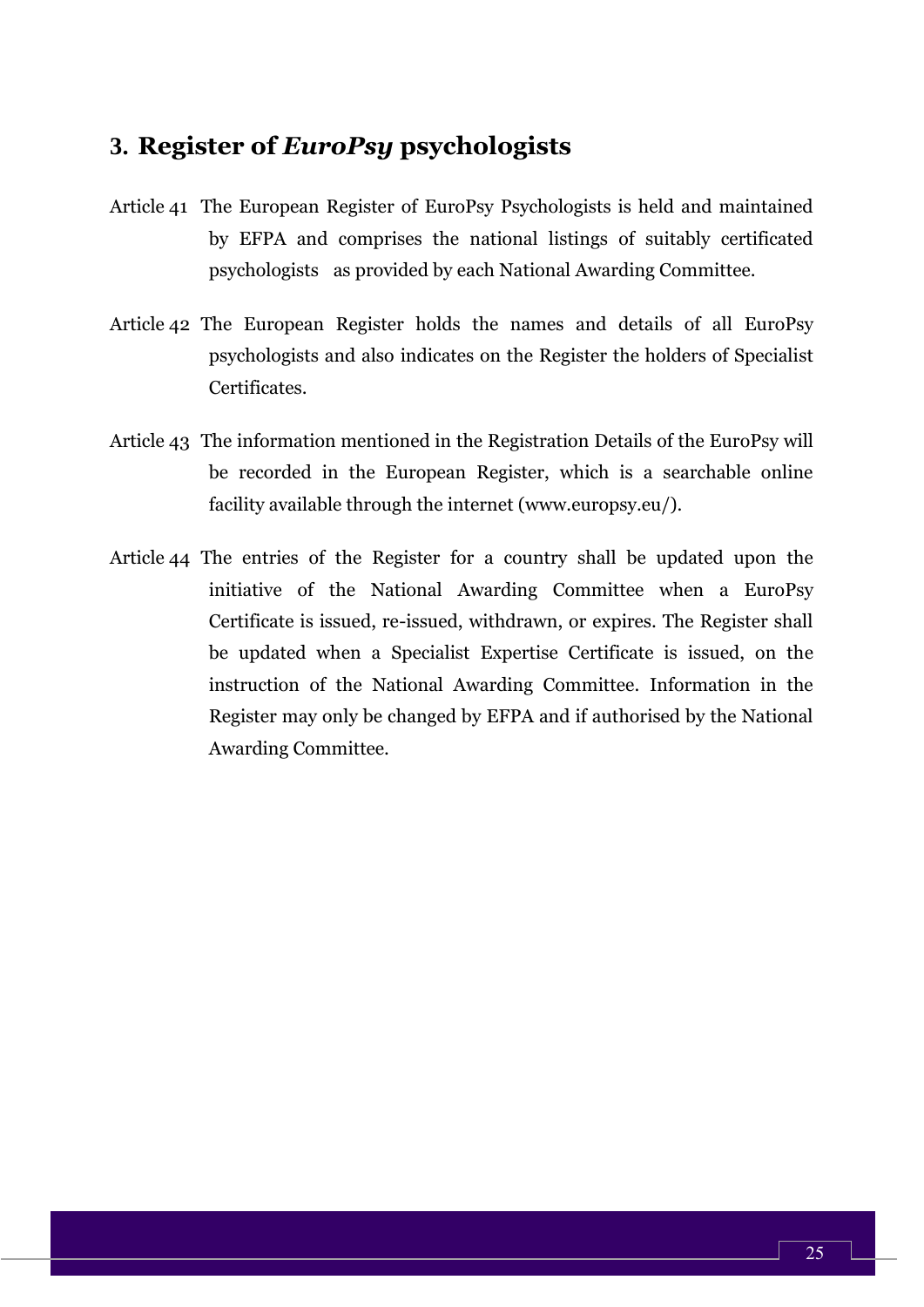# <span id="page-26-0"></span>**Annex I. Requirements for the Specialist Certificate in Psychotherapy**

As spelled out in article 39 of the *EuroPsy* Regulations the *EuroPsy* Specialist Certificate will only be awarded to appropriately experienced psychologists who hold the *EuroPsy* Basic (or who are awarded the *EuroPsy* Basic at the same time). By implication, it is only possible to be awarded a Specialist Certificate in countries where both the NAC and the S-NAC have been approved.

This Annex describes the requirements for the *EuroPsy* Specialist Certificate in Psychotherapy as required by article 39 of the *EuroPsy* Regulations.

Detailed information is available in: *'Application Form for Psychologists to Apply for the Specialist Certificate in Psychotherapy'* and *'Training Standards for Psychologists Specialising in Psychotherapy',* S-EAC Psychotherapy 2013.

#### **1. Minimum volume and content of further study**

- a. At least 90 ECTS of further study, of which 400 hours should be devoted to theory.
- b. The content varies with the institution's curriculum and/or the psychologists' learning trajectory.

#### **2. Minimum volume of supervised practice and supervision**

- a. At least three years of postgraduate (post eligibility for *EuroPsy* Certificate) practice, of which 500 hours is supervised practice.
- b. At least 150 hours of supervision (on average 50 per year).

#### **3. Requirements on continuing professional development**

These requirements are being developed.

#### **4. Competences to be demonstrated**

A list of competences is being developed. Reflection is required on six principles, i.e., Psychologists as Psychotherapists; Inquiry and Communication; Psychotherapeutic Practice and Understanding; Personal and Professional Development; and Ethical and Competent Practice; and Further Professional Development.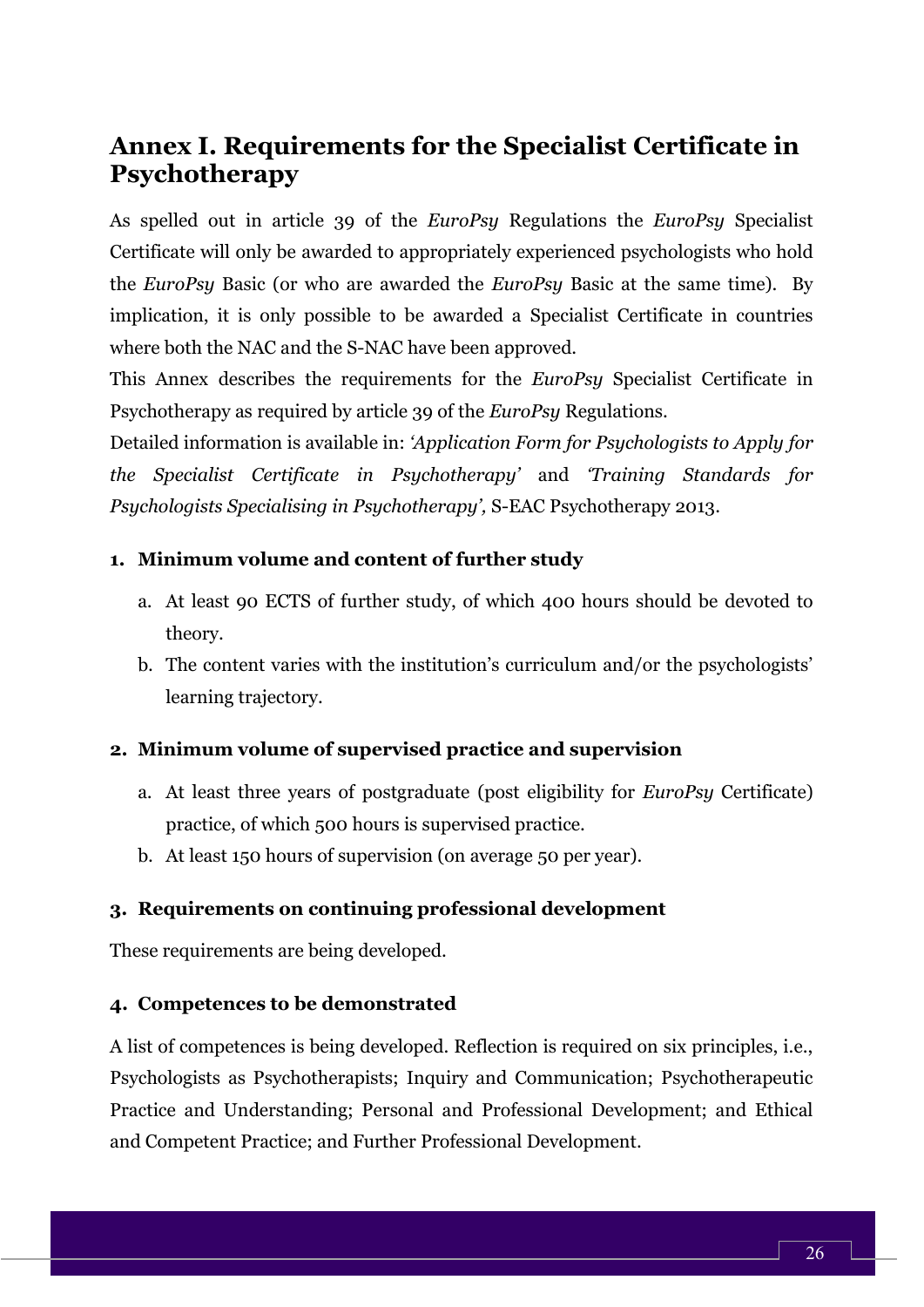#### **5. Competence development**

No specific system of competence development is applied. Competence development is implied in training in one or more psychotherapeutic models.

#### **6. Evidence to be presented**

Applicants need to:

- a. submit an Application Form, which includes a personal statement on the six principles mentioned above; training, learning and experience in psychotherapy; supervision arrangements; and research and publications (optional)
- b. submit a logbook to evidence the specialism
- c. submit referee forms, completed by two referees, if deemed necessary
- d. submit a statement by the supervisor.
- e. Submit a structured CV

#### **7. Evaluation of evidence**

- a. The evaluation of the further study is carried out by the S-NAC on the basis of the credentials of the training curriculum, the trainers/supervisors, and the training institution (which should preferably collaborate with academic or research institutions).
- b. The evaluation of other aspects is carried out by the S-NAC on the basis of the applicant's statement, the referee forms, and the supervisor's statement.

#### **8. Transitional arrangements**

Applicants who wish to obtain the Specialist Certificate in Psychotherapy under article 38 must either show a Letter of Recognition obtained in a pilot project recognised by EFPA or meet the following criteria:

- be enrolled in a national register that allows them to work as psychologist and psychotherapist
- hold a Basic *EuroPsy* Certificate (with Health context) or possess the requisites that allow them to apply jointly to the Basic and the Specialist Certificate; they are first assessed for the Basic Certificate and once acknowledged, for the Specialist Certificate,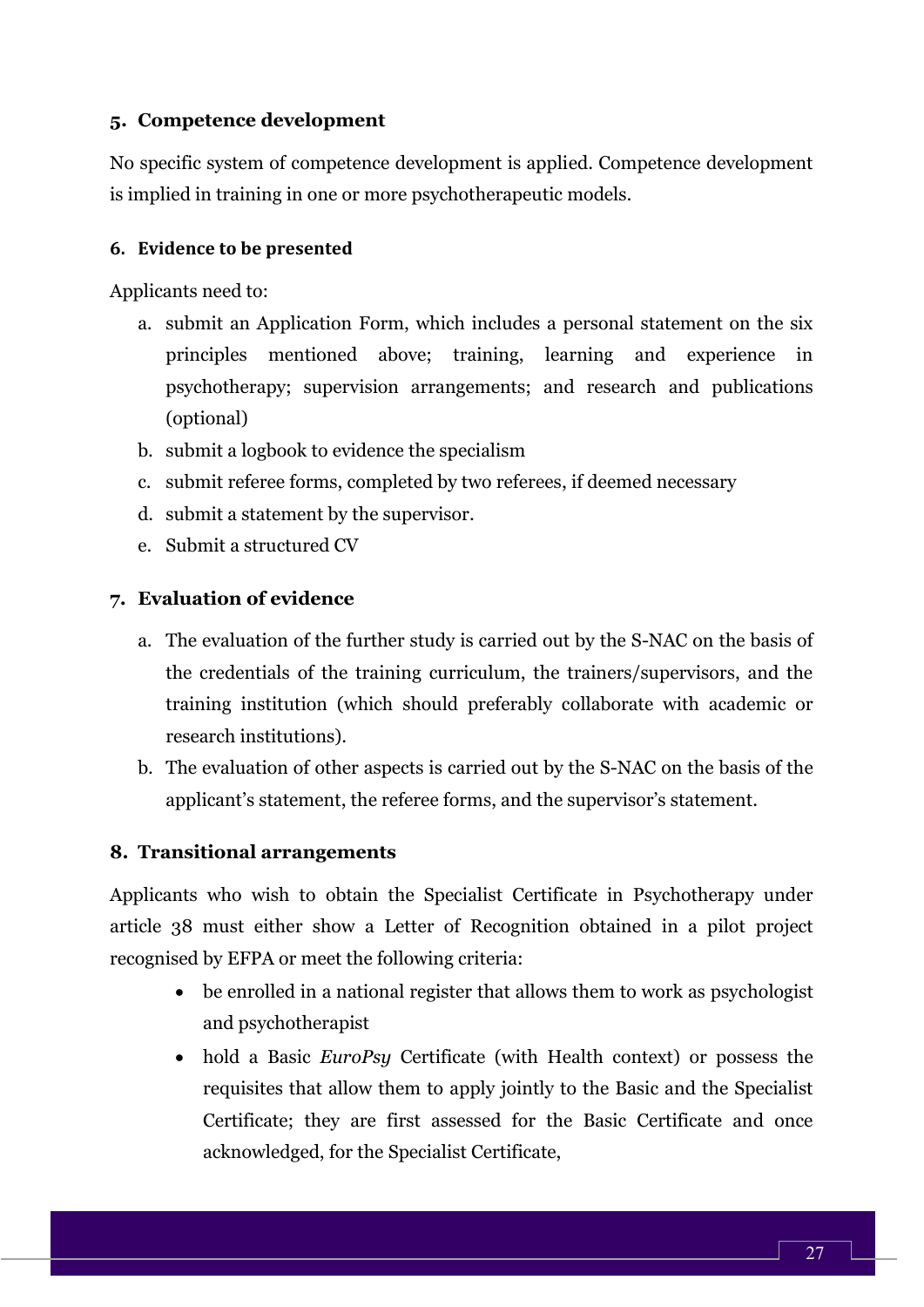• document their work experience and Continuous Professional Development activities by providing evidence of competences gained during a period of at least six years within the last 15 years of independent practice as a psychologist and psychotherapist.

#### **9. Additional requirements**

At least 100 hours of personal development (personal therapy).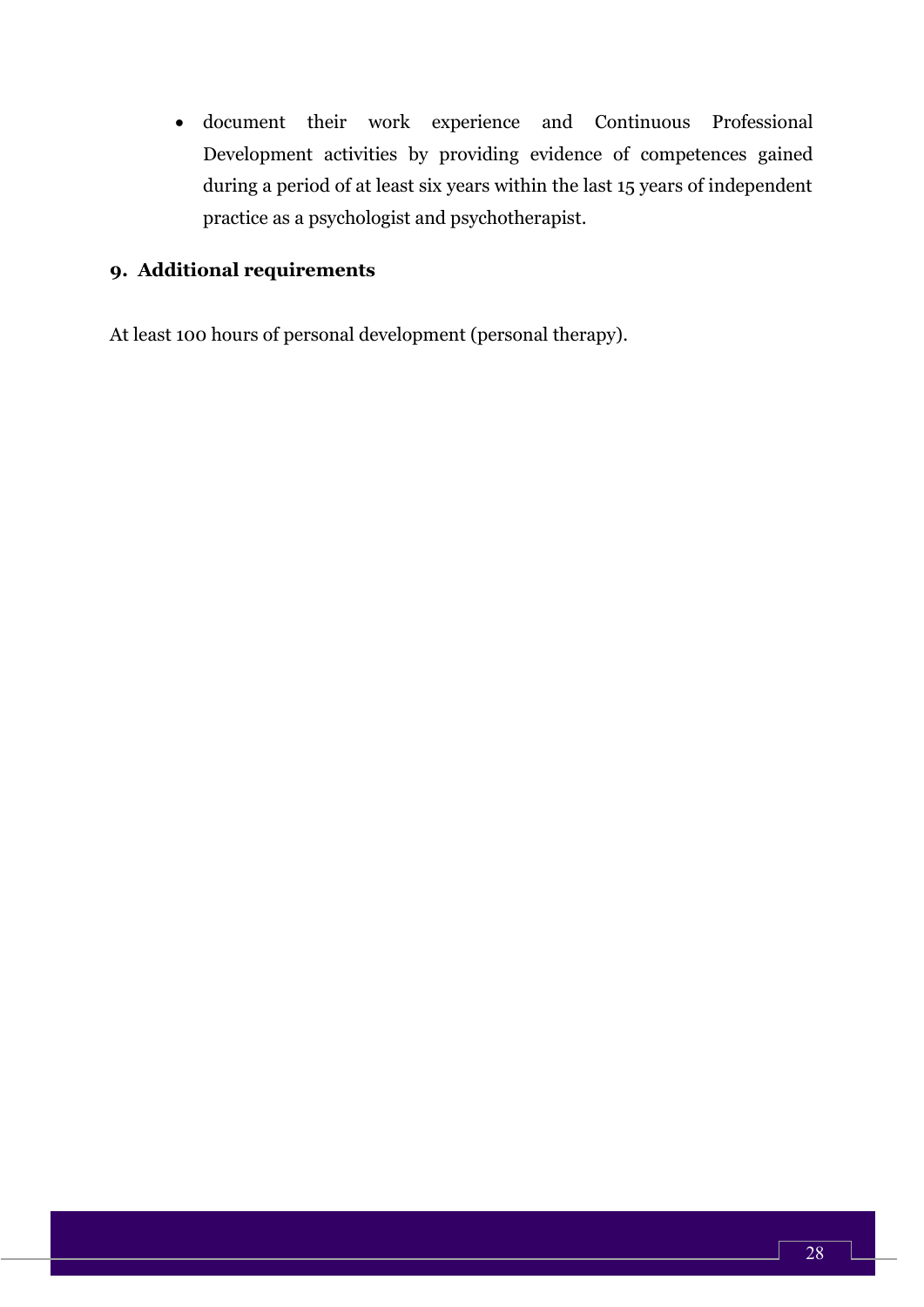# **Annex II: Requirements for the Specialist Certificate in Work & Organisational Psychology**

As spelled out in article 39 of the *EuroPsy* Regulations the *EuroPsy* Specialist Certificate will only be awarded to appropriately experienced psychologists who hold the *EuroPsy* Basic (or who are awarded the *EuroPsy* Basic at the same time). By implication, it is only possible to be awarded a Specialist Certificate in countries where both the NAC and the S-NAC have been approved.

This Annex describes the requirements for the *EuroPsy* Specialist Certificate in Work & Organizational Psychology as required by article 39 of the *EuroPsy* Regulations. Detailed information is available in: *'Towards The Specialist Certificate: Revised Proposal And Operational Guidelines',* Provisional S-EAC W&O Psychology, 2013.

#### **1. Minimum volume and content of further study**

- a. At least 90 ECTS of further study (2400 hours), of which 60 (1600 hours) should be devoted to courses and 30 (800 hours) to applied research or assessment or intervention.
- b. The content that must be covered is provided in a specialist curriculum framework, i.e. the ENOP-EAWOP model.
- c. In the case of countries or individuals with early specialisation, specialist expertise acquired during the final two years of their initial 5-6 year qualification may be recognized up to a maximum of 30 ECTS. This means that minimally 60 ECTS remain to be acquired after the study requirements for the basic *EuroPsy* have been met.

#### **2. Minimum volume of supervised practice and supervision**

- a. At least three years of postgraduate practice, of which 400 hours per year (in total 1200 hours) being supervised practice, labelled as 'coached professional practice'.
- b. At least 150 hours of supervision (on average 50 per year).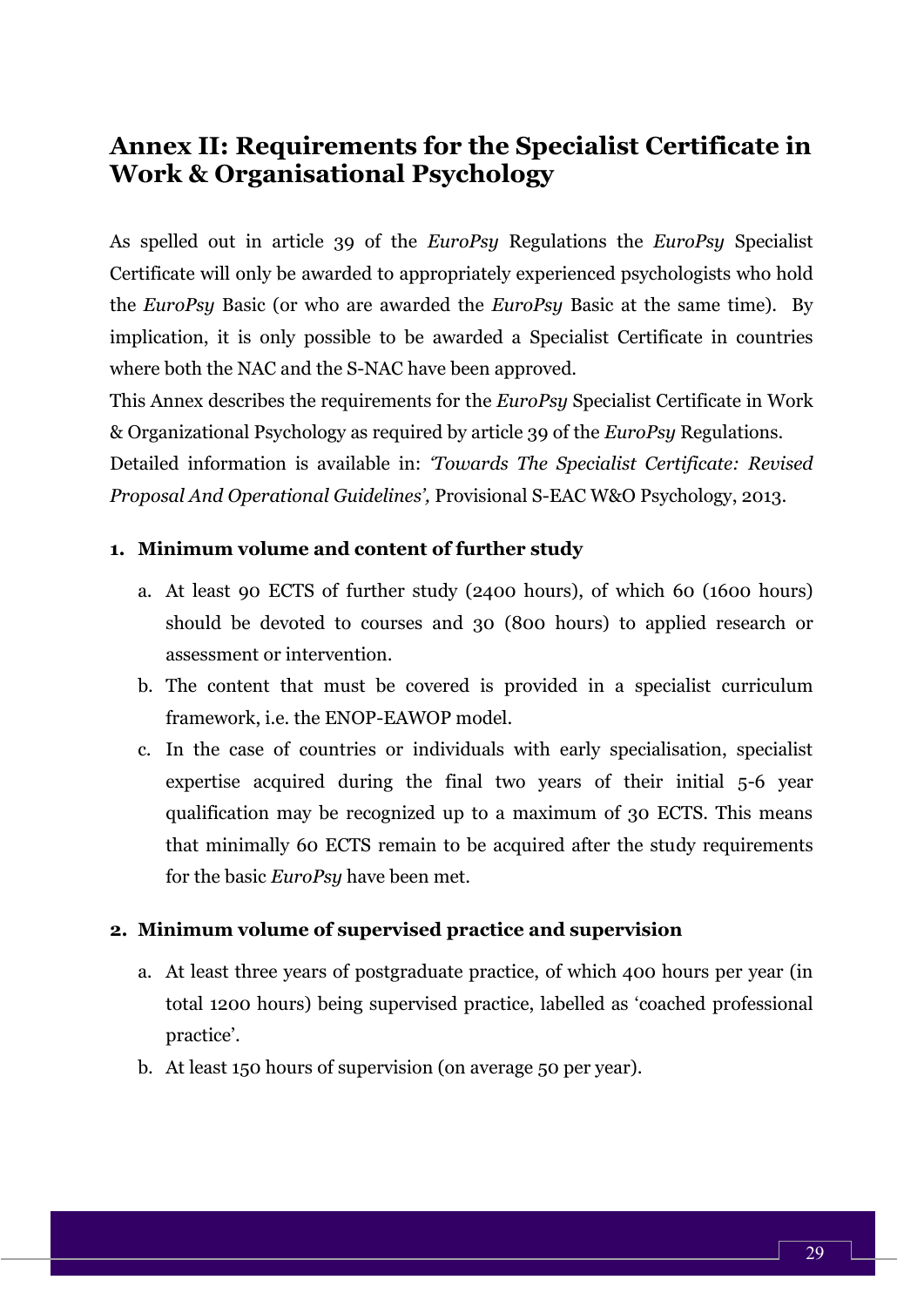#### **3. Requirements on continuing professional development**

At least 100 hours (4 ECTS) of personal/professional development at the moment of application, included in the 90 ECTs for further study (see 1a).

#### **4. Competences to be demonstrated**

Competences to be demonstrated are those defined in *EuroPsy* (*EuroPsy* regulations, Appendix III). They are applied to professional work at the specialised level.

#### **5. Competence development**

Coached professional practice is based on an explicit system of competence development. This system takes a pro-active approach to competence development. It ensures that psychology graduates acquire all competences (professional and enabling) demanded at the specialized level and comprises all relevant facets of the profession, including ethics.

#### **6. Evidence to be presented**

Applicants need to:

- a. submit an Application Form, which includes further study, supervised practice and continuous personal/professional development activities.
- b. submit a structured Curriculum Vitae
- c. submit a logbook (or Portfolio) that provides evidence of competence in the specialism
- d. take part in a Competence Assessment Interview, in order to deepen or clarify some details of the CV, if deemed necessary

#### **7. Evaluation of evidence**

- a. The evaluation of study components is carried out by the S-NAC in the same manner as in *EuroPsy*, i.e. based on their content and the accreditation of the institution offering these components (preferably academic institutions).
- b. The evaluation of competences is carried out by the S-NAC on the basis of the Portfolio and the Competence Assessment Interview.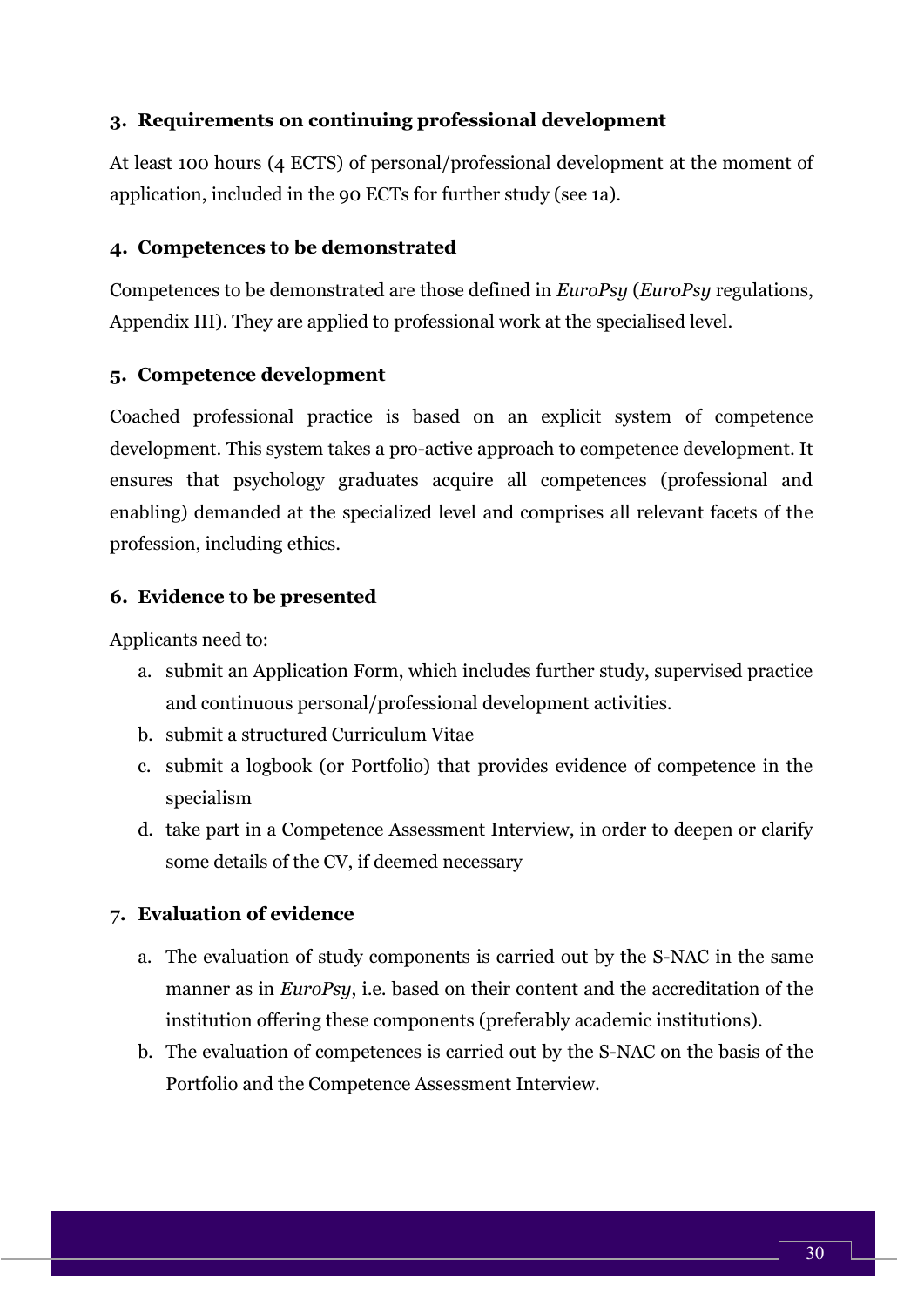#### **8. Transitional arrangement**

Applicants who wish to obtain the Specialist Certificate in W&O Psychology under article 38 must meet the following criteria:

- be enrolled in a national list that allows them to work as psychologist,
- hold a Basic *EuroPsy* Certificate (with W&O context) or possess the requisites that allow them to apply jointly to the Basic and the Specialist Certificate; they are first assessed for the Basic Certificate and once acknowledged, for the Specialist Certificate,
- document their work experience and Continuous Professional Development activities by providing evidence of competences gained during a period of at least five full time years within the last 10 years of independent practice as a W&O psychologist; the evidence is to be assessed by means of a structured CV and, if required by the SNAC, by a Competence Assessment Interview.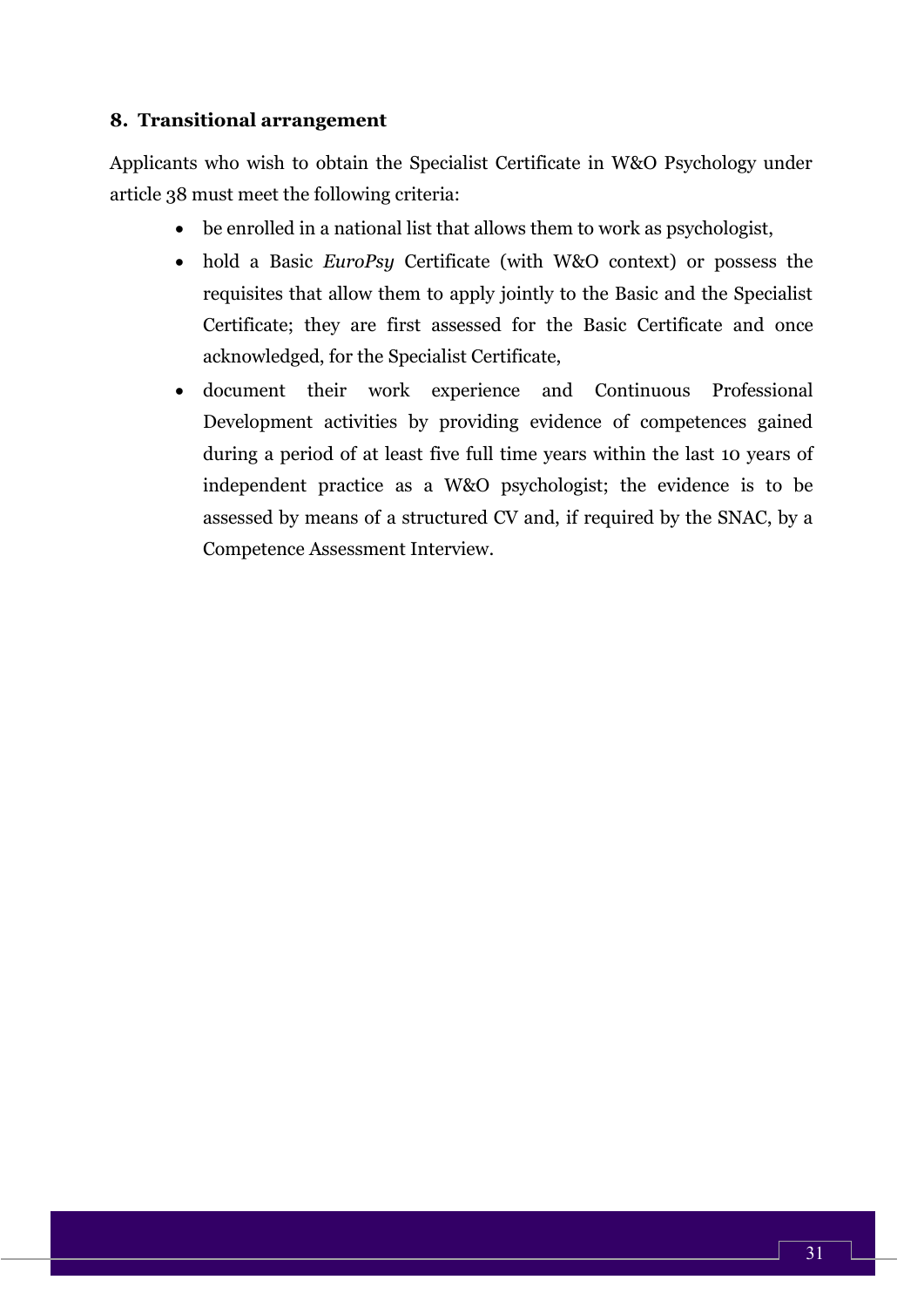# **Appendix I. Definitions**

Within these EFPA Regulations on *EuroPsy* the following definitions of terms are used:

The *EuroPsy Certificate in Psychology*, hereafter called the *EuroPsy*, is a set of standards for the education and training of psychologists which defines a level of quality and standard agreed by EFPA Member Associations.

A *Registered EuroPsy Psychologist* refers to the holder of the *EuroPsy*.

A *psychologist* is a person who has successfully completed an academic curriculum in psychology at a university or an equivalent institution and fulfilled other conditions that by law or custom lead to a national title or qualification of "psychologist", provided the curriculum has a duration equivalent to at least five years (300 ECTS) of full-time study, and meets the specification of Appendix II.

The *Registration Details of the European Certificate of Psychology*, hereafter called the Registration Details, is an appendix to the *EuroPsy* which states the evidence, at the time of the award, regarding the educational training and field of practice of the holder of the *EuroPsy* as specified in Article 7.

The *European Register of Psychologists*, hereafter called the Register, is a register which provides a record of each Registered *EuroPsy* Psychologist that contains the information specified in Article 8.

*Professional functions (*cf. groups of competences*)* refers to the six categories of professional activities making up the psychological services delivered within a field of practice, as mentioned in Appendix III, i.e. goal specification, assessment, development, intervention, evaluation and communication.

*Field of practice* refers to a particular category of work settings in which psychological services are rendered vis-à-vis a particular category of client. Fields of practice are to be understood in a broad sense, and for the current Certificate defined as one of the following: (i) Clinical & Health, (ii) Education, (iii) Work & Organisational, (iv) Other. Each of the fields comprises a broad range of activities. The fourth category (Other) refers to all other fields which do not fall under the three mentioned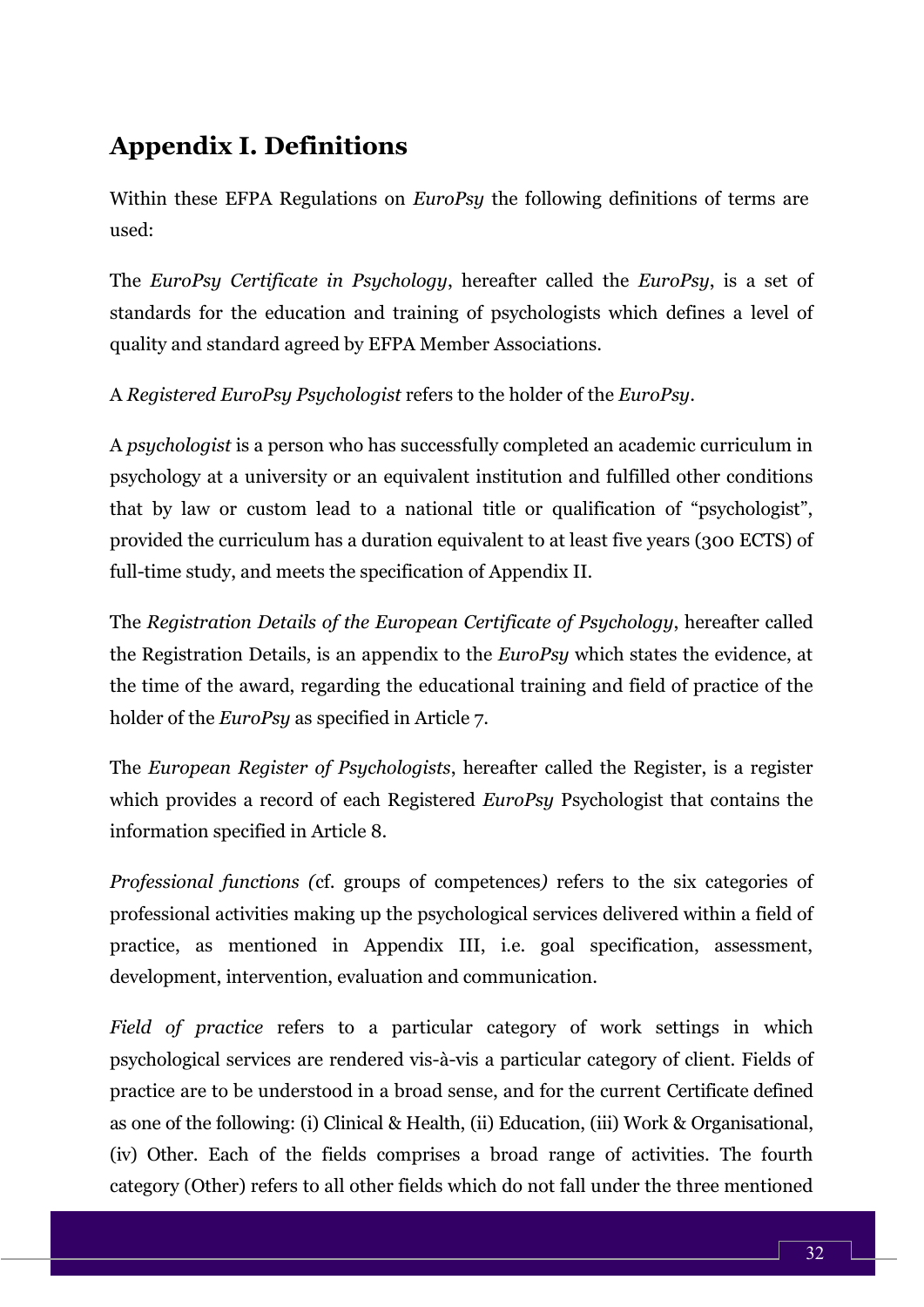and this field of practice should be specified on the *EuroPsy* Certificate (e.g. forensic psychology, traffic psychology, counselling psychology, psycho-social interventions). This field should be a field which has a wide practice, is recognised in the country concerned and has a recognised education and preparation at the basic level. It should be approved by the European Awarding Committee.

*Scientific knowledge* refers to the knowledge accumulated in the scientific literature of the discipline of psychology and shared in the community of researchers and teachers of psychology.

*Professional competence* refers to the ability to adequately fulfil a professional role as defined in Appendix III.

*Independent practice* as a psychologist refers to the fulfilment of professional roles vis-à-vis clients without the requirement for direct supervision by other psychologists.

*Dependent practice* as a psychologist refers to the fulfilment of professional roles vis-àvis clients under the responsibility and authority of another psychologist who is qualified for independent practice in the particular field of practice (Article 9).

*Supervised practice* refers to the fulfilment of professional roles vis-à-vis clients by a psychologist Practitioner-in-Training with the direct supervision by a qualified psychologist as specified in Appendix V, either as part of the university curriculum or outside of a university.

*A Psychologist Practitioner-in-Training* is a person who, under the responsibility of a qualified Supervisor as described in Appendix V, is in the process of completing her or his supervised practice.

*A Supervisor* is a qualified psychologist who, within the past three years, has at least two years of full time work or equivalent experience as an independent practitioner (recognised as qualified by the national accrediting body), within a field of practice and who is responsible for the acquisition and assessment of professional competence by a Practitioner-in-Training in that field of practice.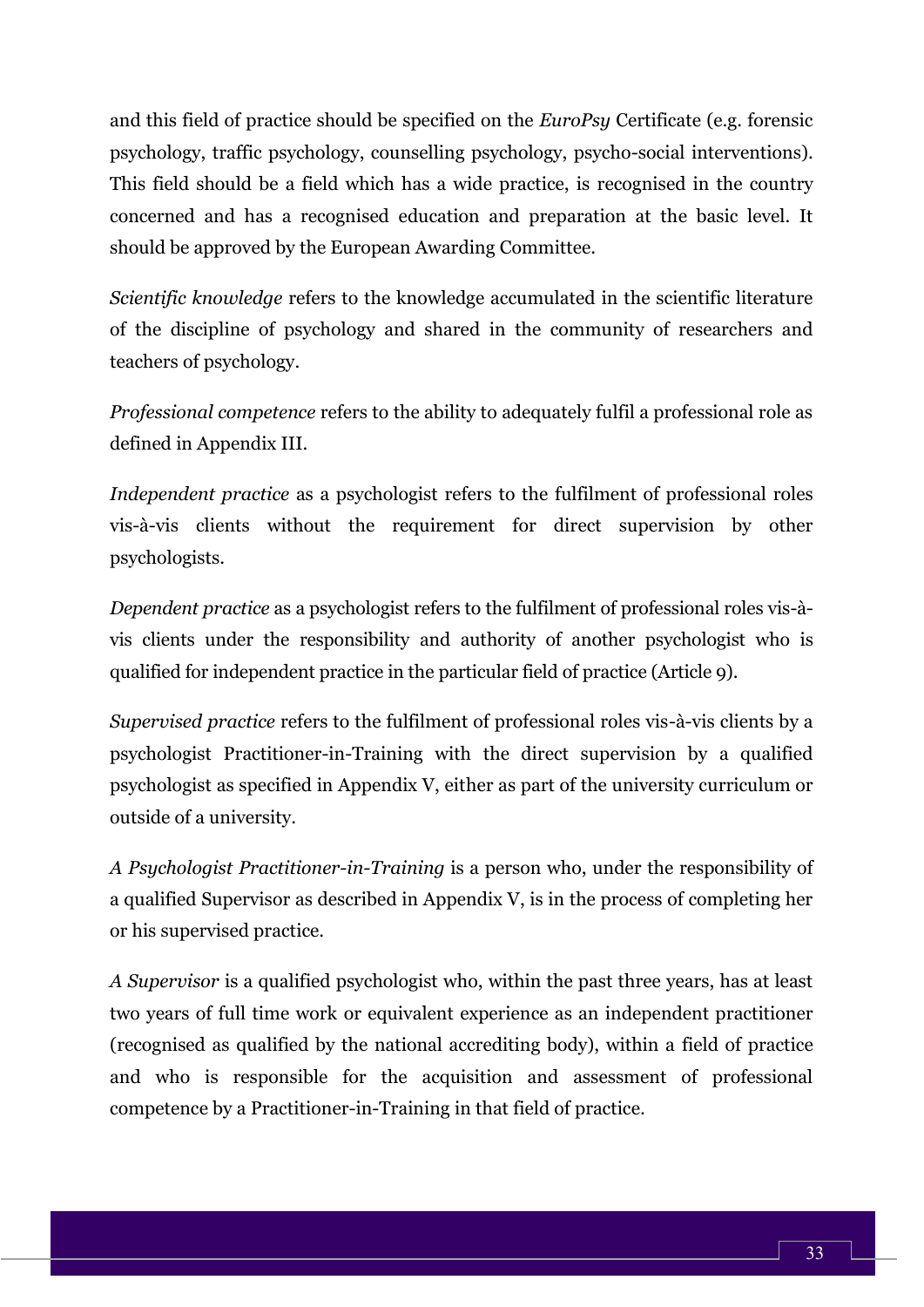The *National Association of Psychologists* in a country is the Member Association or federation of associations that holds membership in the European Federation of Psychologists' Associations (EFPA). Efforts should be made to ensure that the National Awarding Committee is representative of the widest community of psychologists in the country concerned.

The *country of residence* is the country where the psychologist or Registered *EuroPsy* Psychologist is registered as resident.

A *country of practice* is a country where the psychologist or Registered *EuroPsy* Psychologist is practising or intends to practise.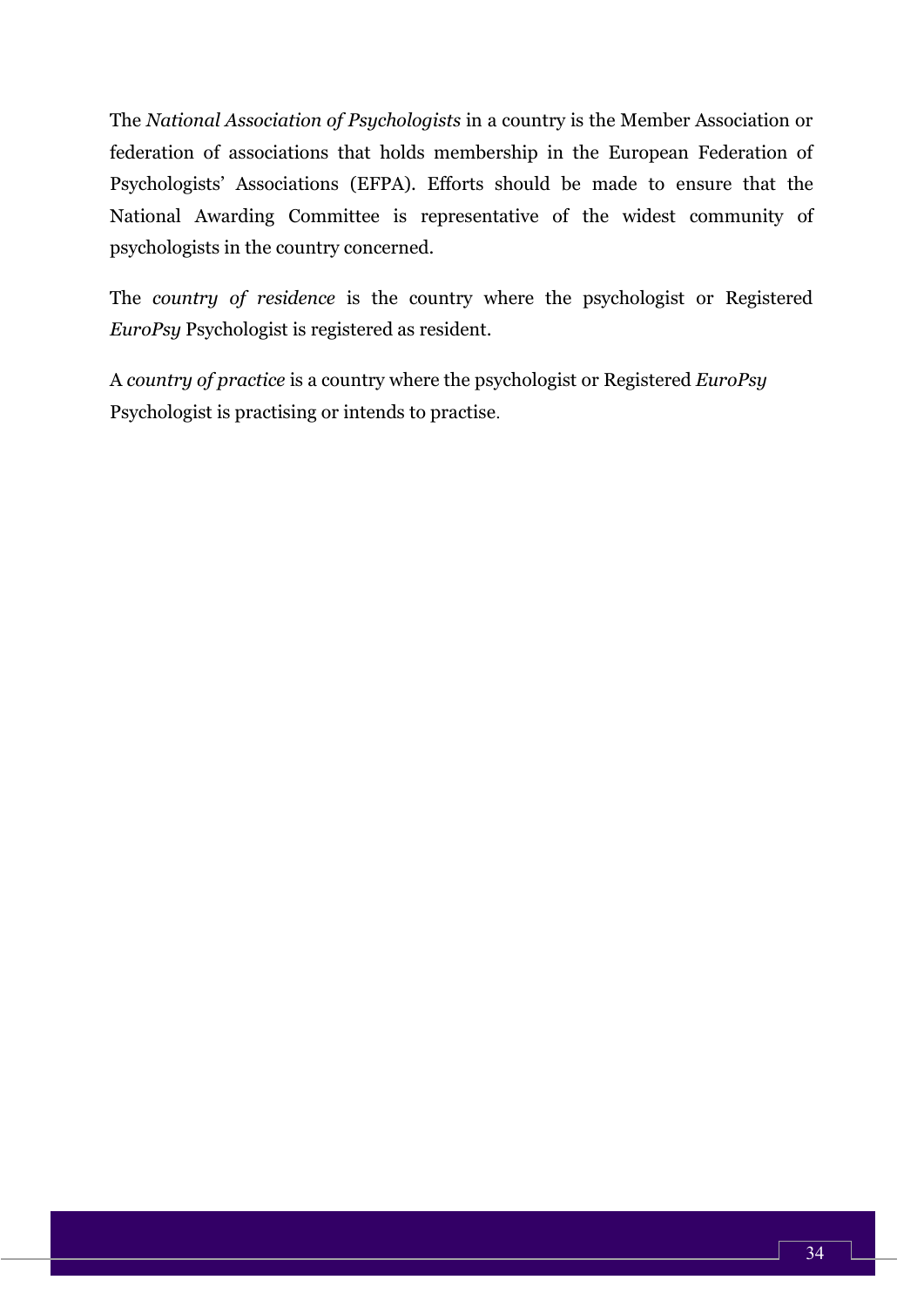# <span id="page-35-0"></span>**Appendix II. Framework and minimal standards for the education and training of psychologists**

This appendix indicates the educational requirements for obtaining the *EuroPsy*, and is based substantially on the report: *EuroPsyT A Framework for Education and Training of Psychologists in Europe*, which was agreed by the EFPA General Assembly in 2001. Only individuals who can prove that they have followed a curriculum that meets the following requirements and have completed the equivalent of one year's supervised practice, making a total of at least 6 years (360 ECTS), may qualify for the *EuroPsy* and entry on the Register.

As a basic framework, the requirements are formulated with reference to a curriculum model that makes a distinction between three phases:

| 1st phase | Bachelor or equivalent       |
|-----------|------------------------------|
| 2nd phase | <b>Masters or equivalent</b> |
| 3rd phase | Supervised practice          |

It is assumed that the 1st and 2nd phase will be part of the academic curriculum in psychology, whereas the 3rd phase may, though does not need to, be included within the university curriculum. It is further assumed that there will be a range of arrangements made by universities to meet these requirements and that a structure of separate or sequential phases is not essential. For example, a number of universities in different countries have developed Problem-Based Learning (PBL) approaches to the education and training of psychologists, where integrated blocks of theory-method-application cycles are organised from the start of the programme. The curriculum model assumes that students graduating from such programmes have gained equivalent knowledge, skills and competence, and innovative approaches are a welcome feature of professional formation. The current proposal is neutral in relation to the organisation and sequence of the learning programme.

Further, these requirements could be met both by national educational systems with an undifferentiated curriculum and systems with a differentiated system, whether the curriculum is one where theory and practice are integrated (e.g. integrated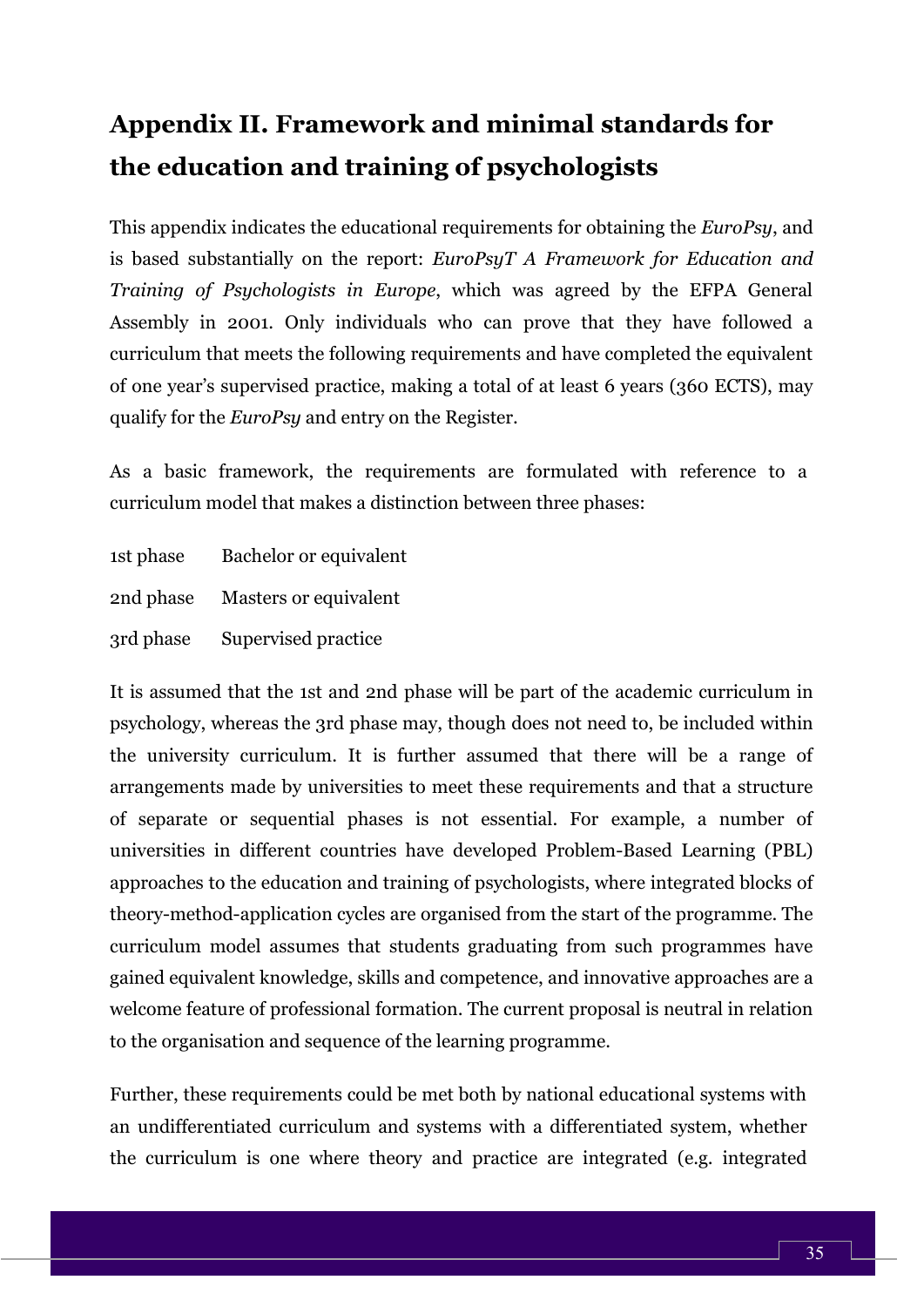professional education, problem-based learning) or separated. It should be noted that the Masters or equivalent degree gained after 5 years' study (300 ECTS) is considered to provide the *basic* qualification needed for entering the practice of psychology and needs to be followed by supervised practice before an individual would be regarded as competent as an independent practitioner. Specialised professional practice in any area of psychology will generally require postqualification training in areas such as health psychology, clinical psychology, work, organisational & personnel psychology, psychology of work and health, educational psychology, child psychology, for which specialist titles may be awarded.

This appendix provides a description of the content to be covered by the two phases, and minimum requirements for the professional education of psychologists. The third phase is described further in Appendix V of this document.

## **Description of curriculum content**

#### *The First Phase*

The first phase is typically devoted to the orientation of students in the different subspecialities in psychology, but it can also be opened to related disciplines. It offers a basic education in all the psychology specialities, and in the major theories and techniques in psychology. It gives a basic introduction to psychologists' skills, and a grounding for research in psychology. It does not lead to any occupational qualification in psychology and does not provide the necessary competence for independent practice in psychology. Although the first phase may be covered in a 3 year programme such as a Bachelors degree, it may equally be delivered throughout a longer period, and integrated with the knowledge, skills and understanding required for professional practice as a psychologist. The curriculum of the first phase is based broadly on the framework agreed in 2001 in *EuroPsyT: A Framework for Education and Training for Psychologists in Europe*. The process of this earlier project demonstrated widespread agreement in European countries concerning the coverage of basic education in psychology. This framework or general outline is presented in Table 1 below, based on psychological knowledge and understanding in relation to individuals, groups and society/systems. It makes a distinction between knowledge and skills related to psychology as an explanatory science aiming at understanding behavior of people, and as technological science aiming at interventions that allow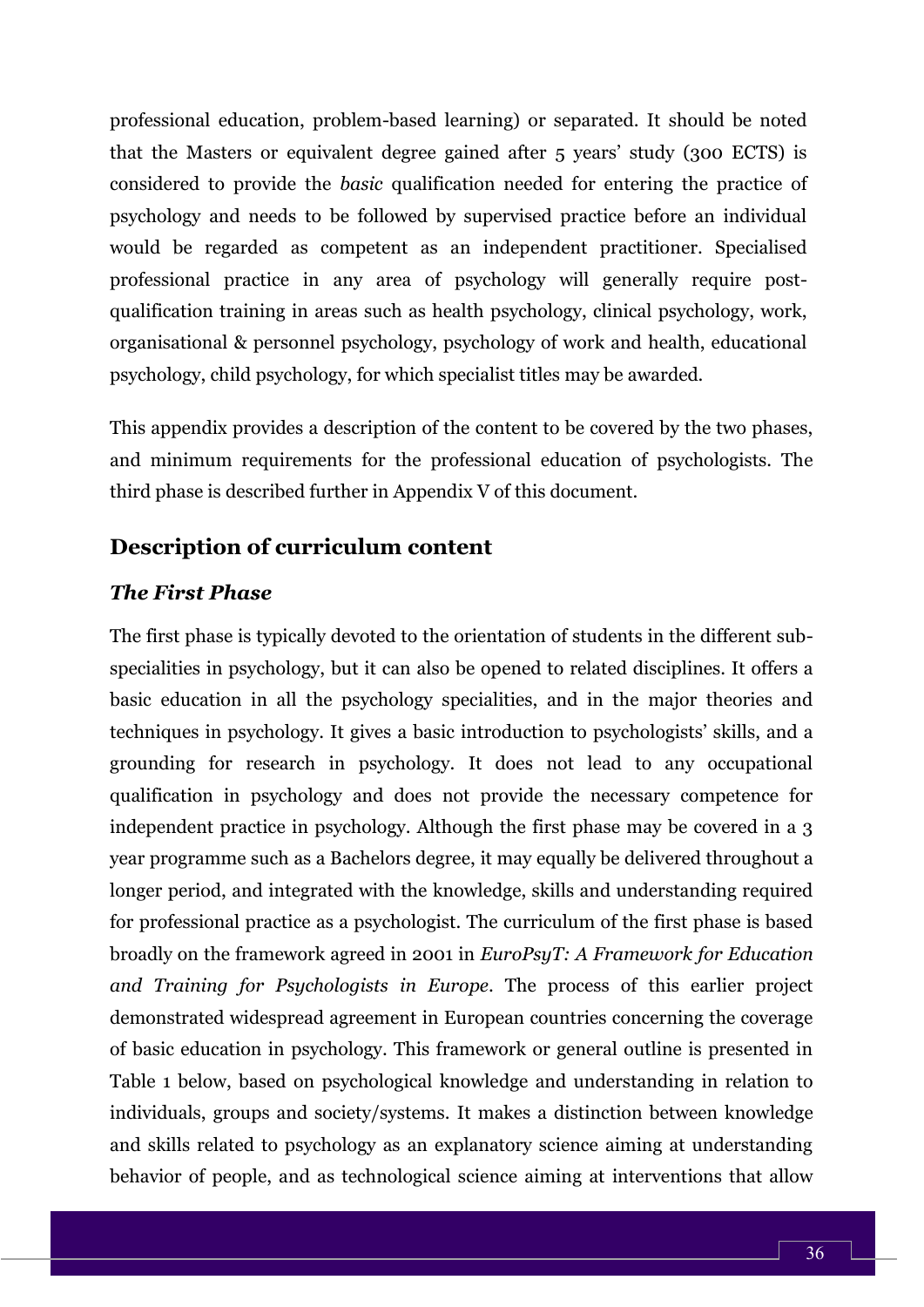effective change of people's behavior. Both types of science have fundamental as well as applied aspects (generic theories vs. applications in diagnosis and intervention).

| Type of content<br><b>Objectives</b> | <b>Individuals</b>                                    | <b>Groups</b>        | $5$ ystems $/$<br><b>Society</b>                  |  |
|--------------------------------------|-------------------------------------------------------|----------------------|---------------------------------------------------|--|
| Orientation                          | Methods in psychology                                 |                      |                                                   |  |
| Knowledge                            | History of psychology                                 |                      |                                                   |  |
|                                      |                                                       |                      | Overview of specialities and fields in psychology |  |
| <b>Explanatory theories</b>          |                                                       |                      | General psychology                                |  |
| Knowledge                            |                                                       |                      | Neuro-psychology                                  |  |
|                                      |                                                       |                      | Psychobiology                                     |  |
|                                      |                                                       |                      | Cognitive psychology                              |  |
|                                      |                                                       |                      | Differential Psychology                           |  |
|                                      |                                                       |                      | Social Psychology                                 |  |
|                                      |                                                       |                      | Developmental Psychology                          |  |
|                                      |                                                       |                      | <b>Personality Psychology</b>                     |  |
|                                      |                                                       |                      | Work and organisational psychology                |  |
|                                      |                                                       |                      | Clinical & Health Psychology                      |  |
|                                      |                                                       |                      | <b>Educational psychology</b>                     |  |
|                                      |                                                       |                      | Psychopathology                                   |  |
| <b>Technological theories</b>        | Data and test theory                                  |                      |                                                   |  |
| Knowledge                            |                                                       | Questionnaire theory |                                                   |  |
|                                      |                                                       |                      | <b>Evaluation theory</b>                          |  |
| <b>Explanatory theories</b>          |                                                       |                      | Assessment skills training                        |  |
| <b>Skills</b>                        |                                                       |                      | Interview skills training                         |  |
| <b>Technological theories</b>        |                                                       |                      | Test and questionnaire construction training      |  |
| Skills                               | Group intervention training                           |                      |                                                   |  |
| Methodology                          | Introduction to methods: e.g. experimental methods.   |                      |                                                   |  |
| Knowledge                            |                                                       |                      | Qualitative and Quantitative methods              |  |
| Methodology                          |                                                       |                      | Experimental practice,                            |  |
| <b>Skills</b>                        |                                                       |                      | Methodological & statistical practice             |  |
|                                      |                                                       |                      | Data acquisition training, Qualitative analysis   |  |
| Ethics                               | Ethical codes and professional ethics                 |                      |                                                   |  |
| Knowledge and skills                 |                                                       |                      |                                                   |  |
| Academic skills                      | Collecting information/library & bibliographic skills |                      |                                                   |  |
| <b>Skills</b>                        | Reading / writing papers                              |                      |                                                   |  |
|                                      | <b>Research Ethics</b>                                |                      |                                                   |  |
| Non-psychology theories              | Epistemology                                          |                      |                                                   |  |
| Knowledge                            | Philosophy                                            |                      |                                                   |  |
|                                      | Sociology                                             |                      |                                                   |  |
|                                      | Anthropology                                          |                      |                                                   |  |

## *Table 1. First Phase*

**Systems/**

٦

and the

**Type of content/**

┓

Г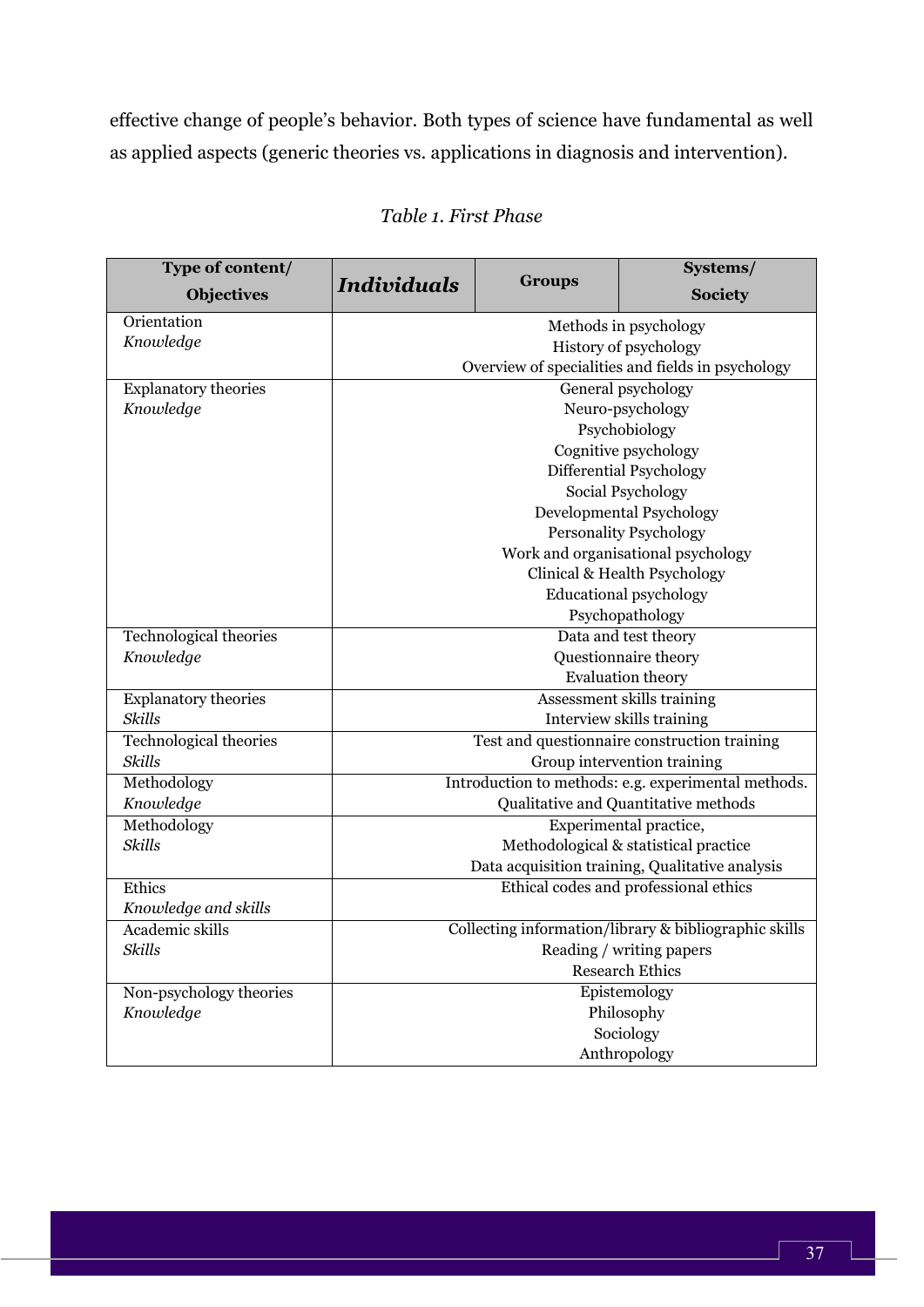#### *The Second Phase*

The programme of the second phase prepares the student for independent professional practice as a psychologist. This part of the curriculum can either be undifferentiated and prepare for further PhD training, or for employment as a 'general practitioner' in psychology or be differentiated and prepare for practice within a particular field of practice of psychology, such as (i) clinical or health psychology (ii) educational or school psychology, (iii) work & organisational psychology or (iv) another field. In the first case the student will acquire additional knowledge on topics that were already addressed during the first phase, such as cognitive architecture theory, specific theories of emotions, advanced personality theory. This implies preparation either for a future research career (through the PhD) or a more generic professional psychology preparation. In the second case the student will acquire specialist knowledge on e.g. theories and techniques of clinical assessment, theories of educational intervention such as behaviour modification, theories of work performance, theories of leadership, or statistical models of personnel selection. Since all of the knowledge and skills acquired are based on the discipline of psychology, either type of curriculum content is acceptable in the framework of the second phase. As part of the second phase the student, whether preparing for a research or a professional psychologist career, has to demonstrate the capacity to acquire skills in research. There is wide agreement that professional psychologists should gain competence in research, both in order to evaluate their own work and interventions, and in order to maintain their competence in relation to the research and other literature.

Table 2 below, which outlines a framework for the second phase, presents a structure based on competence in relation to the 'individual' the 'group' and 'society'. This acknowledges that psychologists may work at the individual, group or societal level, and that their preparation should include coverage of work at all three levels.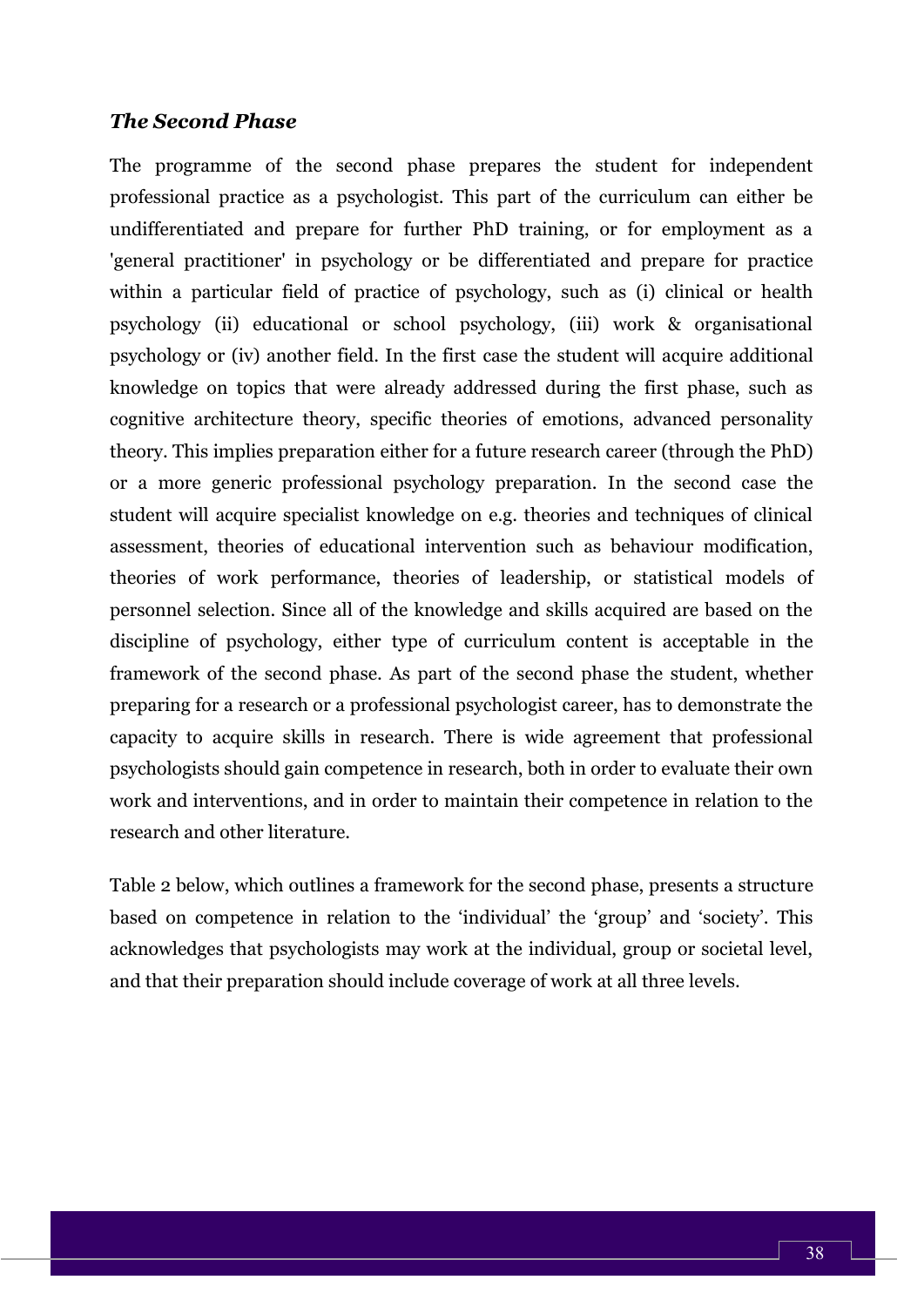# *Table 2. Second Phase*

| <b>Objectives</b><br>Orientation<br>Orientation on field of practice and possibilities for specialisation<br>Knowledge<br>Courses on explanatory theories of general psychology and/or<br><b>Explanatory theories</b><br>psychobiology and/or developmental psychology, and/or personality<br>Knowledge<br>psychology, and/or social psychology. E.g. theories of learning, cognitive<br>architecture theory, advanced personality theory.<br>Courses on explanatory theories of work & organisational psychology<br>and/or educational psychology and/or clinical psychology and/or<br>psychological subdisciplines. E.g. theories of work performance, theories of<br>situated cognition, theories of leadership, theories of personality disorders.<br>Technological theories<br>Courses on technological theories of general psychology and/or<br>psychobiology and/or developmental psychology, and/or personality<br>Knowledge<br>psychology, and/or social psychology. E.g. psychometric theory, EEG<br>assessment theory.<br>Courses on technological theories of work & organisational psychology<br>and/or educational psychology and/or clinical psychology and/or<br>psychological subdisciplines. E.g. theories of work analysis, analysis of<br>learning needs, theories of counselling and psychotherapy.<br><b>Explanatory theories</b><br>Skills training in applying above mentioned explanatory theories in<br>Skills<br>assessment within research/laboratory settings. E.g. training in EMG<br>measurement, training in personality assessment.<br>Skills training in applying above mentioned explanatory theories in<br>assessment within applied / field settings. E.g. training in error analysis,<br>assessment of learning disorders.<br>Technological theories<br>Skills training in applying above mentioned technological theories in<br>Skills<br>interventions within research/laboratory settings. E.g. training in test<br>construction, design of a learning experiment.<br>Skills training in applying above mentioned technological theories in<br>interventions within applied / field settings. E.g. training in the design of<br>performance rating systems, the design of a training system, the<br>development of a therapeutic plan, psychotherapy.<br>Methodology<br><b>Advanced Research Design</b><br>Basic and advanced multivariate statistics, including ANOVA<br>Knowledge<br>Multiple regression analysis, Factor analysis<br>Qualitative Research Design, including advanced interviewing and use of<br>questionnaire, qualitative data analysis<br>Skills training in above mentioned methods and techniques<br>Methodology<br>Skills<br>Ethics<br>Knowledge of ethical principles and their application<br>Skills training in the application of ethical principles and ethical codes to<br>Knowledge and skills<br>professional practice<br>Skills training in report and article writing<br>Academic and general<br>professional skills<br>Skills training in professional interviewing etc.<br>Skills<br>Non-psychology theories<br>Theoretical and practical courses on topics from other disciplines, relevant<br>Knowledge<br>for professional activity. E.g. medicine, law, business economics<br>Basic research competence<br>RESEARCH PROJECT (THESIS)<br>INTERNSHIP ("STAGE") | Type of content/           |                   |       |                |  |
|-----------------------------------------------------------------------------------------------------------------------------------------------------------------------------------------------------------------------------------------------------------------------------------------------------------------------------------------------------------------------------------------------------------------------------------------------------------------------------------------------------------------------------------------------------------------------------------------------------------------------------------------------------------------------------------------------------------------------------------------------------------------------------------------------------------------------------------------------------------------------------------------------------------------------------------------------------------------------------------------------------------------------------------------------------------------------------------------------------------------------------------------------------------------------------------------------------------------------------------------------------------------------------------------------------------------------------------------------------------------------------------------------------------------------------------------------------------------------------------------------------------------------------------------------------------------------------------------------------------------------------------------------------------------------------------------------------------------------------------------------------------------------------------------------------------------------------------------------------------------------------------------------------------------------------------------------------------------------------------------------------------------------------------------------------------------------------------------------------------------------------------------------------------------------------------------------------------------------------------------------------------------------------------------------------------------------------------------------------------------------------------------------------------------------------------------------------------------------------------------------------------------------------------------------------------------------------------------------------------------------------------------------------------------------------------------------------------------------------------------------------------------------------------------------------------------------------------------------------------------------------------------------------------------------------------------------------------------------------------------------------------------------------------------------------------------------------------------------------------------------------------------------------------------------------------------------------------------------------------------------------------------------------------------------------------------------------------------------|----------------------------|-------------------|-------|----------------|--|
|                                                                                                                                                                                                                                                                                                                                                                                                                                                                                                                                                                                                                                                                                                                                                                                                                                                                                                                                                                                                                                                                                                                                                                                                                                                                                                                                                                                                                                                                                                                                                                                                                                                                                                                                                                                                                                                                                                                                                                                                                                                                                                                                                                                                                                                                                                                                                                                                                                                                                                                                                                                                                                                                                                                                                                                                                                                                                                                                                                                                                                                                                                                                                                                                                                                                                                                                               |                            | <b>Individual</b> | Group | <b>Society</b> |  |
|                                                                                                                                                                                                                                                                                                                                                                                                                                                                                                                                                                                                                                                                                                                                                                                                                                                                                                                                                                                                                                                                                                                                                                                                                                                                                                                                                                                                                                                                                                                                                                                                                                                                                                                                                                                                                                                                                                                                                                                                                                                                                                                                                                                                                                                                                                                                                                                                                                                                                                                                                                                                                                                                                                                                                                                                                                                                                                                                                                                                                                                                                                                                                                                                                                                                                                                                               |                            |                   |       |                |  |
|                                                                                                                                                                                                                                                                                                                                                                                                                                                                                                                                                                                                                                                                                                                                                                                                                                                                                                                                                                                                                                                                                                                                                                                                                                                                                                                                                                                                                                                                                                                                                                                                                                                                                                                                                                                                                                                                                                                                                                                                                                                                                                                                                                                                                                                                                                                                                                                                                                                                                                                                                                                                                                                                                                                                                                                                                                                                                                                                                                                                                                                                                                                                                                                                                                                                                                                                               |                            |                   |       |                |  |
|                                                                                                                                                                                                                                                                                                                                                                                                                                                                                                                                                                                                                                                                                                                                                                                                                                                                                                                                                                                                                                                                                                                                                                                                                                                                                                                                                                                                                                                                                                                                                                                                                                                                                                                                                                                                                                                                                                                                                                                                                                                                                                                                                                                                                                                                                                                                                                                                                                                                                                                                                                                                                                                                                                                                                                                                                                                                                                                                                                                                                                                                                                                                                                                                                                                                                                                                               |                            |                   |       |                |  |
|                                                                                                                                                                                                                                                                                                                                                                                                                                                                                                                                                                                                                                                                                                                                                                                                                                                                                                                                                                                                                                                                                                                                                                                                                                                                                                                                                                                                                                                                                                                                                                                                                                                                                                                                                                                                                                                                                                                                                                                                                                                                                                                                                                                                                                                                                                                                                                                                                                                                                                                                                                                                                                                                                                                                                                                                                                                                                                                                                                                                                                                                                                                                                                                                                                                                                                                                               |                            |                   |       |                |  |
|                                                                                                                                                                                                                                                                                                                                                                                                                                                                                                                                                                                                                                                                                                                                                                                                                                                                                                                                                                                                                                                                                                                                                                                                                                                                                                                                                                                                                                                                                                                                                                                                                                                                                                                                                                                                                                                                                                                                                                                                                                                                                                                                                                                                                                                                                                                                                                                                                                                                                                                                                                                                                                                                                                                                                                                                                                                                                                                                                                                                                                                                                                                                                                                                                                                                                                                                               |                            |                   |       |                |  |
|                                                                                                                                                                                                                                                                                                                                                                                                                                                                                                                                                                                                                                                                                                                                                                                                                                                                                                                                                                                                                                                                                                                                                                                                                                                                                                                                                                                                                                                                                                                                                                                                                                                                                                                                                                                                                                                                                                                                                                                                                                                                                                                                                                                                                                                                                                                                                                                                                                                                                                                                                                                                                                                                                                                                                                                                                                                                                                                                                                                                                                                                                                                                                                                                                                                                                                                                               |                            |                   |       |                |  |
|                                                                                                                                                                                                                                                                                                                                                                                                                                                                                                                                                                                                                                                                                                                                                                                                                                                                                                                                                                                                                                                                                                                                                                                                                                                                                                                                                                                                                                                                                                                                                                                                                                                                                                                                                                                                                                                                                                                                                                                                                                                                                                                                                                                                                                                                                                                                                                                                                                                                                                                                                                                                                                                                                                                                                                                                                                                                                                                                                                                                                                                                                                                                                                                                                                                                                                                                               |                            |                   |       |                |  |
|                                                                                                                                                                                                                                                                                                                                                                                                                                                                                                                                                                                                                                                                                                                                                                                                                                                                                                                                                                                                                                                                                                                                                                                                                                                                                                                                                                                                                                                                                                                                                                                                                                                                                                                                                                                                                                                                                                                                                                                                                                                                                                                                                                                                                                                                                                                                                                                                                                                                                                                                                                                                                                                                                                                                                                                                                                                                                                                                                                                                                                                                                                                                                                                                                                                                                                                                               |                            |                   |       |                |  |
|                                                                                                                                                                                                                                                                                                                                                                                                                                                                                                                                                                                                                                                                                                                                                                                                                                                                                                                                                                                                                                                                                                                                                                                                                                                                                                                                                                                                                                                                                                                                                                                                                                                                                                                                                                                                                                                                                                                                                                                                                                                                                                                                                                                                                                                                                                                                                                                                                                                                                                                                                                                                                                                                                                                                                                                                                                                                                                                                                                                                                                                                                                                                                                                                                                                                                                                                               |                            |                   |       |                |  |
|                                                                                                                                                                                                                                                                                                                                                                                                                                                                                                                                                                                                                                                                                                                                                                                                                                                                                                                                                                                                                                                                                                                                                                                                                                                                                                                                                                                                                                                                                                                                                                                                                                                                                                                                                                                                                                                                                                                                                                                                                                                                                                                                                                                                                                                                                                                                                                                                                                                                                                                                                                                                                                                                                                                                                                                                                                                                                                                                                                                                                                                                                                                                                                                                                                                                                                                                               |                            |                   |       |                |  |
|                                                                                                                                                                                                                                                                                                                                                                                                                                                                                                                                                                                                                                                                                                                                                                                                                                                                                                                                                                                                                                                                                                                                                                                                                                                                                                                                                                                                                                                                                                                                                                                                                                                                                                                                                                                                                                                                                                                                                                                                                                                                                                                                                                                                                                                                                                                                                                                                                                                                                                                                                                                                                                                                                                                                                                                                                                                                                                                                                                                                                                                                                                                                                                                                                                                                                                                                               |                            |                   |       |                |  |
|                                                                                                                                                                                                                                                                                                                                                                                                                                                                                                                                                                                                                                                                                                                                                                                                                                                                                                                                                                                                                                                                                                                                                                                                                                                                                                                                                                                                                                                                                                                                                                                                                                                                                                                                                                                                                                                                                                                                                                                                                                                                                                                                                                                                                                                                                                                                                                                                                                                                                                                                                                                                                                                                                                                                                                                                                                                                                                                                                                                                                                                                                                                                                                                                                                                                                                                                               |                            |                   |       |                |  |
|                                                                                                                                                                                                                                                                                                                                                                                                                                                                                                                                                                                                                                                                                                                                                                                                                                                                                                                                                                                                                                                                                                                                                                                                                                                                                                                                                                                                                                                                                                                                                                                                                                                                                                                                                                                                                                                                                                                                                                                                                                                                                                                                                                                                                                                                                                                                                                                                                                                                                                                                                                                                                                                                                                                                                                                                                                                                                                                                                                                                                                                                                                                                                                                                                                                                                                                                               |                            |                   |       |                |  |
|                                                                                                                                                                                                                                                                                                                                                                                                                                                                                                                                                                                                                                                                                                                                                                                                                                                                                                                                                                                                                                                                                                                                                                                                                                                                                                                                                                                                                                                                                                                                                                                                                                                                                                                                                                                                                                                                                                                                                                                                                                                                                                                                                                                                                                                                                                                                                                                                                                                                                                                                                                                                                                                                                                                                                                                                                                                                                                                                                                                                                                                                                                                                                                                                                                                                                                                                               |                            |                   |       |                |  |
|                                                                                                                                                                                                                                                                                                                                                                                                                                                                                                                                                                                                                                                                                                                                                                                                                                                                                                                                                                                                                                                                                                                                                                                                                                                                                                                                                                                                                                                                                                                                                                                                                                                                                                                                                                                                                                                                                                                                                                                                                                                                                                                                                                                                                                                                                                                                                                                                                                                                                                                                                                                                                                                                                                                                                                                                                                                                                                                                                                                                                                                                                                                                                                                                                                                                                                                                               |                            |                   |       |                |  |
|                                                                                                                                                                                                                                                                                                                                                                                                                                                                                                                                                                                                                                                                                                                                                                                                                                                                                                                                                                                                                                                                                                                                                                                                                                                                                                                                                                                                                                                                                                                                                                                                                                                                                                                                                                                                                                                                                                                                                                                                                                                                                                                                                                                                                                                                                                                                                                                                                                                                                                                                                                                                                                                                                                                                                                                                                                                                                                                                                                                                                                                                                                                                                                                                                                                                                                                                               |                            |                   |       |                |  |
|                                                                                                                                                                                                                                                                                                                                                                                                                                                                                                                                                                                                                                                                                                                                                                                                                                                                                                                                                                                                                                                                                                                                                                                                                                                                                                                                                                                                                                                                                                                                                                                                                                                                                                                                                                                                                                                                                                                                                                                                                                                                                                                                                                                                                                                                                                                                                                                                                                                                                                                                                                                                                                                                                                                                                                                                                                                                                                                                                                                                                                                                                                                                                                                                                                                                                                                                               |                            |                   |       |                |  |
|                                                                                                                                                                                                                                                                                                                                                                                                                                                                                                                                                                                                                                                                                                                                                                                                                                                                                                                                                                                                                                                                                                                                                                                                                                                                                                                                                                                                                                                                                                                                                                                                                                                                                                                                                                                                                                                                                                                                                                                                                                                                                                                                                                                                                                                                                                                                                                                                                                                                                                                                                                                                                                                                                                                                                                                                                                                                                                                                                                                                                                                                                                                                                                                                                                                                                                                                               |                            |                   |       |                |  |
|                                                                                                                                                                                                                                                                                                                                                                                                                                                                                                                                                                                                                                                                                                                                                                                                                                                                                                                                                                                                                                                                                                                                                                                                                                                                                                                                                                                                                                                                                                                                                                                                                                                                                                                                                                                                                                                                                                                                                                                                                                                                                                                                                                                                                                                                                                                                                                                                                                                                                                                                                                                                                                                                                                                                                                                                                                                                                                                                                                                                                                                                                                                                                                                                                                                                                                                                               |                            |                   |       |                |  |
|                                                                                                                                                                                                                                                                                                                                                                                                                                                                                                                                                                                                                                                                                                                                                                                                                                                                                                                                                                                                                                                                                                                                                                                                                                                                                                                                                                                                                                                                                                                                                                                                                                                                                                                                                                                                                                                                                                                                                                                                                                                                                                                                                                                                                                                                                                                                                                                                                                                                                                                                                                                                                                                                                                                                                                                                                                                                                                                                                                                                                                                                                                                                                                                                                                                                                                                                               |                            |                   |       |                |  |
|                                                                                                                                                                                                                                                                                                                                                                                                                                                                                                                                                                                                                                                                                                                                                                                                                                                                                                                                                                                                                                                                                                                                                                                                                                                                                                                                                                                                                                                                                                                                                                                                                                                                                                                                                                                                                                                                                                                                                                                                                                                                                                                                                                                                                                                                                                                                                                                                                                                                                                                                                                                                                                                                                                                                                                                                                                                                                                                                                                                                                                                                                                                                                                                                                                                                                                                                               |                            |                   |       |                |  |
|                                                                                                                                                                                                                                                                                                                                                                                                                                                                                                                                                                                                                                                                                                                                                                                                                                                                                                                                                                                                                                                                                                                                                                                                                                                                                                                                                                                                                                                                                                                                                                                                                                                                                                                                                                                                                                                                                                                                                                                                                                                                                                                                                                                                                                                                                                                                                                                                                                                                                                                                                                                                                                                                                                                                                                                                                                                                                                                                                                                                                                                                                                                                                                                                                                                                                                                                               |                            |                   |       |                |  |
|                                                                                                                                                                                                                                                                                                                                                                                                                                                                                                                                                                                                                                                                                                                                                                                                                                                                                                                                                                                                                                                                                                                                                                                                                                                                                                                                                                                                                                                                                                                                                                                                                                                                                                                                                                                                                                                                                                                                                                                                                                                                                                                                                                                                                                                                                                                                                                                                                                                                                                                                                                                                                                                                                                                                                                                                                                                                                                                                                                                                                                                                                                                                                                                                                                                                                                                                               |                            |                   |       |                |  |
|                                                                                                                                                                                                                                                                                                                                                                                                                                                                                                                                                                                                                                                                                                                                                                                                                                                                                                                                                                                                                                                                                                                                                                                                                                                                                                                                                                                                                                                                                                                                                                                                                                                                                                                                                                                                                                                                                                                                                                                                                                                                                                                                                                                                                                                                                                                                                                                                                                                                                                                                                                                                                                                                                                                                                                                                                                                                                                                                                                                                                                                                                                                                                                                                                                                                                                                                               |                            |                   |       |                |  |
|                                                                                                                                                                                                                                                                                                                                                                                                                                                                                                                                                                                                                                                                                                                                                                                                                                                                                                                                                                                                                                                                                                                                                                                                                                                                                                                                                                                                                                                                                                                                                                                                                                                                                                                                                                                                                                                                                                                                                                                                                                                                                                                                                                                                                                                                                                                                                                                                                                                                                                                                                                                                                                                                                                                                                                                                                                                                                                                                                                                                                                                                                                                                                                                                                                                                                                                                               |                            |                   |       |                |  |
|                                                                                                                                                                                                                                                                                                                                                                                                                                                                                                                                                                                                                                                                                                                                                                                                                                                                                                                                                                                                                                                                                                                                                                                                                                                                                                                                                                                                                                                                                                                                                                                                                                                                                                                                                                                                                                                                                                                                                                                                                                                                                                                                                                                                                                                                                                                                                                                                                                                                                                                                                                                                                                                                                                                                                                                                                                                                                                                                                                                                                                                                                                                                                                                                                                                                                                                                               |                            |                   |       |                |  |
|                                                                                                                                                                                                                                                                                                                                                                                                                                                                                                                                                                                                                                                                                                                                                                                                                                                                                                                                                                                                                                                                                                                                                                                                                                                                                                                                                                                                                                                                                                                                                                                                                                                                                                                                                                                                                                                                                                                                                                                                                                                                                                                                                                                                                                                                                                                                                                                                                                                                                                                                                                                                                                                                                                                                                                                                                                                                                                                                                                                                                                                                                                                                                                                                                                                                                                                                               |                            |                   |       |                |  |
|                                                                                                                                                                                                                                                                                                                                                                                                                                                                                                                                                                                                                                                                                                                                                                                                                                                                                                                                                                                                                                                                                                                                                                                                                                                                                                                                                                                                                                                                                                                                                                                                                                                                                                                                                                                                                                                                                                                                                                                                                                                                                                                                                                                                                                                                                                                                                                                                                                                                                                                                                                                                                                                                                                                                                                                                                                                                                                                                                                                                                                                                                                                                                                                                                                                                                                                                               |                            |                   |       |                |  |
|                                                                                                                                                                                                                                                                                                                                                                                                                                                                                                                                                                                                                                                                                                                                                                                                                                                                                                                                                                                                                                                                                                                                                                                                                                                                                                                                                                                                                                                                                                                                                                                                                                                                                                                                                                                                                                                                                                                                                                                                                                                                                                                                                                                                                                                                                                                                                                                                                                                                                                                                                                                                                                                                                                                                                                                                                                                                                                                                                                                                                                                                                                                                                                                                                                                                                                                                               |                            |                   |       |                |  |
|                                                                                                                                                                                                                                                                                                                                                                                                                                                                                                                                                                                                                                                                                                                                                                                                                                                                                                                                                                                                                                                                                                                                                                                                                                                                                                                                                                                                                                                                                                                                                                                                                                                                                                                                                                                                                                                                                                                                                                                                                                                                                                                                                                                                                                                                                                                                                                                                                                                                                                                                                                                                                                                                                                                                                                                                                                                                                                                                                                                                                                                                                                                                                                                                                                                                                                                                               |                            |                   |       |                |  |
|                                                                                                                                                                                                                                                                                                                                                                                                                                                                                                                                                                                                                                                                                                                                                                                                                                                                                                                                                                                                                                                                                                                                                                                                                                                                                                                                                                                                                                                                                                                                                                                                                                                                                                                                                                                                                                                                                                                                                                                                                                                                                                                                                                                                                                                                                                                                                                                                                                                                                                                                                                                                                                                                                                                                                                                                                                                                                                                                                                                                                                                                                                                                                                                                                                                                                                                                               |                            |                   |       |                |  |
|                                                                                                                                                                                                                                                                                                                                                                                                                                                                                                                                                                                                                                                                                                                                                                                                                                                                                                                                                                                                                                                                                                                                                                                                                                                                                                                                                                                                                                                                                                                                                                                                                                                                                                                                                                                                                                                                                                                                                                                                                                                                                                                                                                                                                                                                                                                                                                                                                                                                                                                                                                                                                                                                                                                                                                                                                                                                                                                                                                                                                                                                                                                                                                                                                                                                                                                                               |                            |                   |       |                |  |
|                                                                                                                                                                                                                                                                                                                                                                                                                                                                                                                                                                                                                                                                                                                                                                                                                                                                                                                                                                                                                                                                                                                                                                                                                                                                                                                                                                                                                                                                                                                                                                                                                                                                                                                                                                                                                                                                                                                                                                                                                                                                                                                                                                                                                                                                                                                                                                                                                                                                                                                                                                                                                                                                                                                                                                                                                                                                                                                                                                                                                                                                                                                                                                                                                                                                                                                                               |                            |                   |       |                |  |
|                                                                                                                                                                                                                                                                                                                                                                                                                                                                                                                                                                                                                                                                                                                                                                                                                                                                                                                                                                                                                                                                                                                                                                                                                                                                                                                                                                                                                                                                                                                                                                                                                                                                                                                                                                                                                                                                                                                                                                                                                                                                                                                                                                                                                                                                                                                                                                                                                                                                                                                                                                                                                                                                                                                                                                                                                                                                                                                                                                                                                                                                                                                                                                                                                                                                                                                                               |                            |                   |       |                |  |
|                                                                                                                                                                                                                                                                                                                                                                                                                                                                                                                                                                                                                                                                                                                                                                                                                                                                                                                                                                                                                                                                                                                                                                                                                                                                                                                                                                                                                                                                                                                                                                                                                                                                                                                                                                                                                                                                                                                                                                                                                                                                                                                                                                                                                                                                                                                                                                                                                                                                                                                                                                                                                                                                                                                                                                                                                                                                                                                                                                                                                                                                                                                                                                                                                                                                                                                                               |                            |                   |       |                |  |
|                                                                                                                                                                                                                                                                                                                                                                                                                                                                                                                                                                                                                                                                                                                                                                                                                                                                                                                                                                                                                                                                                                                                                                                                                                                                                                                                                                                                                                                                                                                                                                                                                                                                                                                                                                                                                                                                                                                                                                                                                                                                                                                                                                                                                                                                                                                                                                                                                                                                                                                                                                                                                                                                                                                                                                                                                                                                                                                                                                                                                                                                                                                                                                                                                                                                                                                                               |                            |                   |       |                |  |
|                                                                                                                                                                                                                                                                                                                                                                                                                                                                                                                                                                                                                                                                                                                                                                                                                                                                                                                                                                                                                                                                                                                                                                                                                                                                                                                                                                                                                                                                                                                                                                                                                                                                                                                                                                                                                                                                                                                                                                                                                                                                                                                                                                                                                                                                                                                                                                                                                                                                                                                                                                                                                                                                                                                                                                                                                                                                                                                                                                                                                                                                                                                                                                                                                                                                                                                                               |                            |                   |       |                |  |
|                                                                                                                                                                                                                                                                                                                                                                                                                                                                                                                                                                                                                                                                                                                                                                                                                                                                                                                                                                                                                                                                                                                                                                                                                                                                                                                                                                                                                                                                                                                                                                                                                                                                                                                                                                                                                                                                                                                                                                                                                                                                                                                                                                                                                                                                                                                                                                                                                                                                                                                                                                                                                                                                                                                                                                                                                                                                                                                                                                                                                                                                                                                                                                                                                                                                                                                                               |                            |                   |       |                |  |
|                                                                                                                                                                                                                                                                                                                                                                                                                                                                                                                                                                                                                                                                                                                                                                                                                                                                                                                                                                                                                                                                                                                                                                                                                                                                                                                                                                                                                                                                                                                                                                                                                                                                                                                                                                                                                                                                                                                                                                                                                                                                                                                                                                                                                                                                                                                                                                                                                                                                                                                                                                                                                                                                                                                                                                                                                                                                                                                                                                                                                                                                                                                                                                                                                                                                                                                                               |                            |                   |       |                |  |
|                                                                                                                                                                                                                                                                                                                                                                                                                                                                                                                                                                                                                                                                                                                                                                                                                                                                                                                                                                                                                                                                                                                                                                                                                                                                                                                                                                                                                                                                                                                                                                                                                                                                                                                                                                                                                                                                                                                                                                                                                                                                                                                                                                                                                                                                                                                                                                                                                                                                                                                                                                                                                                                                                                                                                                                                                                                                                                                                                                                                                                                                                                                                                                                                                                                                                                                                               |                            |                   |       |                |  |
|                                                                                                                                                                                                                                                                                                                                                                                                                                                                                                                                                                                                                                                                                                                                                                                                                                                                                                                                                                                                                                                                                                                                                                                                                                                                                                                                                                                                                                                                                                                                                                                                                                                                                                                                                                                                                                                                                                                                                                                                                                                                                                                                                                                                                                                                                                                                                                                                                                                                                                                                                                                                                                                                                                                                                                                                                                                                                                                                                                                                                                                                                                                                                                                                                                                                                                                                               |                            |                   |       |                |  |
|                                                                                                                                                                                                                                                                                                                                                                                                                                                                                                                                                                                                                                                                                                                                                                                                                                                                                                                                                                                                                                                                                                                                                                                                                                                                                                                                                                                                                                                                                                                                                                                                                                                                                                                                                                                                                                                                                                                                                                                                                                                                                                                                                                                                                                                                                                                                                                                                                                                                                                                                                                                                                                                                                                                                                                                                                                                                                                                                                                                                                                                                                                                                                                                                                                                                                                                                               |                            |                   |       |                |  |
|                                                                                                                                                                                                                                                                                                                                                                                                                                                                                                                                                                                                                                                                                                                                                                                                                                                                                                                                                                                                                                                                                                                                                                                                                                                                                                                                                                                                                                                                                                                                                                                                                                                                                                                                                                                                                                                                                                                                                                                                                                                                                                                                                                                                                                                                                                                                                                                                                                                                                                                                                                                                                                                                                                                                                                                                                                                                                                                                                                                                                                                                                                                                                                                                                                                                                                                                               |                            |                   |       |                |  |
|                                                                                                                                                                                                                                                                                                                                                                                                                                                                                                                                                                                                                                                                                                                                                                                                                                                                                                                                                                                                                                                                                                                                                                                                                                                                                                                                                                                                                                                                                                                                                                                                                                                                                                                                                                                                                                                                                                                                                                                                                                                                                                                                                                                                                                                                                                                                                                                                                                                                                                                                                                                                                                                                                                                                                                                                                                                                                                                                                                                                                                                                                                                                                                                                                                                                                                                                               |                            |                   |       |                |  |
|                                                                                                                                                                                                                                                                                                                                                                                                                                                                                                                                                                                                                                                                                                                                                                                                                                                                                                                                                                                                                                                                                                                                                                                                                                                                                                                                                                                                                                                                                                                                                                                                                                                                                                                                                                                                                                                                                                                                                                                                                                                                                                                                                                                                                                                                                                                                                                                                                                                                                                                                                                                                                                                                                                                                                                                                                                                                                                                                                                                                                                                                                                                                                                                                                                                                                                                                               |                            |                   |       |                |  |
|                                                                                                                                                                                                                                                                                                                                                                                                                                                                                                                                                                                                                                                                                                                                                                                                                                                                                                                                                                                                                                                                                                                                                                                                                                                                                                                                                                                                                                                                                                                                                                                                                                                                                                                                                                                                                                                                                                                                                                                                                                                                                                                                                                                                                                                                                                                                                                                                                                                                                                                                                                                                                                                                                                                                                                                                                                                                                                                                                                                                                                                                                                                                                                                                                                                                                                                                               |                            |                   |       |                |  |
|                                                                                                                                                                                                                                                                                                                                                                                                                                                                                                                                                                                                                                                                                                                                                                                                                                                                                                                                                                                                                                                                                                                                                                                                                                                                                                                                                                                                                                                                                                                                                                                                                                                                                                                                                                                                                                                                                                                                                                                                                                                                                                                                                                                                                                                                                                                                                                                                                                                                                                                                                                                                                                                                                                                                                                                                                                                                                                                                                                                                                                                                                                                                                                                                                                                                                                                                               | Basic professional compete |                   |       |                |  |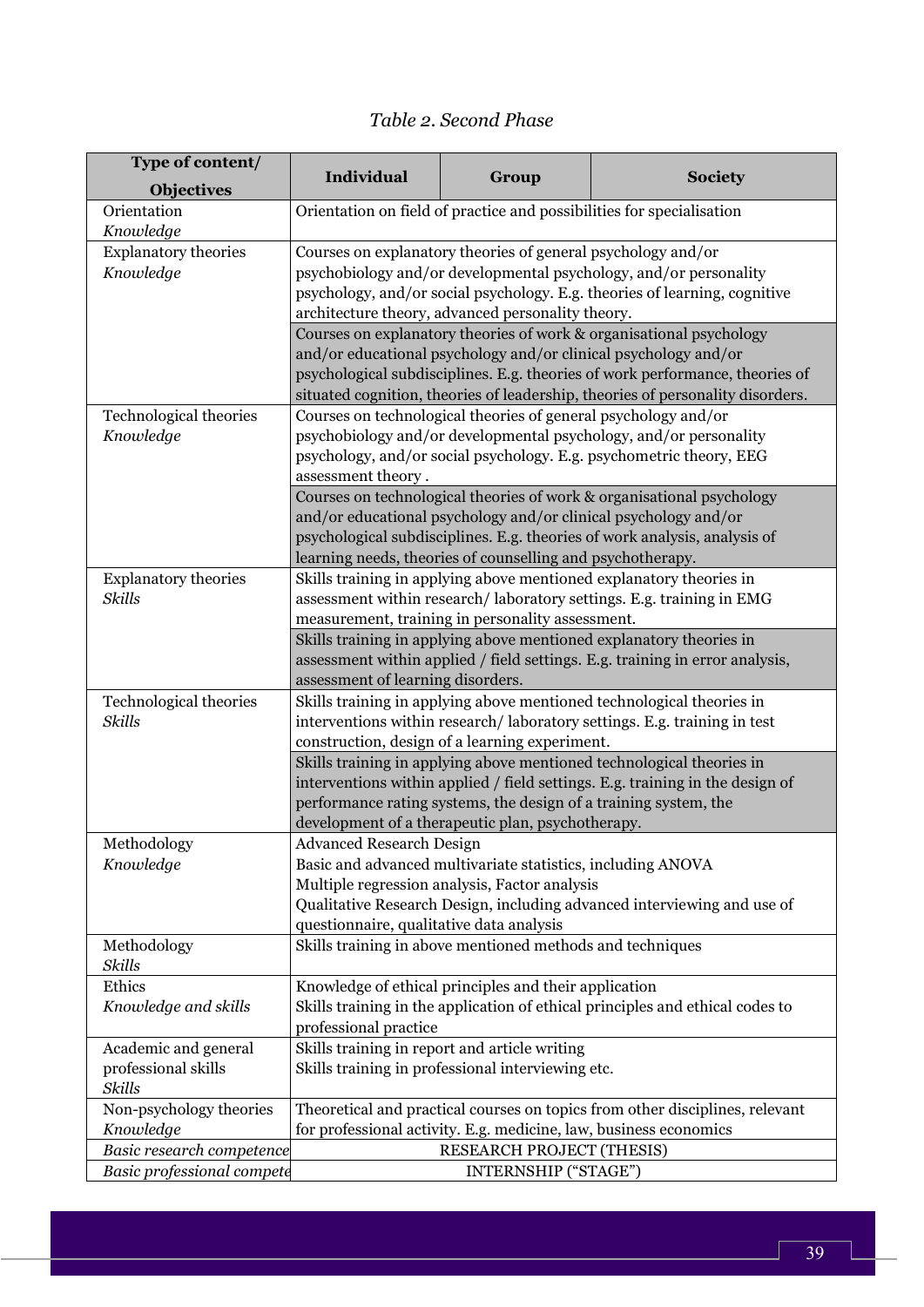## *Internship ("stage")*

The aim of the internship (referred to as "stage" in some European countries) is to provide an introductory professional field training in order to enable students to:

- integrate theoretical and practical knowledge
- learn procedures related to psychological knowledge
- start practising under supervision
- be able to reflect upon and discuss own and other people's activities
- begin working in a setting with professional colleagues.

This training usually occurs during the second half of the university curriculum, but it may start earlier and/or extend beyond the curriculum. In the latter case, there should be joint responsibility of the university and/or the national professional psychological association and/or the relevant bodies for the accreditation of the training. The duration would normally be at least 3 months (or 15 ECTS), according to the specific area of interest.

The type of practice during the internship varies and may include:

- observation of actual situations in which psychological techniques are used
- use of basic techniques under supervision
- taking part in projects with a specified role
- analysis and discussion of 'cases'.

The location where internships take place will normally be a public or private institution or 'certified' private firm which:

- provides services which are congruent with the trainee's educational background
- is able to guarantee that the majority part of the supervision will be provided by professional psychologists
- is recognised by the national Psychological Association and/or an accredited university.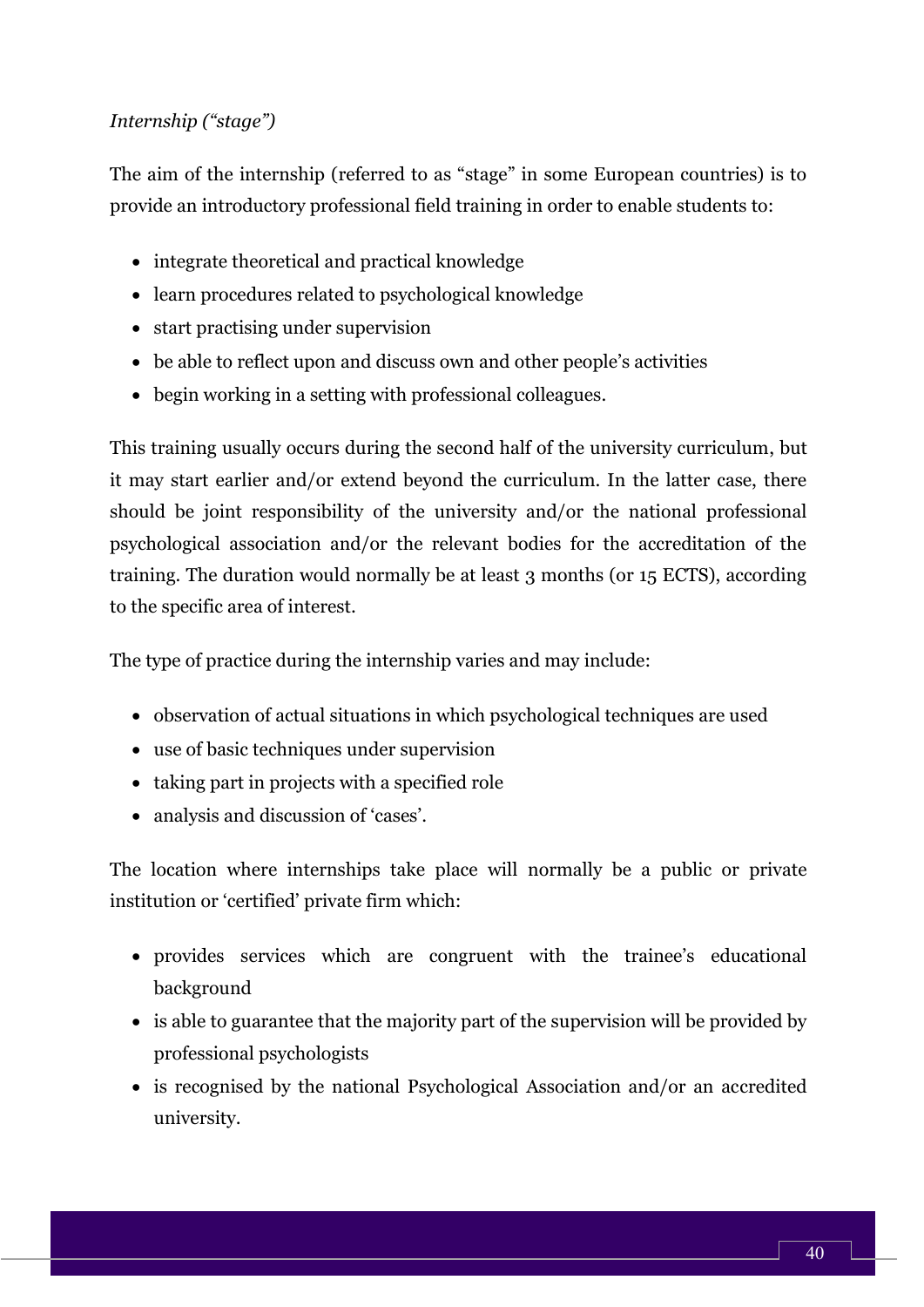Examples of institutions include hospital or clinic settings, private practice, schools and educational institutions, community services.

The internship is not considered as part of the supervised practice.

#### *Research*

There is an expectation that students completing the full education and training will have developed some basic competence in research skills and will have carried out a small-scale research project. This may be carried out within the laboratory at the university or in the field, and may use experimental approaches, or more naturalistic approaches such as quasi-experiments, case studies, interview or questionnaire studies. Students will be introduced to issues concerning the nature and ethics of psychological research, and the basic methods employed by psychologists. This activity is likely to take the equivalent of 3-6 months (i.e. 15-30 ECTS).

# *The Third Phase (the year of supervised practice)*

The third phase in the professional education of psychologists consists of supervised practice within a particular area of professional psychology. It can be considered as professional field training in order to:

- prepare for independent practice as a licensed (or equivalent) psychologist,
- develop working roles as a professional psychologist based on one's unique training and personality,
- consolidate the integration of theoretical and practical knowledge.

This training often occurs completely or partially after completion of the second phase, and often occurs after leaving university. However, it may also be part of the university training, for example integrated courses of six years where the supervised practice is arranged by the university as part of the course and occurs within the total six year education period. Its duration is 12 months or the equivalent (60 ECTS).

The type of practice consists of semi-independent work as a psychologist under supervision in a professional collegial setting. This form of training is considered to be essential for obtaining the professional qualification of psychologist, since the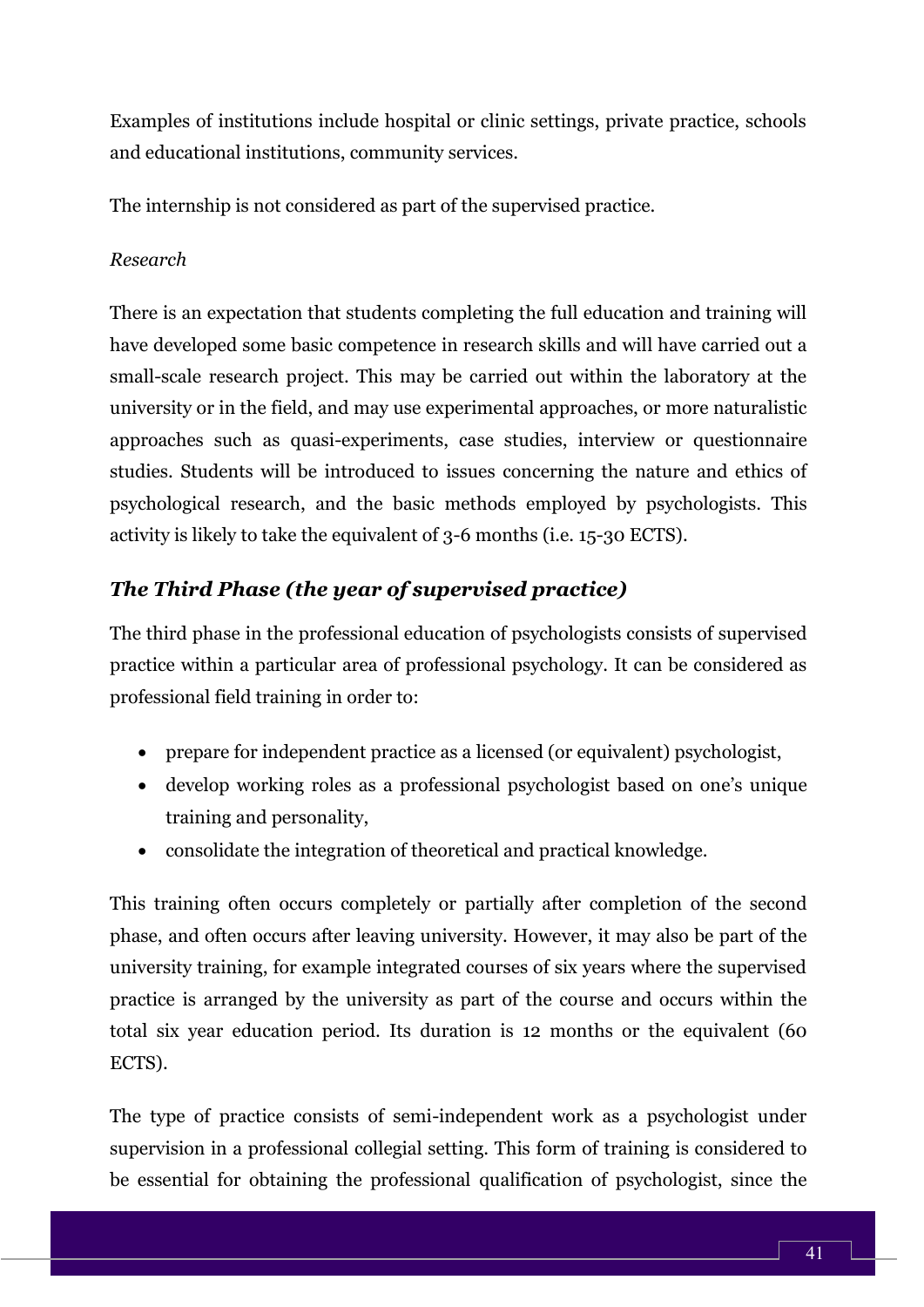application of the knowledge and skills acquired during the first and second phases in a professional setting is a pre-requisite for the development of the psychologists' competences. Graduates who have completed the first and second phases without a period of supervised practice cannot be considered qualified for independent work as a psychologist.

Supervised practice will normally take place in institutions or 'certified' private firms which:

- provide services that are congruent with the trainee's educational background,
- are able to guarantee that the major part of the supervision will be provided by a professional psychologist,
- are normally accredited or recognised by the national body regulating entry into the profession.

Examples of institutions include hospital or clinic settings, private practice, schools and educational institutions, community services.

# **Minimum requirements of the programme of education and training**

This section describes the minimum scope and contents required of a psychology curriculum. They are formulated in terms of content categories, as specified below, and a minimum scope in terms of ECTS-units (ECTS=European Credit Transfer System). 1 ECTS is assumed to be equivalent to 25 hours of active study (i.e. 'study load') by the student and one year is assumed to be 60 ECTS units.

# *Total length of the education and training*

The curriculum must have a duration of at least 5 years (300 ECTS); this may be divided between 180 units for the 1st phase and 120 units for the 2nd phase (which matches the Bologna " $3+2$ " structure of Bachelors + Masters), though universities and countries will differ in the structure of their education systems. The duration of the 3rd phase (supervised practice) must be at least 1 year (60 ECTS) or its equivalent. This leads to a total length of 6 years or 360 ECTS.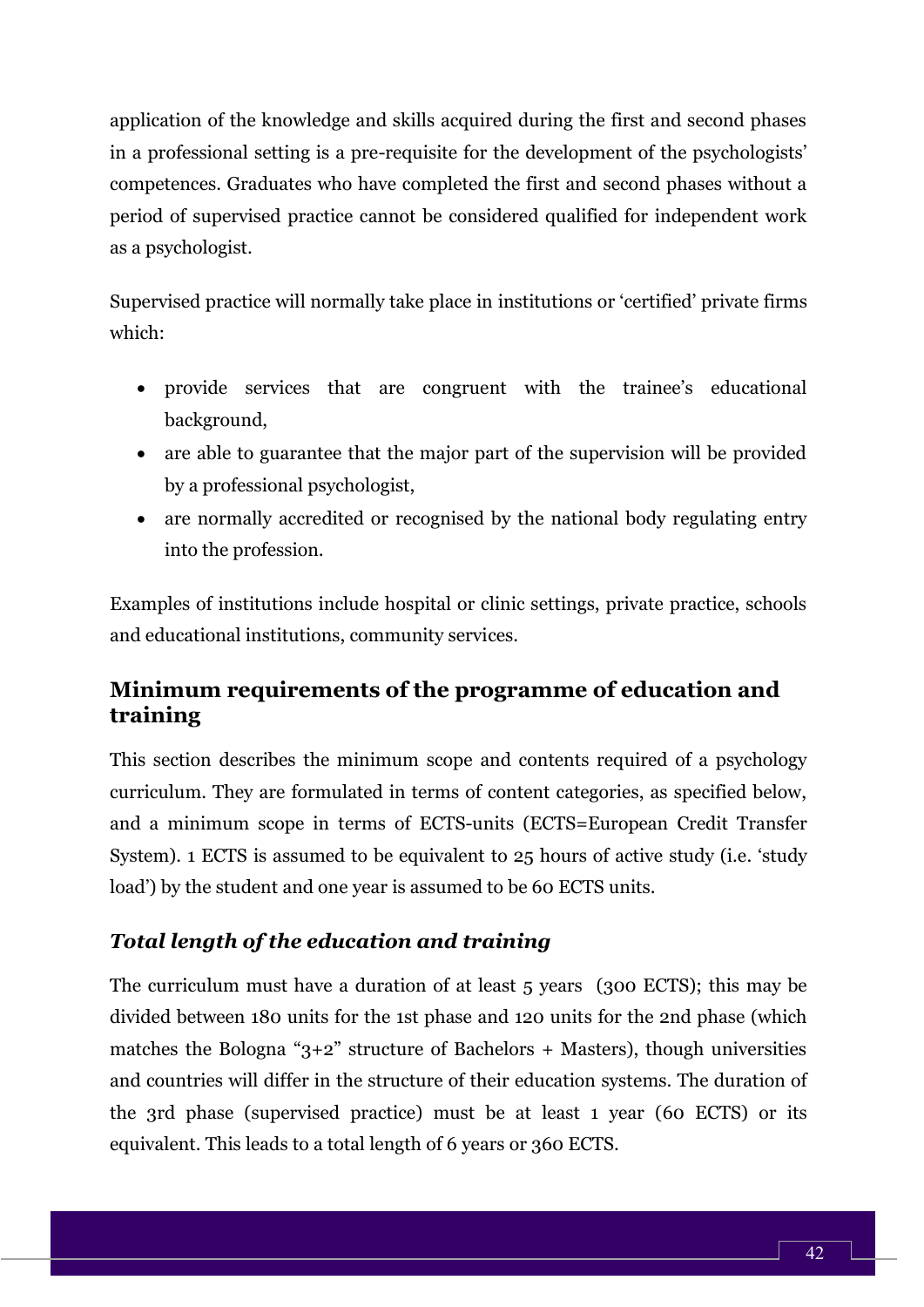## *Composition of the curriculum*

The academic curriculum must cover all curriculum components outlined in Tables 1 and 2. However, there may be differences in emphasis on fields of study and/or types of educational objectives. Table 3 describes the limits within which the composition of the curriculum may vary. They provide a flexible definition of the 'common core' of European psychology in operational terms.

The requirements should be understood as follows:

- 1. The largest part of the 1st phase should be devoted to theoretical courses and skills training in psychology; however some part should be reserved for methodology and non-psychological theory (e.g. philosophy or sociology) which is normally considered relevant for the study of psychology. It is suggested that the part spent on theoretical courses and skills training, plus orientation and academic skills should be between 125 and 135 units (over 2 years). Within the theoretical courses and skills training the largest part should be devoted to individual behaviour. The behaviour of people in groups and society should receive a minimal coverage of 20 units each.
- 2. Methodology should have a coverage of at least 30 units; non-psychological theory between 15 and 25 units. Taken together, these curriculum components should account for 45 to 55 units.
- 3. Within the 2nd phase approximately 60 units (1 year) should be spent on theoretical courses, seminars, assignments etc. The curriculum should be balanced to ensure that sufficient attention is being paid to the study of individuals, groups and society.
- 4. 15-30 units should be devoted to an internship ("stage") and 15-30 units to a research project or thesis. These two activities should cover a maximum of 60 units (1 year).
- 5. At least 60 units (1 year) should be spent on supervised practice.
- 6. A paper or a dissertation or thesis is not deemed necessary for the first phase, because the Bachelor's Degree is not considered to lead to a qualification for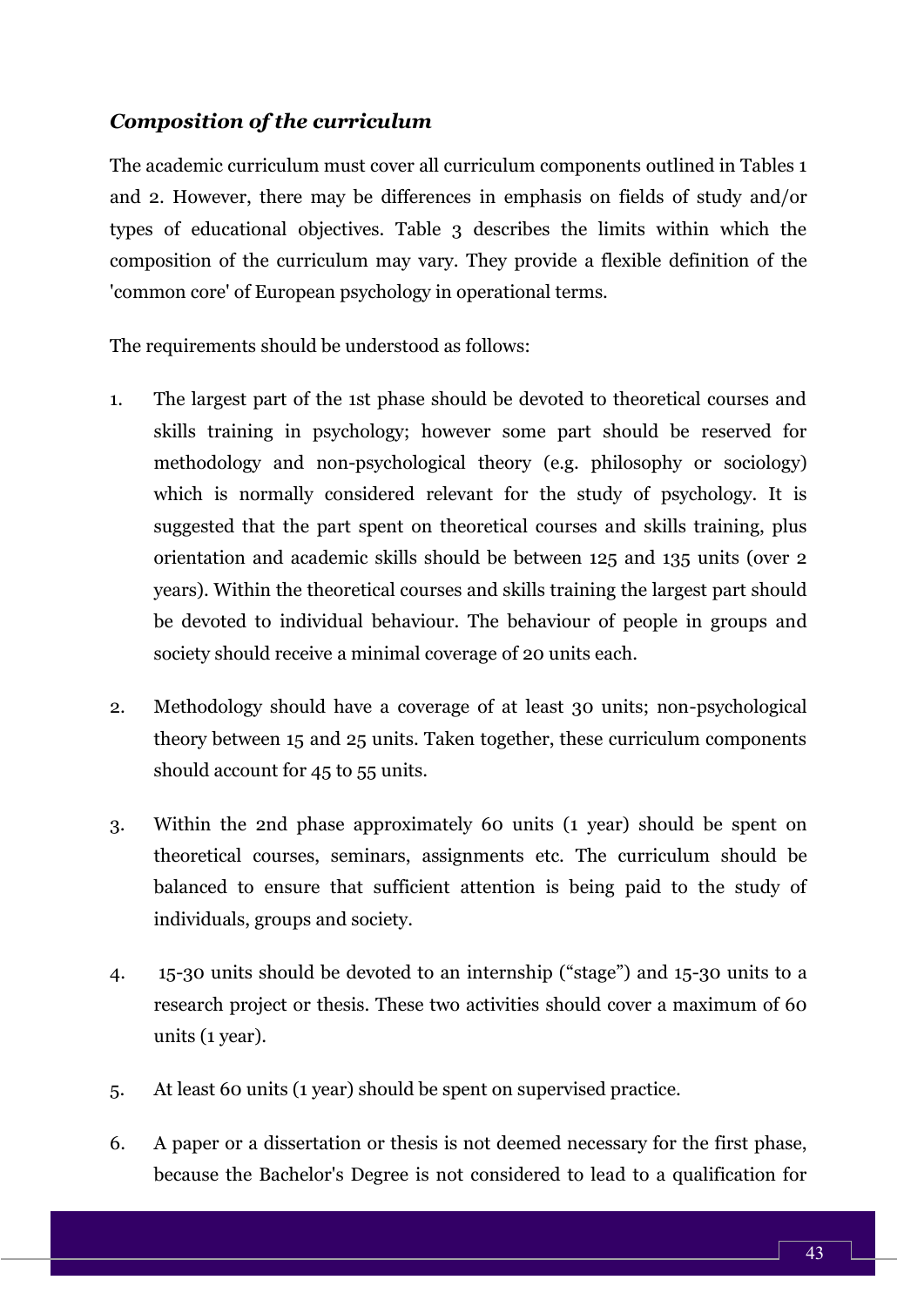independent practice. However, a research-based dissertation is required for the second phase and will often take the form of a Masters thesis or dissertation.

| <b>Phase</b>                                               | Component                                             | <b>Individual</b>                                                                                                     | Group                                       | <b>Society</b>    | <b>Total</b>               |
|------------------------------------------------------------|-------------------------------------------------------|-----------------------------------------------------------------------------------------------------------------------|---------------------------------------------|-------------------|----------------------------|
| 1 <sup>st</sup> Phase:<br>("Bachelor"<br>or<br>equivalent) | Orientation                                           | The curriculum should include orientation<br>to psychology, its sub-disciplines and areas<br>of professional activity |                                             |                   | Min 125                    |
|                                                            | Theoretical<br>courses and<br>practical exercises     | Min 60                                                                                                                | Min 20                                      | Min 20            |                            |
|                                                            | Academic skills                                       |                                                                                                                       | Academic skills training should be included |                   |                            |
|                                                            | Methodology                                           | Min <sub>30</sub>                                                                                                     |                                             |                   | Min 45                     |
|                                                            | Non-psychology<br>theory                              | Min 15                                                                                                                |                                             |                   |                            |
|                                                            |                                                       |                                                                                                                       |                                             |                   | <b>Total</b><br><b>180</b> |
| 2 <sup>nd</sup> Phase:<br>(Masters or<br>equivalent)       | Theoretical<br>courses, seminars,<br>assignments etc. |                                                                                                                       |                                             |                   | Min 60                     |
|                                                            | Internship/stage/<br>Placement                        |                                                                                                                       | Min 15-30                                   |                   |                            |
|                                                            | Research project /<br>thesis                          | Min 15-30                                                                                                             |                                             | Min <sub>30</sub> |                            |
|                                                            |                                                       |                                                                                                                       |                                             |                   | Total 120                  |
| 3rd Phase                                                  | Supervised<br>Practice                                |                                                                                                                       | Min 60                                      |                   | <b>Total 60</b>            |
|                                                            |                                                       |                                                                                                                       |                                             |                   | Total 360                  |

*Table 3. Minimum requirements (in ECTS) for education for independent professional practice in psychology*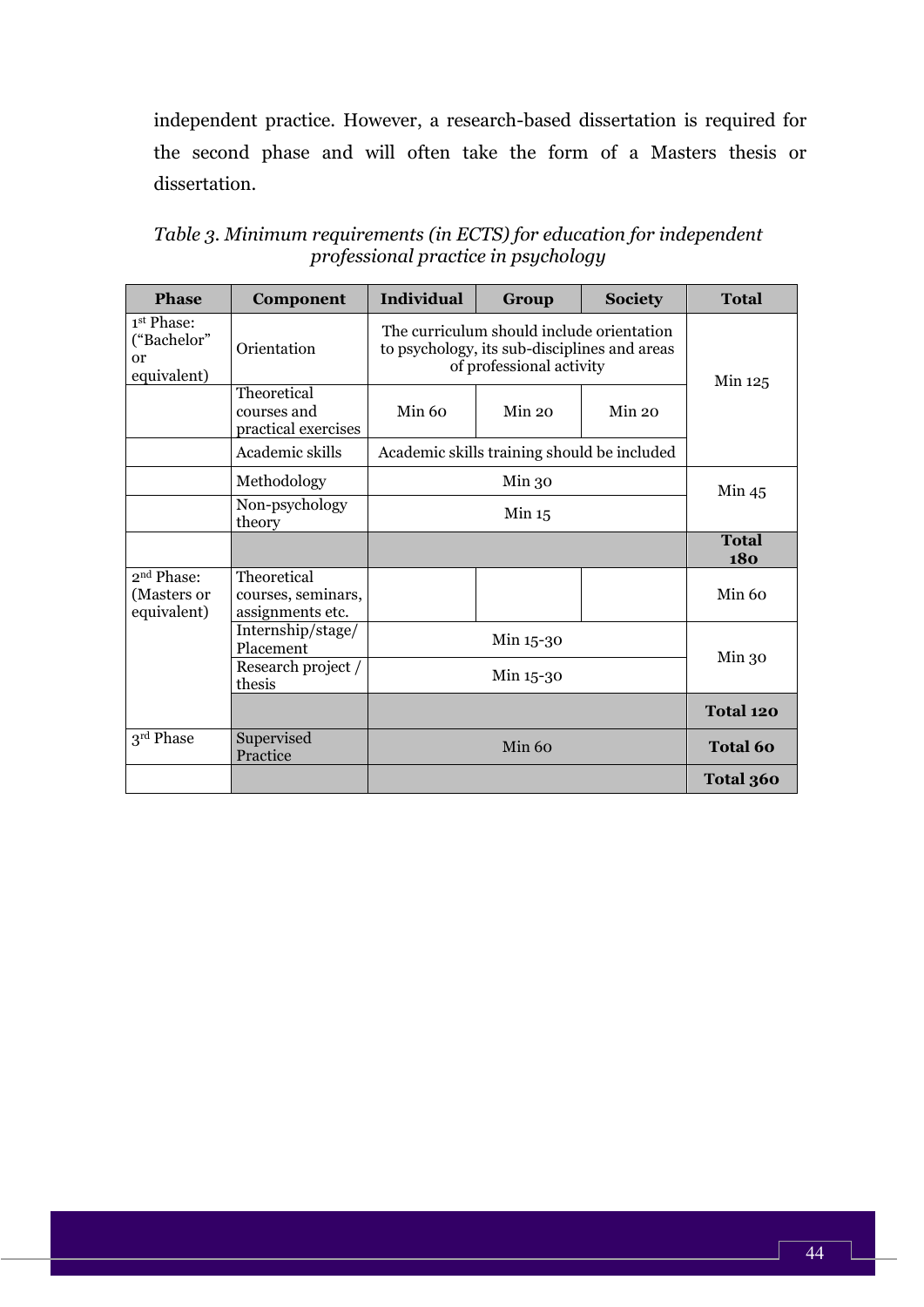# **Appendix III. Competences and competence profiling**

# **Competences of psychologists**

The overall purpose of practising as a professional psychologist is to develop and apply psychological principles, knowledge, models and methods in an ethical and scientific way in order to promote the development, well-being and effectiveness of individuals, groups, organisations and society.

This appendix defines the major competences that professional psychologists should develop and demonstrate before being admitted to independent practice. These competences relate to aspects of the process by which psychologists render services to their clients.

There are two main groups of competences, (i) those relating to the psychological content of the professional practice process (primary competences) and (ii) those enabling the practitioner to render their services effectively (enabling competences). The primary competences are unique for the psychological profession in terms of their content and the knowledge and skills required for their performance. The enabling ones are shared with other professions and providers of services. Both primary and enabling competences are essential for rendering services in a professionally acceptable way.

The competences provide a description of the various roles psychologists perform. These roles are performed in one or more of a variety of occupational contexts and in relation to a variety of types of client. Competences are based on knowledge, understanding and skills applied and practised ethically. The competent practitioner is not only able to demonstrate the necessary skills but also attitudes appropriate to the proper practice of their profession. Attitudes are considered to be of special importance, since they define the unique nature of the psychological profession. While some knowledge and skill is general in its applicability, much of it is contextrelated. Thus, the psychologist who has demonstrated professional competence in one field of practice with one client group cannot be assumed to be competent in other fields of practice or with other client groups in the same one.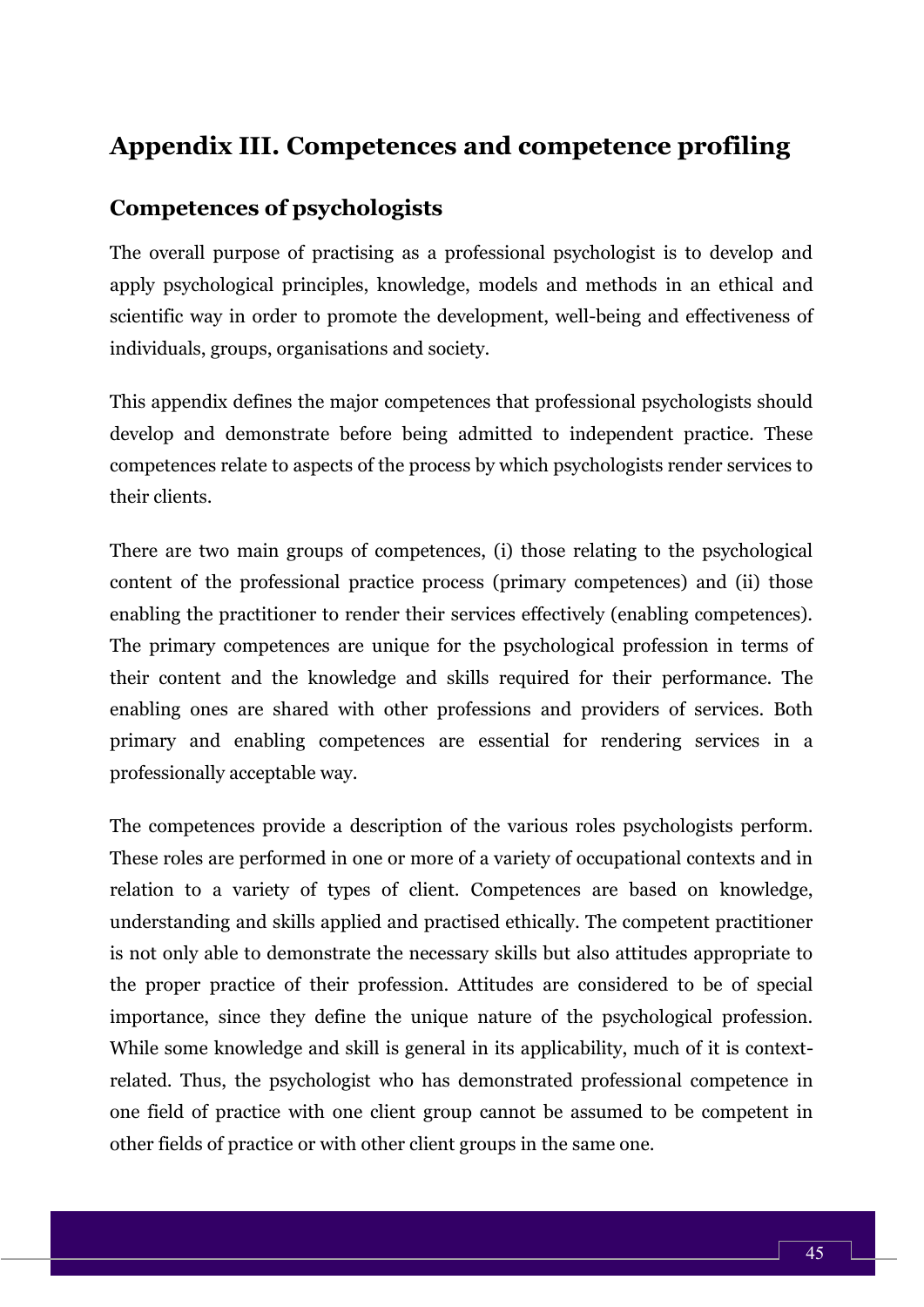Each holder of the *EuroPsy* Certificate will have a profile defining the contexts within which they have demonstrated competence to practise independently from the time at which the Certificate is awarded.

A distinction is made between four broad fields of practice, designated as:

- Clinical & Health
- Education
- Work & Organisations
- Other

For the purpose of describing qualifications to practise, a broad categorization in fields of practice is deemed to be sufficient. For those professional activities that cannot be assigned to any of these three categories, a fourth category, designated as 'Other' is used and a specification of the particular field (e.g. forensic, sport, traffic etc.) should be given.

The descriptions of these competences are intended to be generic and applicable to most or all types of psychologists' professional work, although they are implemented in specific ways in different fields of practice.

# *Primary competences*

There are 20 primary competences that any psychologist should be able to demonstrate; these can be grouped into six functional categories, which relate to professional activities. These functions are designated as:

- A. goal specification
- B. assessment
- C. development
- D. intervention
- E. evaluation
- F. communication.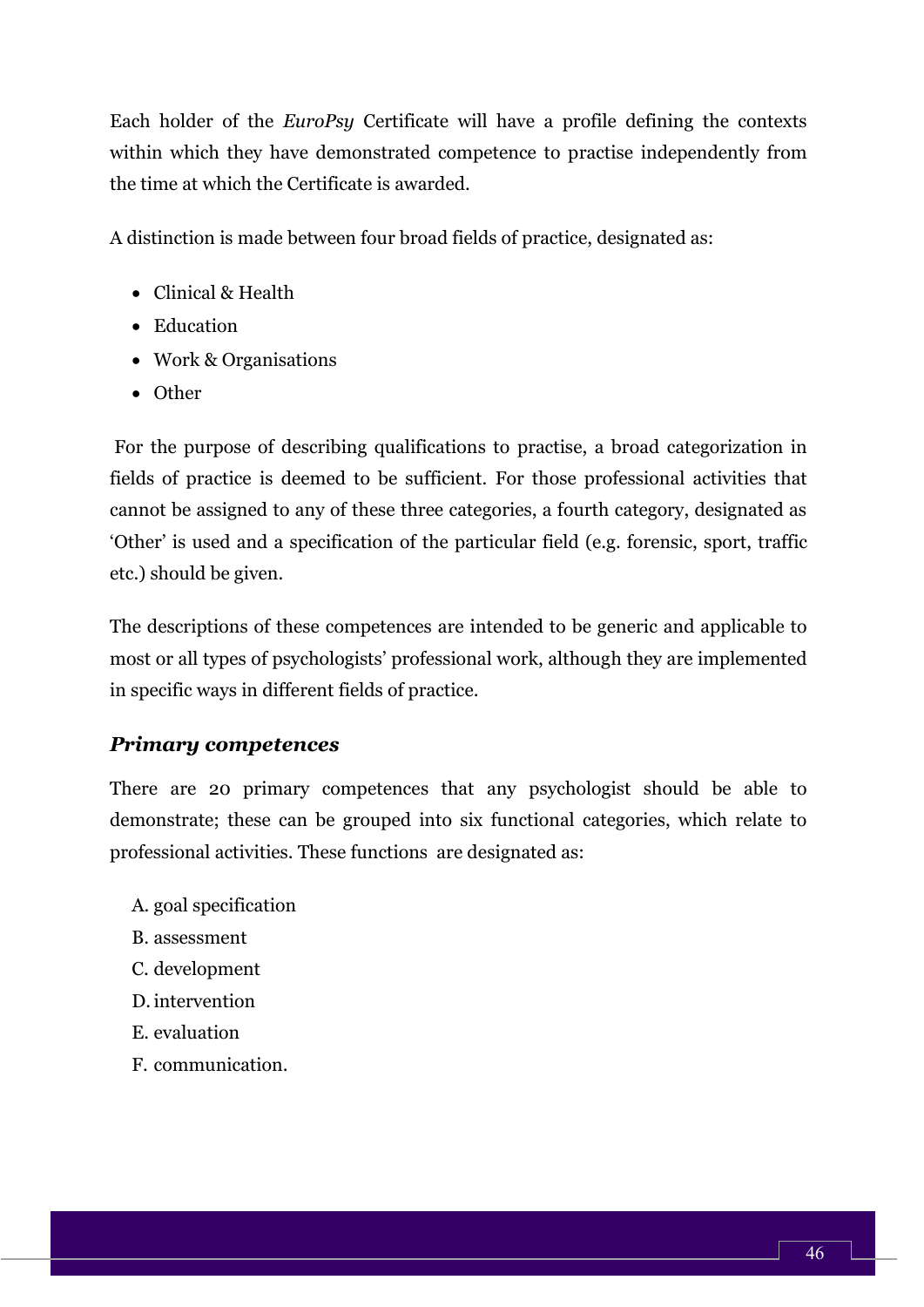The competences are described below.

| Primary<br>competences                                               | Description                                                                                                                                                                                                                                                                        |  |  |
|----------------------------------------------------------------------|------------------------------------------------------------------------------------------------------------------------------------------------------------------------------------------------------------------------------------------------------------------------------------|--|--|
| A. Goal specification                                                | Interacting with the client for the purpose of defining the goals of the<br>intervention or service that will be provided                                                                                                                                                          |  |  |
| Needs analysis                                                       | Gathering information about the client's needs by means of                                                                                                                                                                                                                         |  |  |
| 1.                                                                   | appropriate methods, clarifying and analysing the needs to a point                                                                                                                                                                                                                 |  |  |
| Goal setting<br>2.                                                   | where meaningful further action can be taken.<br>Proposing and negotiating goals with the client, establishing<br>acceptable and feasible goals, and specifying criteria for evaluating<br>goal fulfilment at a later time.                                                        |  |  |
| <b>B.</b> Assessment                                                 | Establishing relevant characteristics of individuals, groups,<br>organisations, and situations by means of appropriate methods                                                                                                                                                     |  |  |
| Individual                                                           | Carrying out assessment by means of interviewing, testing and                                                                                                                                                                                                                      |  |  |
| 3.                                                                   | observation of individuals in a setting relevant for the service                                                                                                                                                                                                                   |  |  |
| assessment                                                           | demanded.                                                                                                                                                                                                                                                                          |  |  |
| Group assessment                                                     | Carrying out assessment by means of interviewing, testing and                                                                                                                                                                                                                      |  |  |
| 4.                                                                   | observation of groups in a setting relevant for the service demanded.                                                                                                                                                                                                              |  |  |
| Organisational                                                       | Carrying out assessment by means of interviews, surveys, and other                                                                                                                                                                                                                 |  |  |
| 5.                                                                   | methods and techniques which are appropriate for studying                                                                                                                                                                                                                          |  |  |
| assessment                                                           | organisations in a setting that is relevant for the service demanded.                                                                                                                                                                                                              |  |  |
| Situational                                                          | Carrying out assessment by means of interviews, surveys, and other                                                                                                                                                                                                                 |  |  |
| 6.                                                                   | methods and techniques which are appropriate for studying                                                                                                                                                                                                                          |  |  |
| assessment                                                           | situations in a setting that is relevant for the service demanded.                                                                                                                                                                                                                 |  |  |
| C. Development                                                       | Developing interventions, services or products on the basis of<br>psychological theory and methods for use by the clients or<br>psychologists.                                                                                                                                     |  |  |
| Service or product<br>7.<br>definition &<br>requirements<br>analysis | Defining the purpose of the service or product, identifying relevant<br>stakeholders, analysing requirements and constraints, and drawing<br>up specifications for the product or service, taking into consideration<br>the setting in which the service or product is to be used. |  |  |
| Service or product                                                   | Designing or adapting services or products in accordance with the                                                                                                                                                                                                                  |  |  |
| 8.                                                                   | requirements and constraints, taking into consideration the setting                                                                                                                                                                                                                |  |  |
| design                                                               | in which the service or product is to be used.                                                                                                                                                                                                                                     |  |  |
| Service or product                                                   | Testing the service or product and assessing its feasibility, reliability,                                                                                                                                                                                                         |  |  |
| 9.                                                                   | validity and other characteristics, taking into consideration the                                                                                                                                                                                                                  |  |  |
| testing                                                              | setting in which the service or product is to be used.                                                                                                                                                                                                                             |  |  |
| 10. Service or product<br>evaluation                                 | Evaluating the service or product with respect to utility, client<br>satisfaction, user friendliness, costs and other aspects which are<br>relevant in the setting in which the service or product is to be used.                                                                  |  |  |

ſ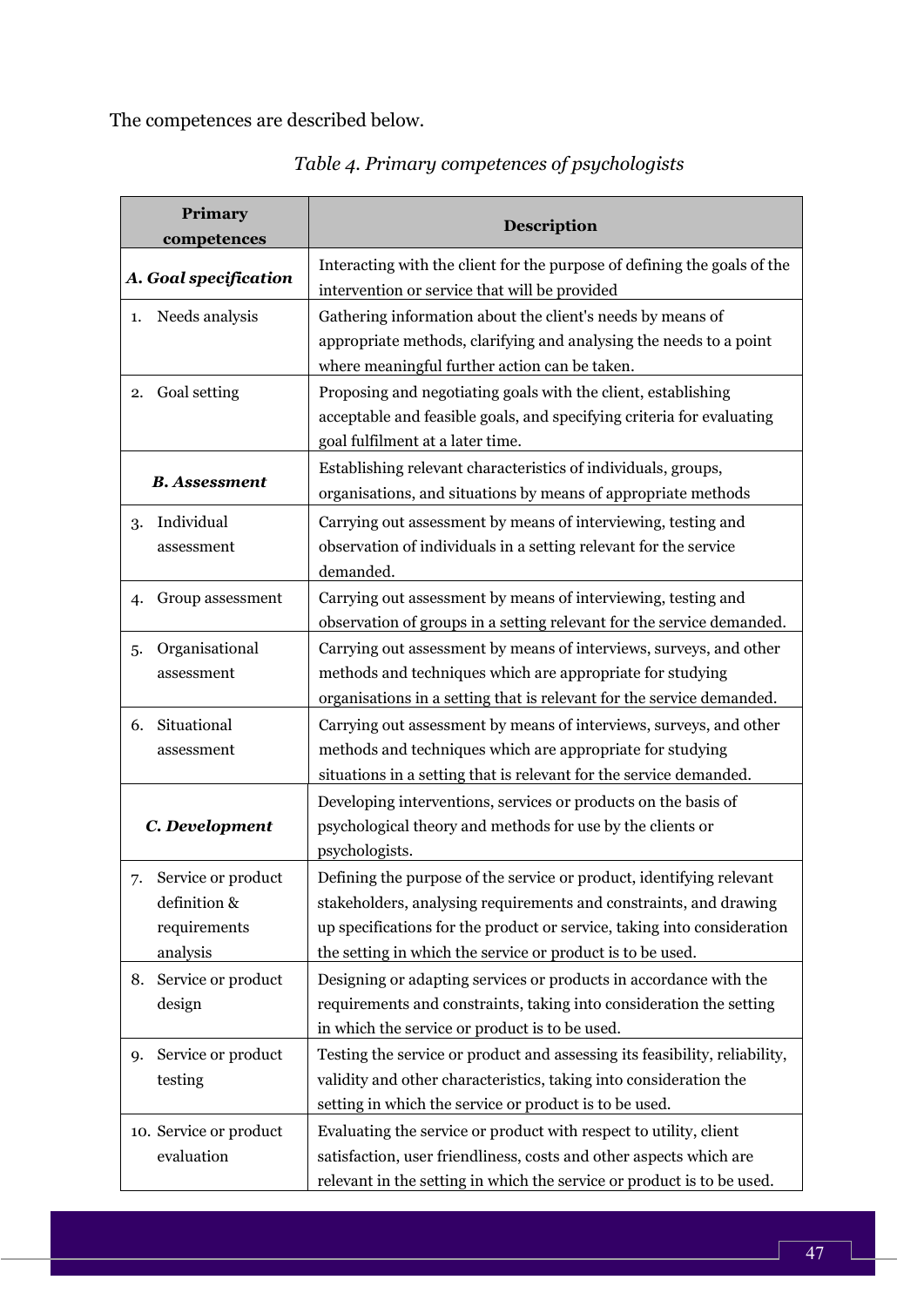| <b>Primary</b><br>competences | Description                                                                                            |  |  |
|-------------------------------|--------------------------------------------------------------------------------------------------------|--|--|
| <b>D.</b> Intervention        | Identifying, preparing and carrying out interventions which are                                        |  |  |
|                               | appropriate for reaching the set goals, using the results of assessment<br>and development activities. |  |  |
| 11. Intervention              | Developing an intervention plan that is appropriate for reaching the                                   |  |  |
| planning                      | set goals in a setting relevant for the service demanded.                                              |  |  |
| 12. Direct person-            | Applying intervention methods that directly affect one or more                                         |  |  |
| oriented                      | individuals in accordance with the intervention plan, in a setting                                     |  |  |
| intervention                  | relevant for the service demanded.                                                                     |  |  |
| 13. Direct situation-         | Applying intervention methods that directly affect selected aspects of                                 |  |  |
| oriented                      | the situation in accordance with the intervention plan, in a setting                                   |  |  |
| intervention                  | relevant for the service demanded.                                                                     |  |  |
| 14. Indirect                  | Applying intervention methods that enable individuals, groups or                                       |  |  |
| intervention                  | organisations to learn and take decisions in their own interest, in a                                  |  |  |
|                               | setting relevant for the service demanded.                                                             |  |  |
| 15. Service or product        | Introducing services or products and promoting their proper use by                                     |  |  |
| implementation                | clients or other psychologists.                                                                        |  |  |
|                               | Establishing the adequacy of interventions in terms of adherence to                                    |  |  |
| <b>E.</b> Evaluation          | the intervention plan and the achievement of set goals.                                                |  |  |
| 16. Evaluation planning       | Designing a plan for the evaluation of an intervention, including                                      |  |  |
|                               | criteria derived from the intervention plan and the set goals, in a                                    |  |  |
|                               | setting relevant for the service demanded.                                                             |  |  |
| 17. Evaluation                | Selecting and applying measurement techniques that are appropriate                                     |  |  |
| measurement                   | for effecting the evaluation plan, in a setting relevant for the service                               |  |  |
|                               | demanded.                                                                                              |  |  |
| 18. Evaluation analysis       | Conducting analyses in accordance with the evaluation plan, and                                        |  |  |
|                               | drawing conclusions on the effectiveness of interventions in a setting                                 |  |  |
|                               | relevant for the service demanded.                                                                     |  |  |
|                               | Providing information to clients in a way that is adequate to fulfil the                               |  |  |
| <b>F.</b> Communication       | clients' needs and expectations.                                                                       |  |  |
| 19. Giving feedback           | Providing feedback to clients, using appropriate oral and/or audio-                                    |  |  |
|                               | visual means, in a setting relevant for the service demanded.                                          |  |  |
| 20. Report writing            | Writing reports as to inform clients about the results of assessment,                                  |  |  |
|                               | service or product development, interventions, and/or evaluations, in                                  |  |  |
|                               | a setting relevant for the service demanded.                                                           |  |  |

A psychologist should gain each of these competences as far as applicable within a particular field of practice. In order to obtain the *EuroPsy* the competence must be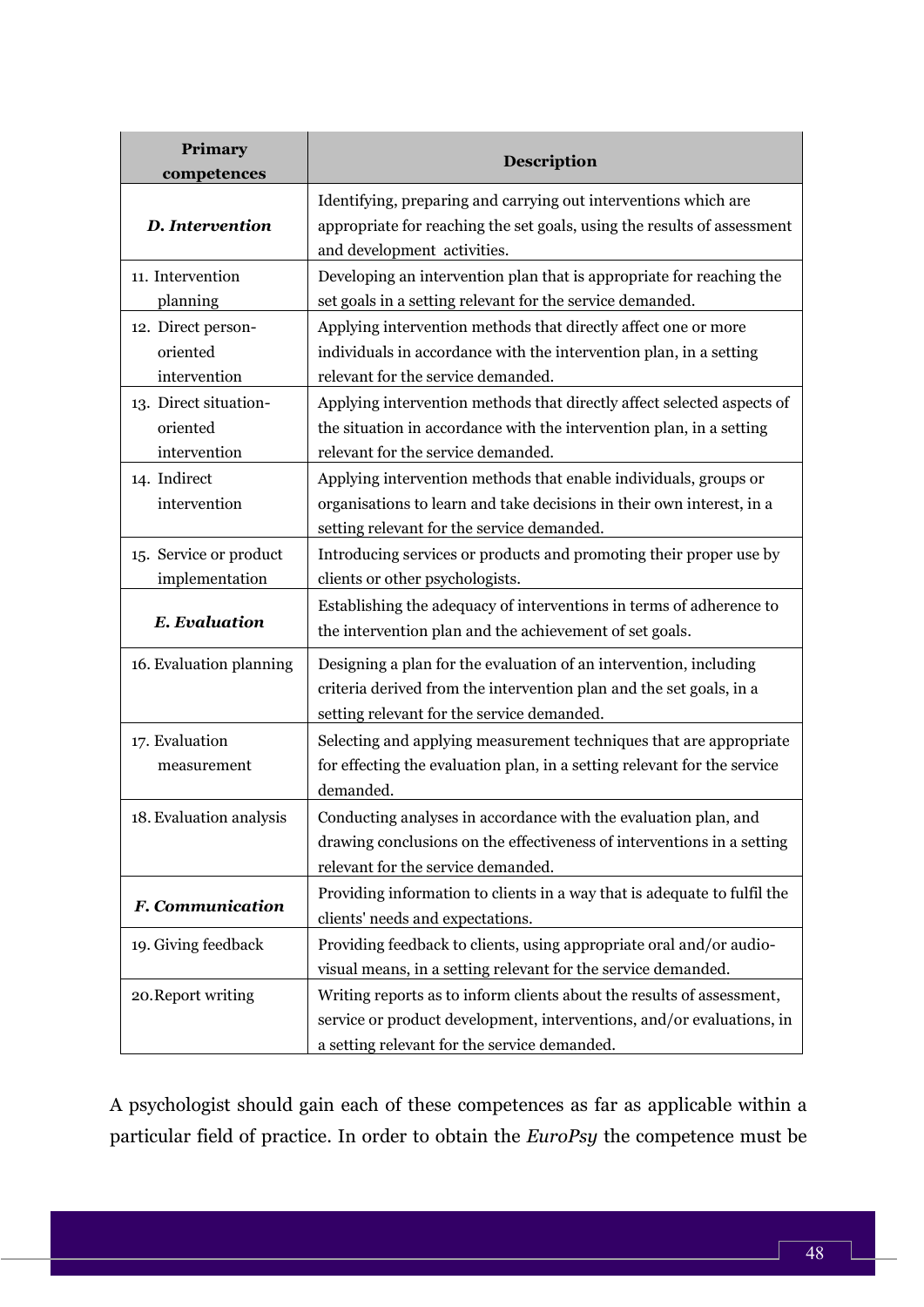such that the psychologist can be expected to perform each of the six main functions in an adequate manner and independently.

## *Enabling competences*

There are eight enabling competences which relate to professional activity in general and which the practitioner psychologist should demonstrate in addition to the primary competences.

A psychologist should gain each of the enabling competences, as required for practice in a particular field of practice, in order to qualify for the *EuroPsy*.

| <b>Enabling</b><br>competences            | <b>Definition</b>                                                                                                                                                                                                                                             |
|-------------------------------------------|---------------------------------------------------------------------------------------------------------------------------------------------------------------------------------------------------------------------------------------------------------------|
| 1. Professional strategy                  | Choosing an appropriate strategy for dealing with the problem(s)<br>posed, based on a reflection on the professional situation and one's<br>own primary competences.                                                                                          |
| 2. Continuing professional<br>development | Updating and developing one's primary and enabling competences,<br>knowledge and skills in accordance with changes in the field and the<br>standards and requirements of the psychological profession, national<br>and European EFPA Regulations on EuroPsy.  |
| 3. Professional relations                 | Establishing and maintaining relationships with other professionals,<br>as well as relevant organisations.                                                                                                                                                    |
| 4. Research and<br>development            | Developing new interventions, services and products that have the<br>potential of fulfilling current or future clients' needs and generating<br>new forms of professional activity or business.                                                               |
| 5. Marketing & sales                      | Bringing current and new products and services to the attention of<br>actual or potential clients, contacting clients, making business offers,<br>selling services, providing after-sales services.                                                           |
| 6. Account management                     | Establishing and maintaining relationships with (potential) clients,<br>monitoring clients' needs and satisfactions, identifying opportunities<br>for expanding professional activity or business.                                                            |
| 7. Practice management                    | Designing and managing the practice from which services are<br>rendered, whether as a small business or as part of a larger private or<br>public organisation, including financial, personnel, and operational<br>aspects, providing leadership to employees. |
| 8. Quality assurance                      | Establishing and maintaining a system for quality assurance for the<br>practice as a whole.                                                                                                                                                                   |
| 9. Self reflection                        | Critical self reflection on own practice and competence is a key<br>feature of professional competence.                                                                                                                                                       |

#### *Table 5. Enabling competences of psychologists*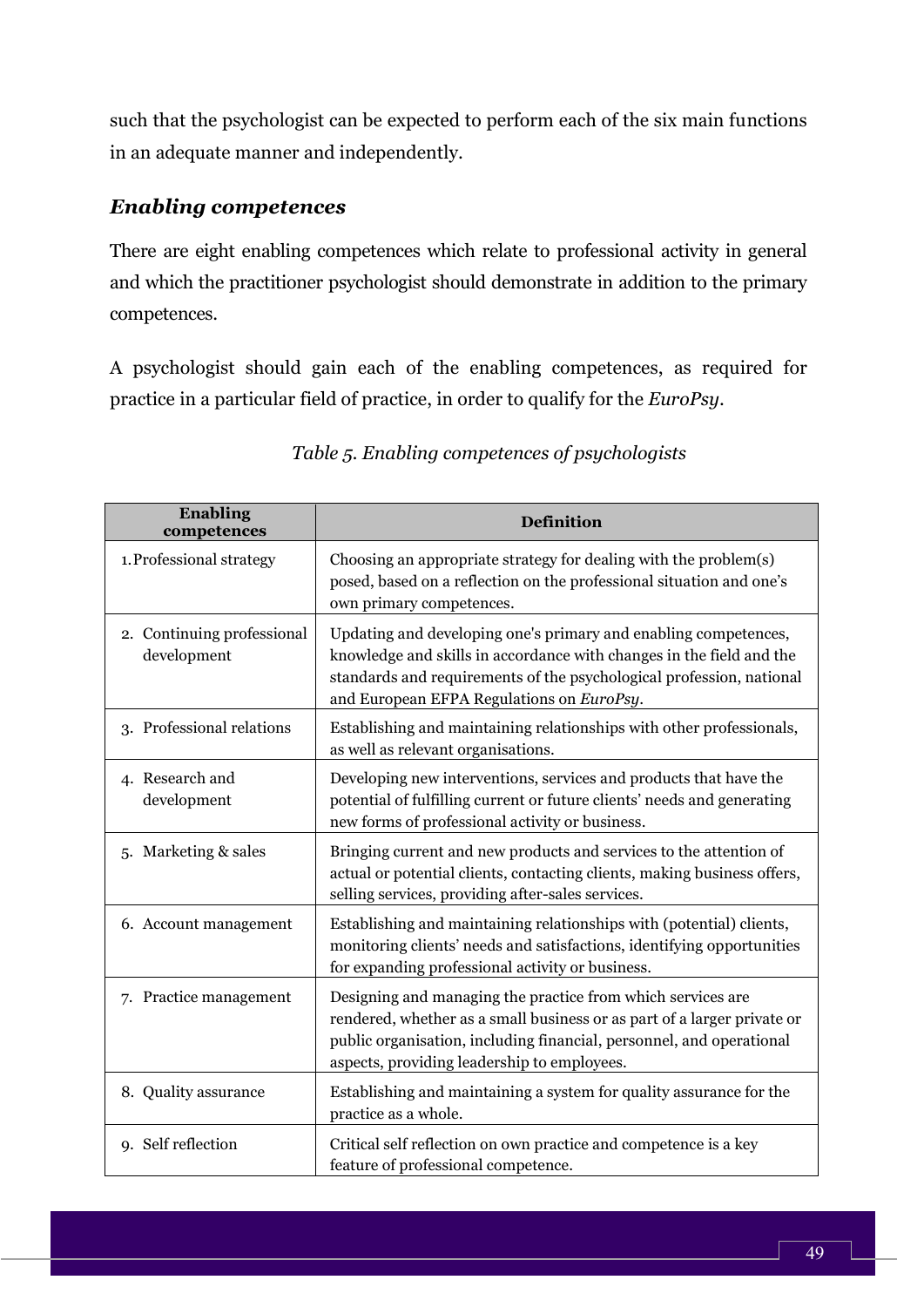In developing and assessing competences account must be taken of the fact that the actual content of the services offered is different, depending on the field within which the psychologist is practising.

This is a direct consequence of the fact that psychologists perform different roles in society and deal with different types of clients, problems, methods, etc. As noted above, four broad fields of practice are distinguished for the *EuroPsy*:

- Clinical & Health
- Education
- Work & organisational
- Other

The fourth general category (Other) is used to encompass other more specific applications that do not fall within these generally recognised fields.

# **Procedures for** *EuroPsy* **Profiling**

## *Assessment categories*

Supervisors will make formative and summative assessments of psychologists' achievements according to rules and traditions that are specific for the particular field of practice and/or national context. These assessments are to be used for or supplemented by assessments of the primary competences mentioned above. It is recommended that the assessment distinguishes between the following levels of competence.

|                    | 2                |                  |                    |
|--------------------|------------------|------------------|--------------------|
| Basic knowledge    | Competence for   | Competence for   | Competence for     |
| and skill present, | performing tasks | performing basic | performing complex |
| but competence     | but requiring    | tasks without    | tasks without      |
| insufficiently     | guidance and     | guidance or      | guidance or        |
| developed          | supervision      | supervision      | supervision        |

The most important distinction to be made by the assessor is between levels 2 and 3. At the end of the supervision period sufficient competences should be present at level 3 or 4 to enable the individual to practise independently within one or more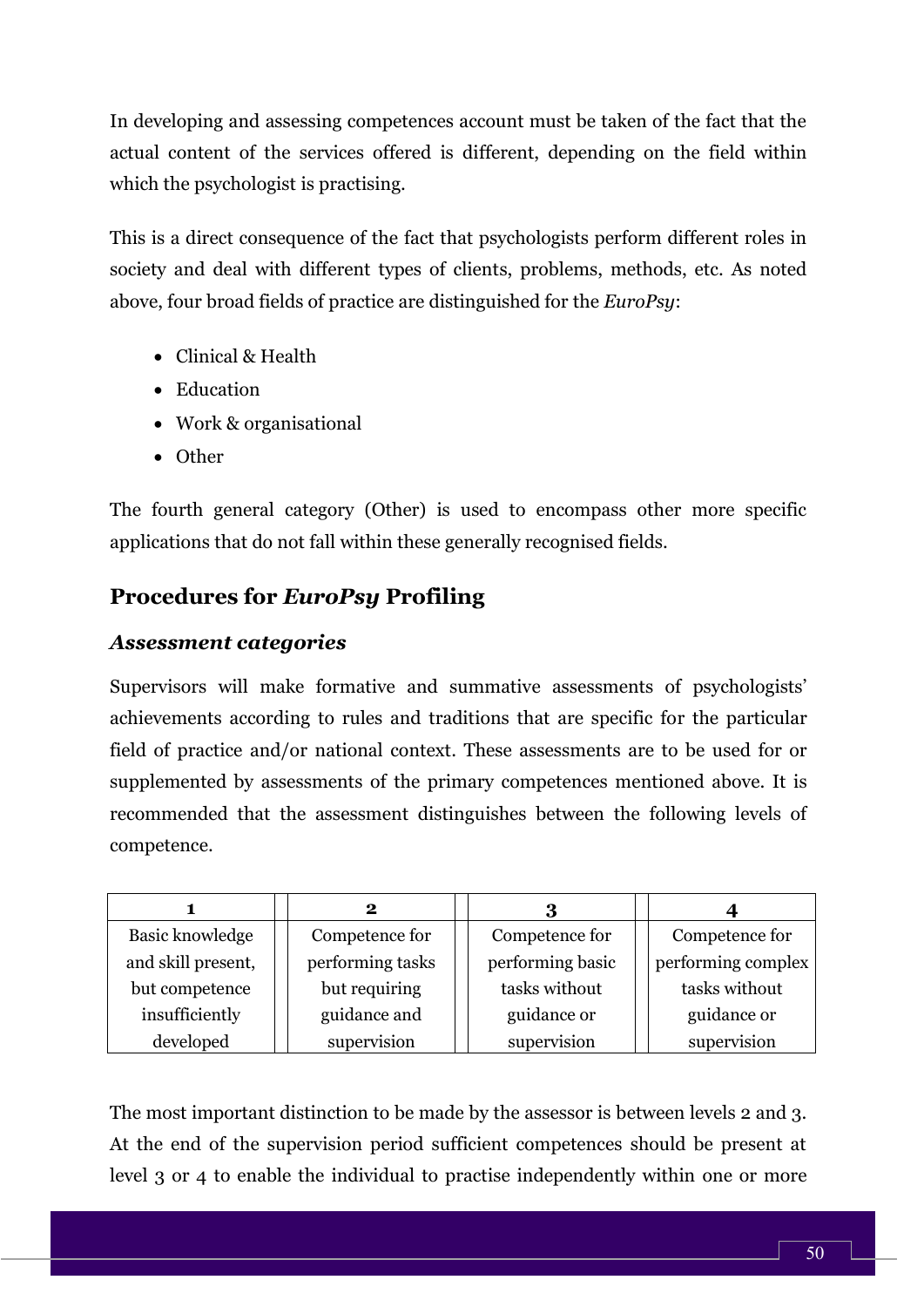fields, with one or more client groups. Assessment guidelines will be issued by the European Awarding Committee.

The award of the *EuroPsy* should be dependent upon a final synoptic assessment of the practitioner's ability to integrate knowledge, skills and competences into a single process of providing a professional service to their client, at the same time taking account of ethical principles.

In the final assessment the Supervisor should summarize the available information and indicate whether, on the basis of the available evidence, the candidate can be expected to adequately and independently perform the six primary roles under which the 20 competences were grouped. The Supervisor's judgement should be expressed as a judgement of 'competent' or 'not yet competent'. In addition, the Supervisor should give an overall evaluation of the enabling competences, again in terms of whether the person is 'competent' or 'not yet competent'. The candidate should provide evidence to satisfy their Supervisor of their competence for the six primary competences, as well as on the total of the enabling competences.

The results of the evaluation shall be summarized in a tabular form, as indicated in the example below.

| <b>Fields of Practice</b> | $\overline{\text{Clinical}}$ & | Education | Work &        | Other (specify) |
|---------------------------|--------------------------------|-----------|---------------|-----------------|
|                           | Health                         |           | Organisations |                 |
| Competences               |                                |           |               |                 |
| A. goal definition        | ✔                              |           |               |                 |
| <b>B.</b> assessment      | ✔                              | ✔         | ✔             |                 |
| C. development            | ✔                              |           |               |                 |
| D. intervention           | ✔                              |           |               |                 |
| E. evaluation             | ✔                              |           | ✔             |                 |
| F. communication          | ✔                              |           | ✔             |                 |
| Enabling competences      | ✔                              |           | ✔             |                 |

This psychologist has competences mainly in the area of health and clinical psychology, and his/her competences have been attested by the supervisor. This means that he/she is competent to practise in the field of clinical psychology.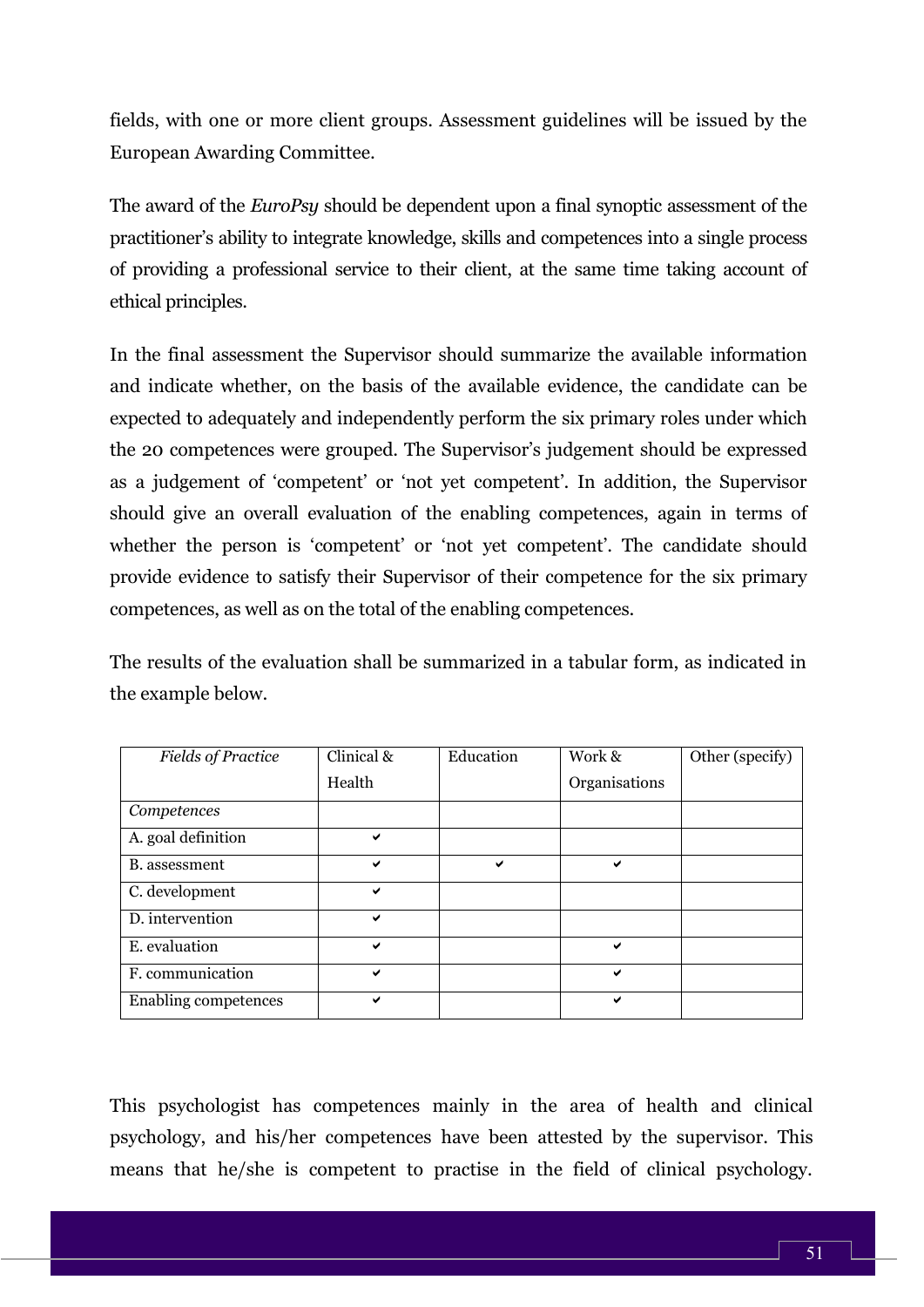However, he/she also has competence in assessment in the educational and work and organizational field, and some additional competences in the field of work and organization. These latter might be built on to contribute to subsequent overall competence in this field.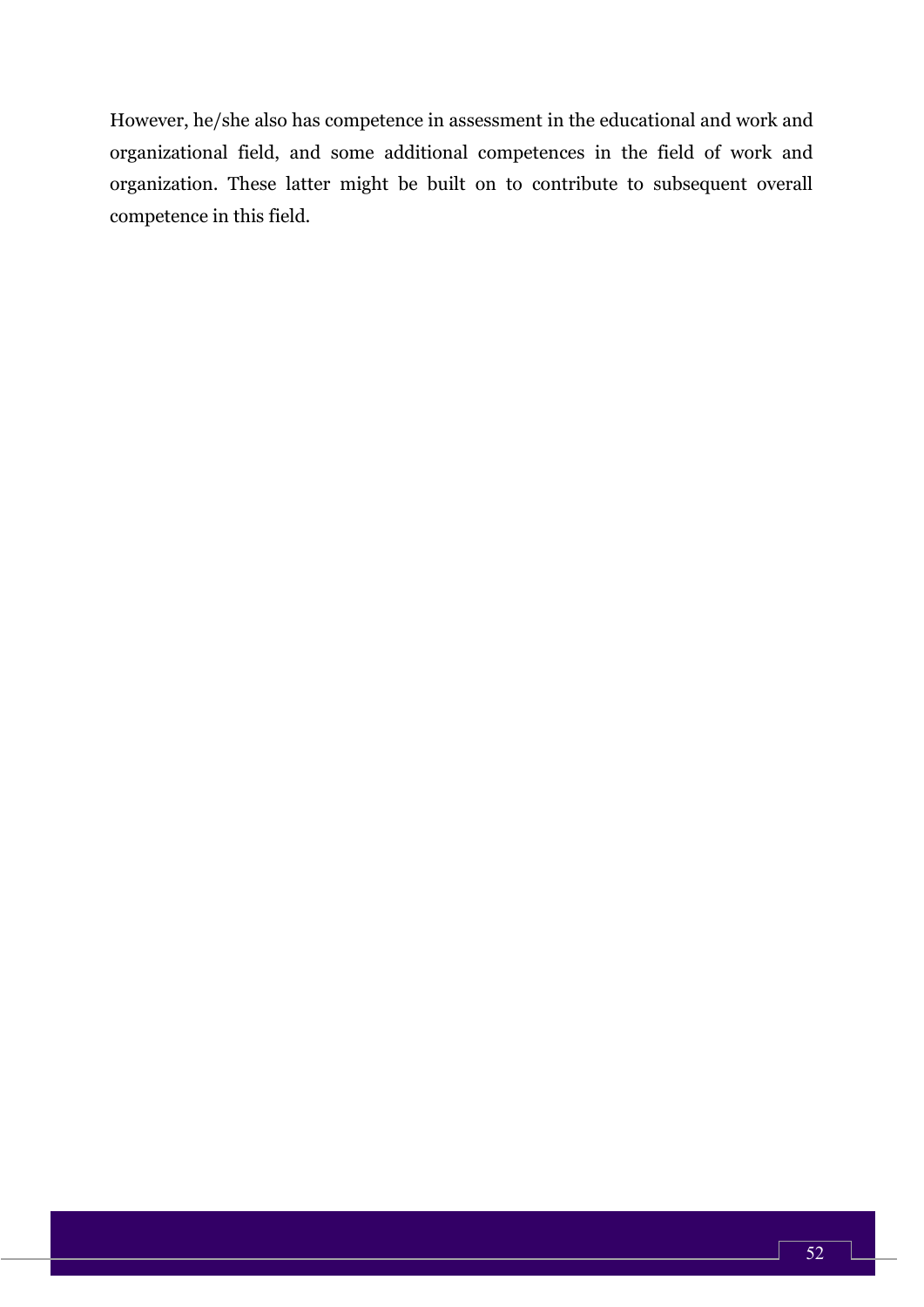# **Appendix IV.** *EuroPsy* **Certificate and Application Form**

The *EuroPsy* Certificate and Application Form will be provided in template form by EFPA in order to ensure comparability and common style and information across the countries awarding the *EuroPsy*.

The *Certificate* will provide the following information:

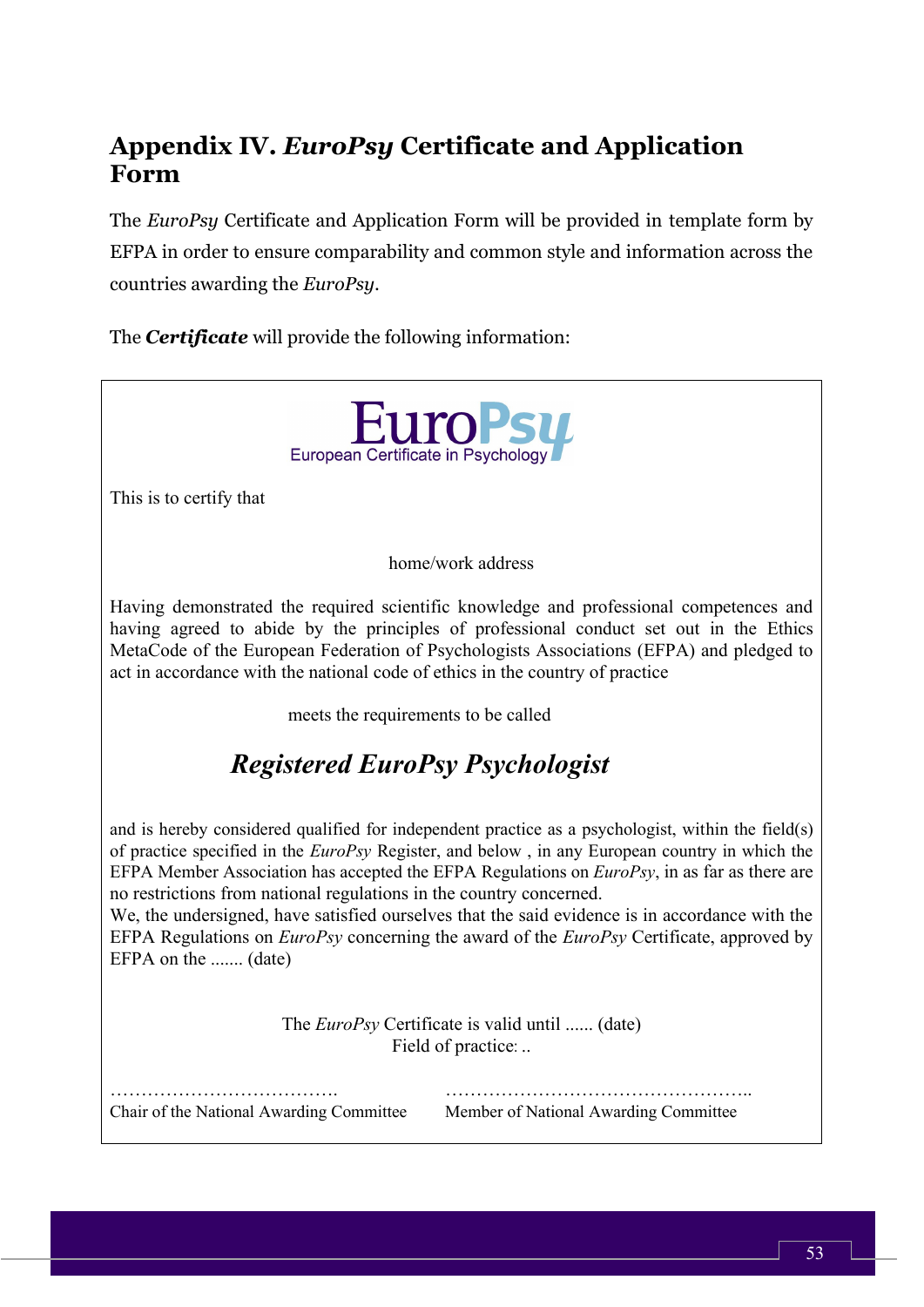The *registration details* of the Certificate to be entered in the Register are:

- 1. Name
- 2. Home/work address
- 3. University education in psychology *to be specified:*

Time period

Name of degree

Name of university

Country

- 4. Country of Practice
- 5. Field of practice (clinical/health, educational, work & organisational, other *to be specified*
- 6. Date and place of authorisation by National Awarding Committee
- 7. National registration number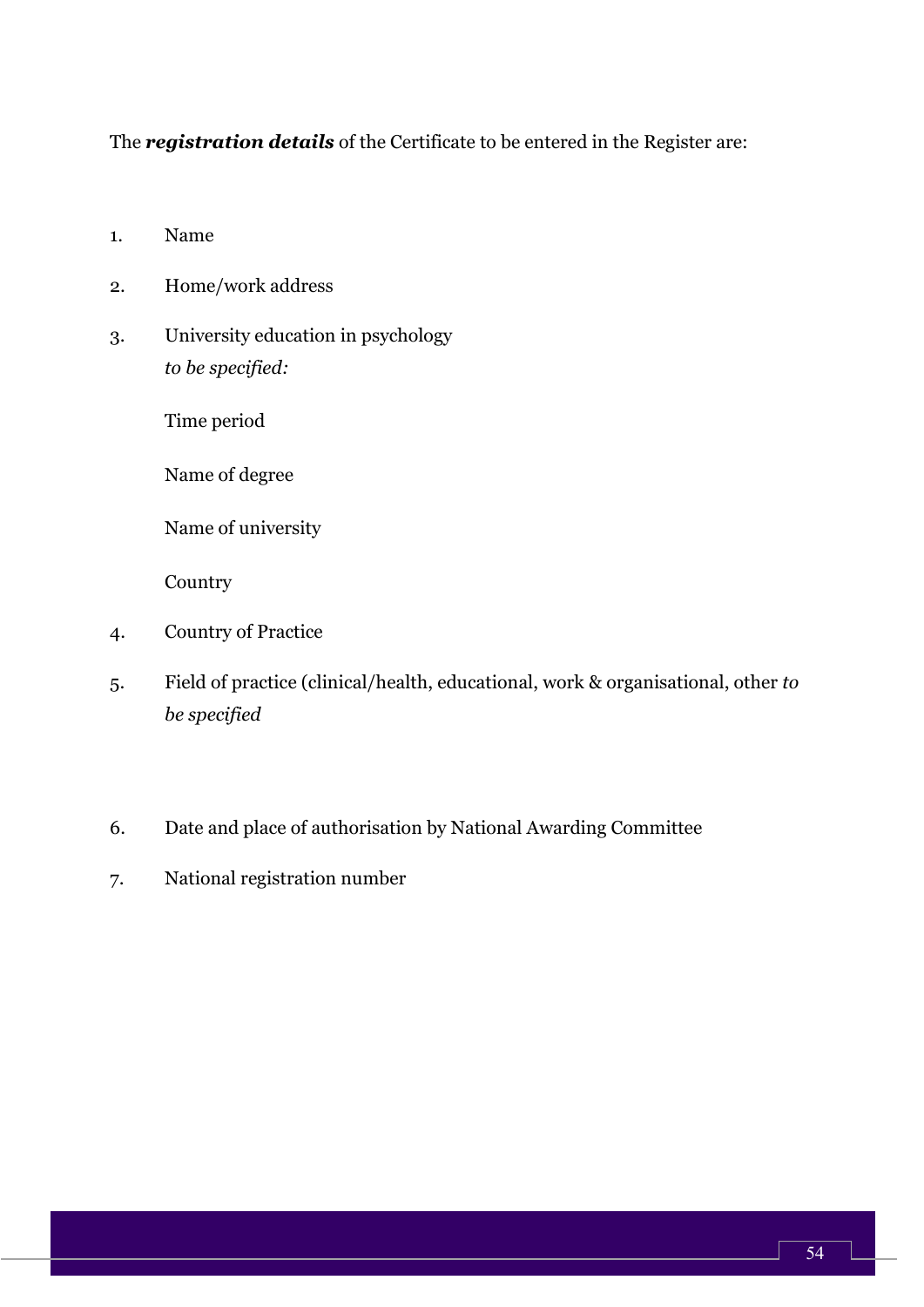The following information should be requested on the *application form*:

- *1. Name*
- *2. Work/home address*
- *3. Email*

## *4. University education in psychology*

(to be listed are academic titles, dates when university study began and ended, the field of practice and the country where the title was awarded)

| Time period | Name of<br>degree | Field of<br>Practice | University | Country |
|-------------|-------------------|----------------------|------------|---------|
|             |                   |                      |            |         |
|             |                   |                      |            |         |
|             |                   |                      |            |         |
|             |                   |                      |            |         |

#### *5. Supervised Practice*

Formally recognised supervised practice equivalent to one year full-time (please give details of the supervised practice, the dates and the field(s) of practice in which it was carried out; please provide evidence for a minimum of one year equivalent. List only fields which have been formally recognised as supervised practice)

| Time period | Name of supervisor | <b>Field of Practice</b> |
|-------------|--------------------|--------------------------|
|             |                    |                          |
|             |                    |                          |
|             |                    |                          |

*6. Professional experience as an independent practising psychologist*  Employment history of independent practice as a psychologist, equivalent to at least ...... (applicable only for applicants who before ..... have been licensed for independent practice as a psychologist by a national licensing body recognised by the European Awarding Committee)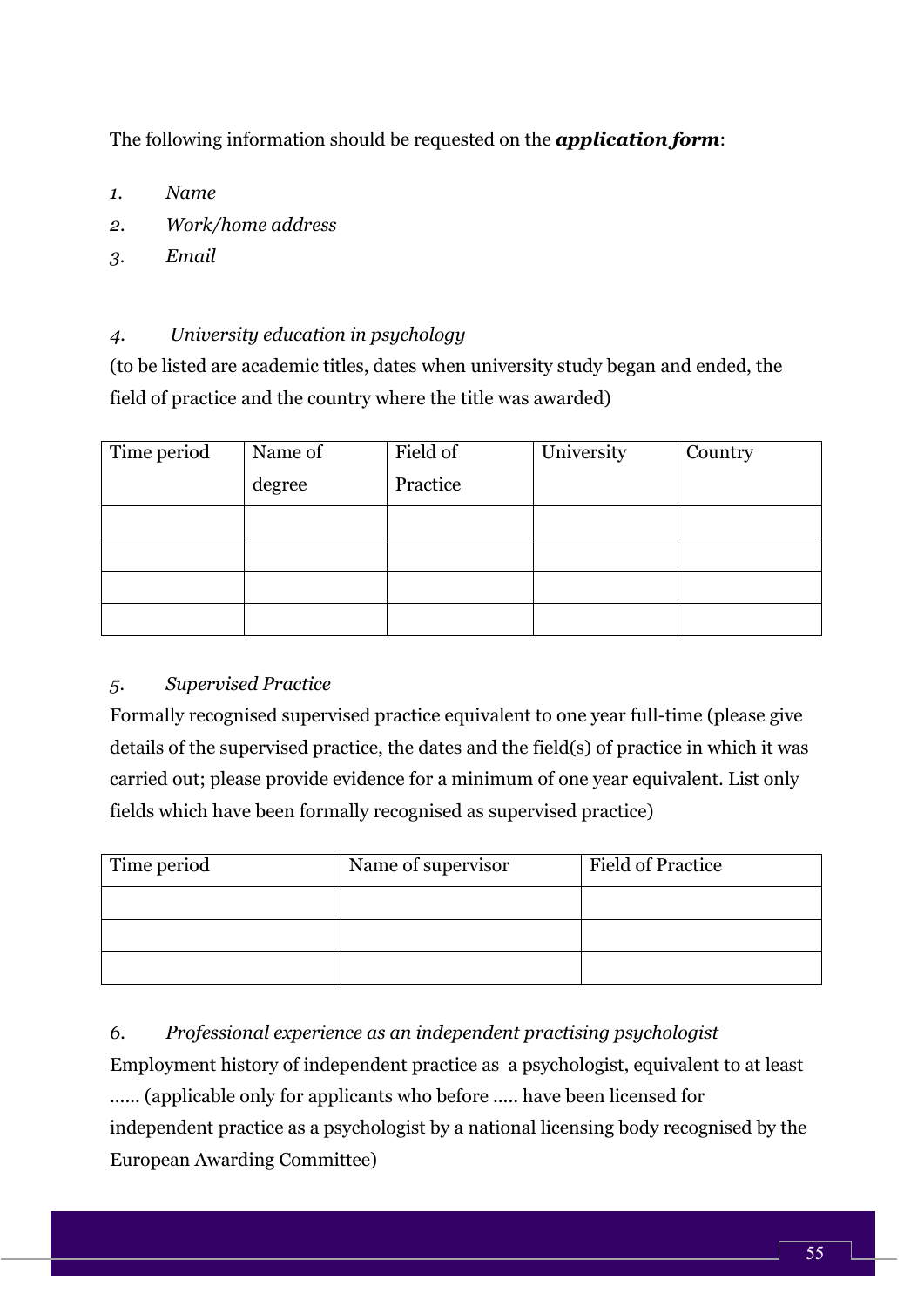| Time period | Employer | <b>Field of Practice</b> |
|-------------|----------|--------------------------|
|             |          |                          |
|             |          |                          |

## *7. Field(s) of Practice*

in which the applicant claims competence to practise as an independent psychologist

| Clinical/Health | Work & Organisational |
|-----------------|-----------------------|
| Education       | Other (specify field) |

# *8. Agreement with publication of registration details*

The applicant agrees to have his/her name and work or home address mentioned on the Register as well as on the Certificate.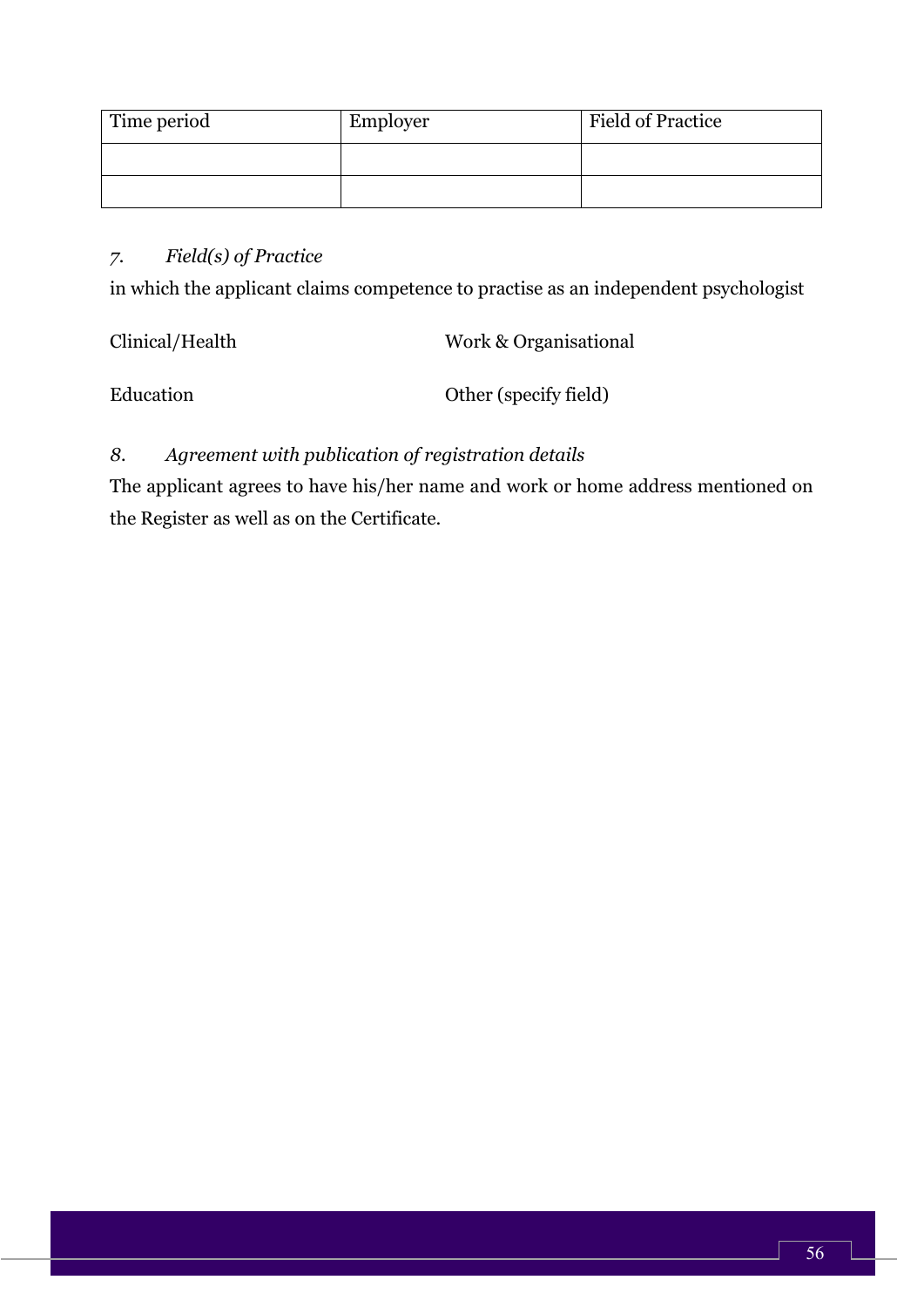The following information should be requested on the *application form for extension of EuroPsy*:

- 1. *Name*
- 2. *Address*
- 3. *Email*

4. *Work experienc*e (not less than 400 hours per year averaged over a period of not less than 4 years over the period of the last seven years)

(to be presented as structured CV with time periods, work/employment settings, job roles, exemplary results or achievements)

5*. Professional development (min. 80 hours of which 40 hrs explicitly proven; total of 80 hours = 100%)* (activities can comprise the following)

- a) Certified attendance and participation in accredited courses and/or workshops aimed at further professional development (60%).
- b) Development of specific new skills through practice at work (20%)
- c) Certified attendance in peer supervision meetings (20%)
- d) Certified participation as a supervisor provided that this is formally recognized (20%)
- e) Certified attendance at a professional or scientific conference (20%)
- f) (Co-)authorship and/or editing of publications on research and/or professional issues (30%).
- g) Presentations to professional audiences (20%).
- h) Editorial work on journals and books in psychology (20%)
- i) For the purpose of revalidation the sum of the final three categories above cannot exceed 60%.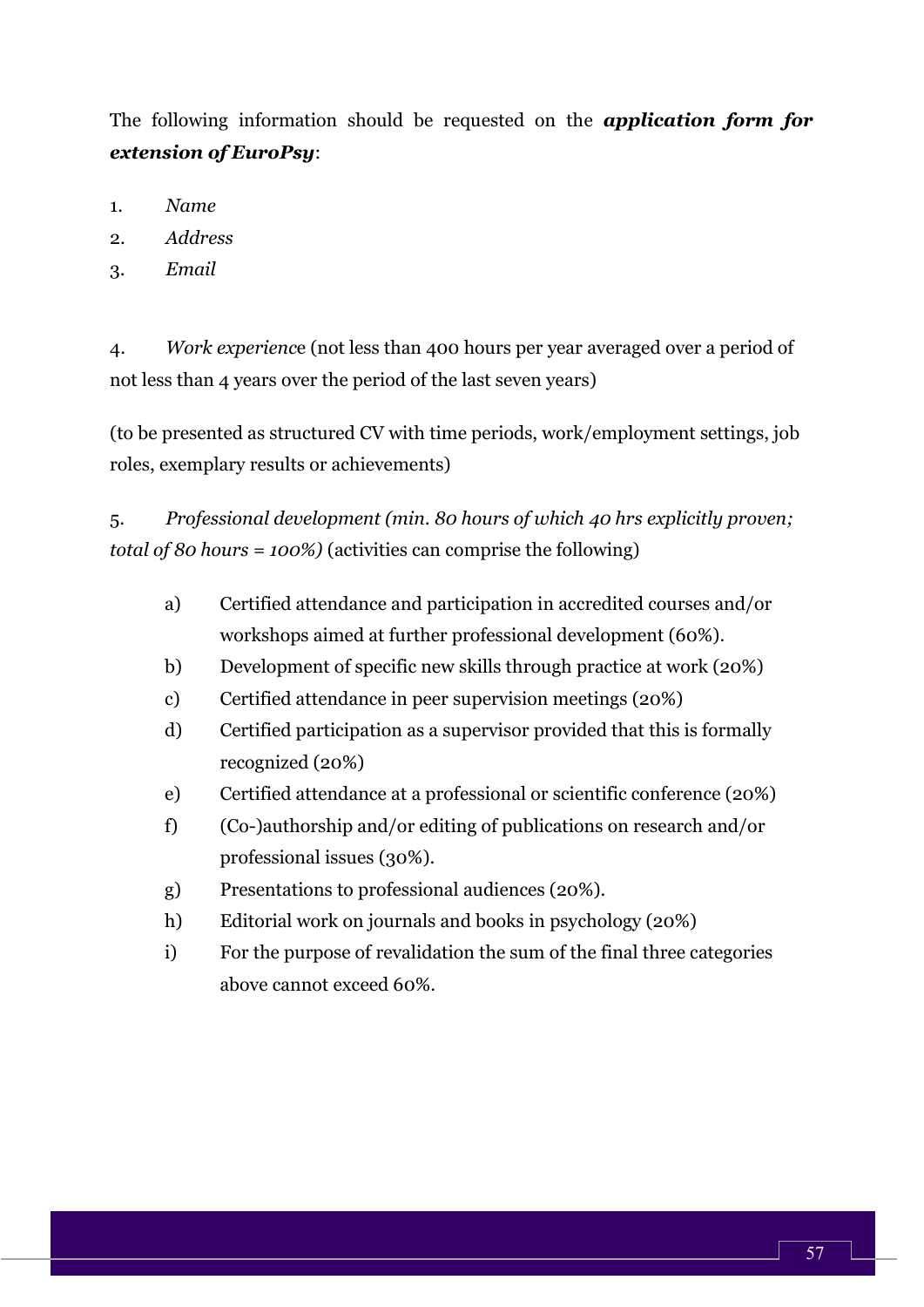# **Appendix V. Supervised practice**

# *Supervised practice*

One year of full-time supervised practice or its equivalent in part-time is required for the *EuroPsy* Certificate. The one year (or its equivalent) of supervised practice provides the opportunity for the psychologist practitioner-in-training to put into practice the knowledge, skills and understanding gained from the university education and other professional experiences. It also enables the newly qualified psychologist to develop attributes of self-awareness, reflectivity, personal integrity, ethical competence and robustness which are required to practise competently and responsibly as a psychologist. During this year the newly qualified psychologist will encounter ethical issue and dilemmas and will be supported in developing ethical practice through discussion and supervision. Finally, supervised practice enables the profession to assure the quality and competence of qualified psychologists, since the psychologist practitioner-in-training is required to provide evidence of the range of competences required for independent practice as a psychologist, and the supervisor is required to confirm this evidence. One year of supervised practice is considered to be about 1500 hours.

## *Psychologist Practitioners-in-Training*

Psychologist Practitioners-in-Training are those who are in the process of completing the supervised practice part of the *EuroPsy*. They will be working in direct face to face interaction with real clients in real settings but under the supervision of a qualified practitioner.

Practitioners-in-Training may either be completing their professional training within an integrated programme managed by a university department or be working under the supervision of licensed or registered psychologists in a work context. In either case, it is necessary for a suitably qualified person to act as the Supervisor of the Practitioner-in-Training.

Supervised practice is usually undertaken towards the end of the six year period of education and training as a psychologist. This may be a year of full-time supervised practice following the five year university education; it may consist of a period, for example six months, of full-time supervised practice organised by the university at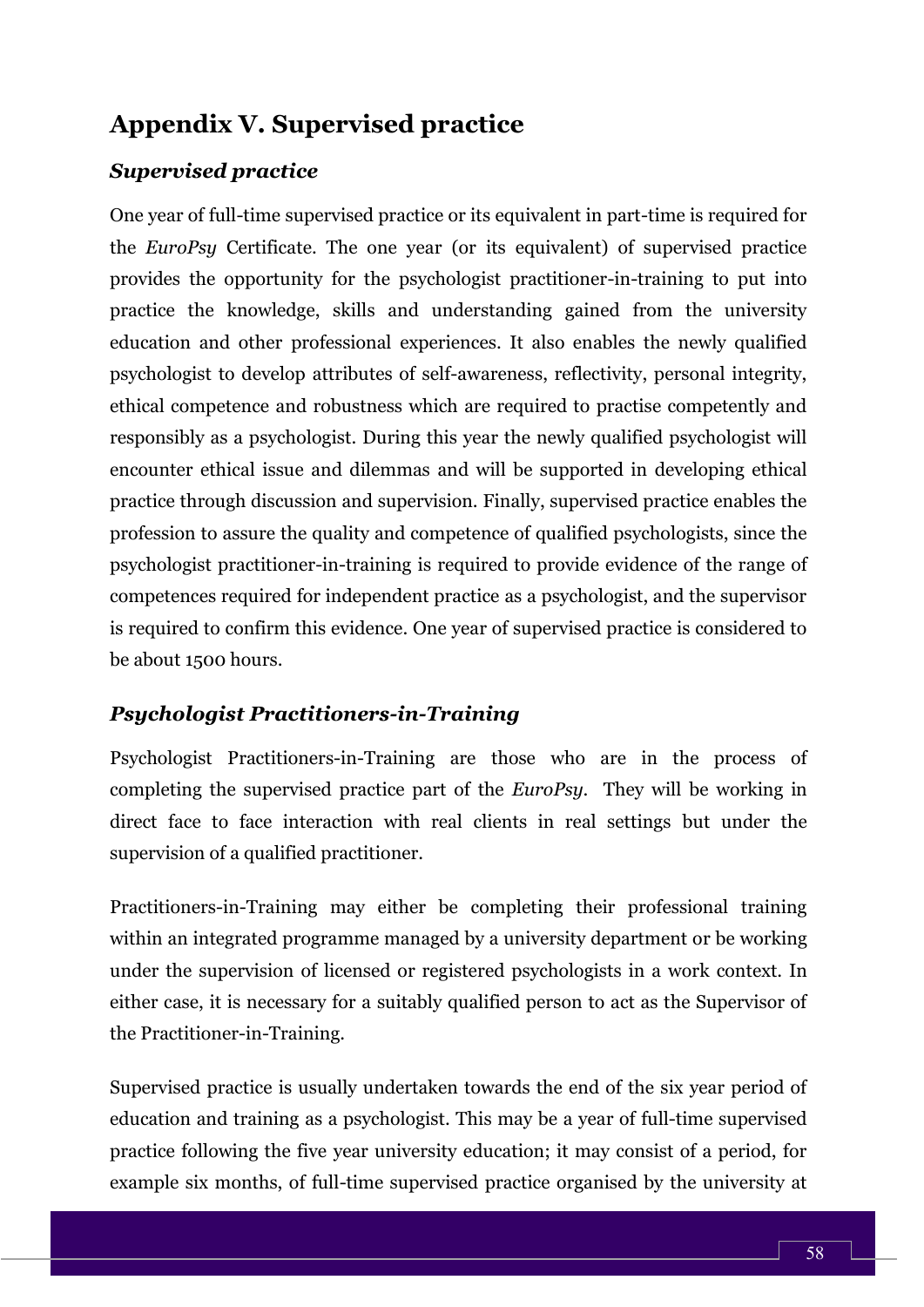the end of the university education, followed by a further six month full-time period after the university education; it may consist of periods of full-time supervised practice which normally occur during the second phase of the university education and which total one year within the total six years of education and training.

#### *The Supervisor*

A Supervisor is a psychologist who, within the past three years, has had at least two years of full-time work or equivalent experience as an independent practitioner in the role as a psychologist within a field of practice, and who is responsible for the acquisition and assessment of professional competence by a Practitioner-in-Training in that field of practice. The Supervisor will be responsible for supporting the learning and assessing the competence of the Practitioner-in-Training on a day-today basis and encouraging her/him to act as independently as possible, given the situation and her/his competences. The Supervisor needs to be recognised by the National Awarding Committee or by the national association either through the mechanism of course accreditation in the case of university-based training, or on an individual basis in the case of post-university work-place supervision; in countries where professional licensing/registration exists, the Supervisor needs to be a licensed/registered psychologist. The supervisor should have received some training in supervision.

## *Categories of supervised practice*

The Supervisor's competence is a core indicator of the quality of the supervised practice. The development of supervised practice in Europe will be monitored and supported by EFPA over the forthcoming period. Different quality levels of supervised practice may be identified according to the Supervisor's practice and training:

• *Level 1.* The supervisor satisfies the *EuroPsy* criteria. In addition the Supervisor has had at least 5 years of full-time independent practice (or its equivalent). The 5 years has been achieved as part of an authorised specialist training programme. The training programme is recognised by a relevant governmental body or a national association. Four of the 5 years have been obtained within one specific field (e.g. health & clinical, education, work &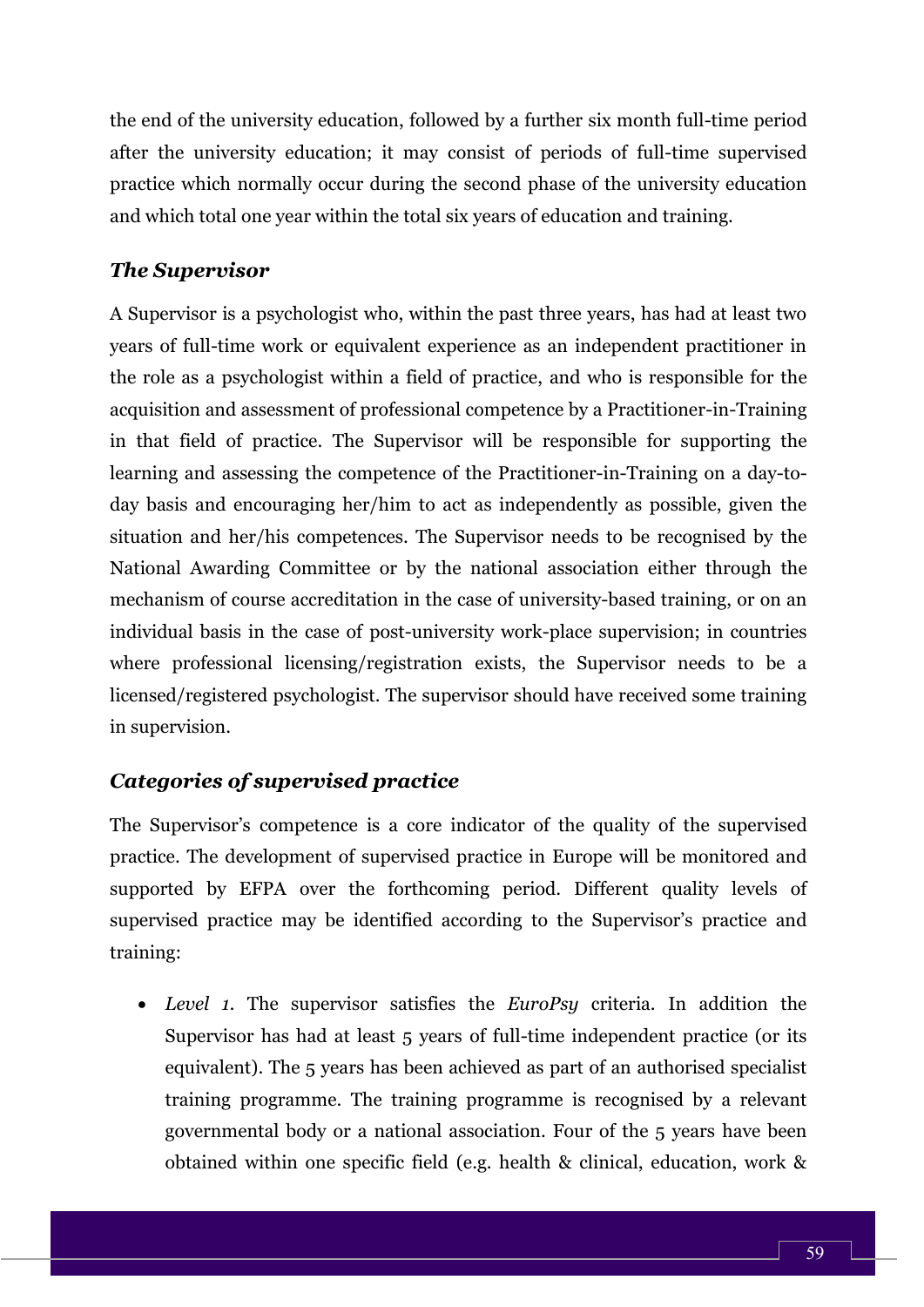organization). At least two of the four years have been supervised by a level 1 supervisor within the same field. The Supervisor has received at least two years (part time) of formal training in supervision (may be obtained along with the 5 years). The supervision training includes supervised practise of supervision (e.g. video/audiotape presentations), supervisee case conferences, and reading of theory and research on supervision.

- *Level 2.* As level 1, but with no formal training in supervision.
- *Level 3.* The supervisor satisfies the *EuroPsy* criteria. After having fulfilled the *EuroPsy* criteria, the Supervisor has at least 2 years of full-time independent practice (or its equivalent). The 2 years have been achieved within one specific field (e.g. health & clinical, education, work & organization) as part of an authorised specialist training programme. The training programme is recognised by a relevant governmental body or a national association. The 2 years have been supervised by a level 1 or level 2 supervisor. In addition, the Supervisor has received at least 1 year (part time) of formal training in supervision. The supervision training includes supervised practise of supervision (e.g. video/audiotape presentations), supervisee case conferences, and reading of theory and research on supervision.
- *Level 4.* As level 3, but with no formal training in supervision.
- *Level 5.* The supervisor satisfies the *EuroPsy* criteria. After having fulfilled the *EuroPsy* criteria, the Supervisor has at least 2 years of full-time independent practice (or its equivalent). The 2 years have been achieved within one specific field (e.g. health & clinical, education, work & organization).
- *Level GP.* The supervisor holds a *EuroPsy* Certificate through grandparenting (see Article 32). Category GP may be applied in countries where no tradition of supervised practice exists, and in countries where a tradition of supervised practice exists, but the supervisor does not satisfy the *EuroPsy* standard of supervision.
- *Level D.* The supervisor does not satisfy the *EuroPsy* criteria. The supervisor does not qualify for receiving the *EuroPsy* Certificate through grand-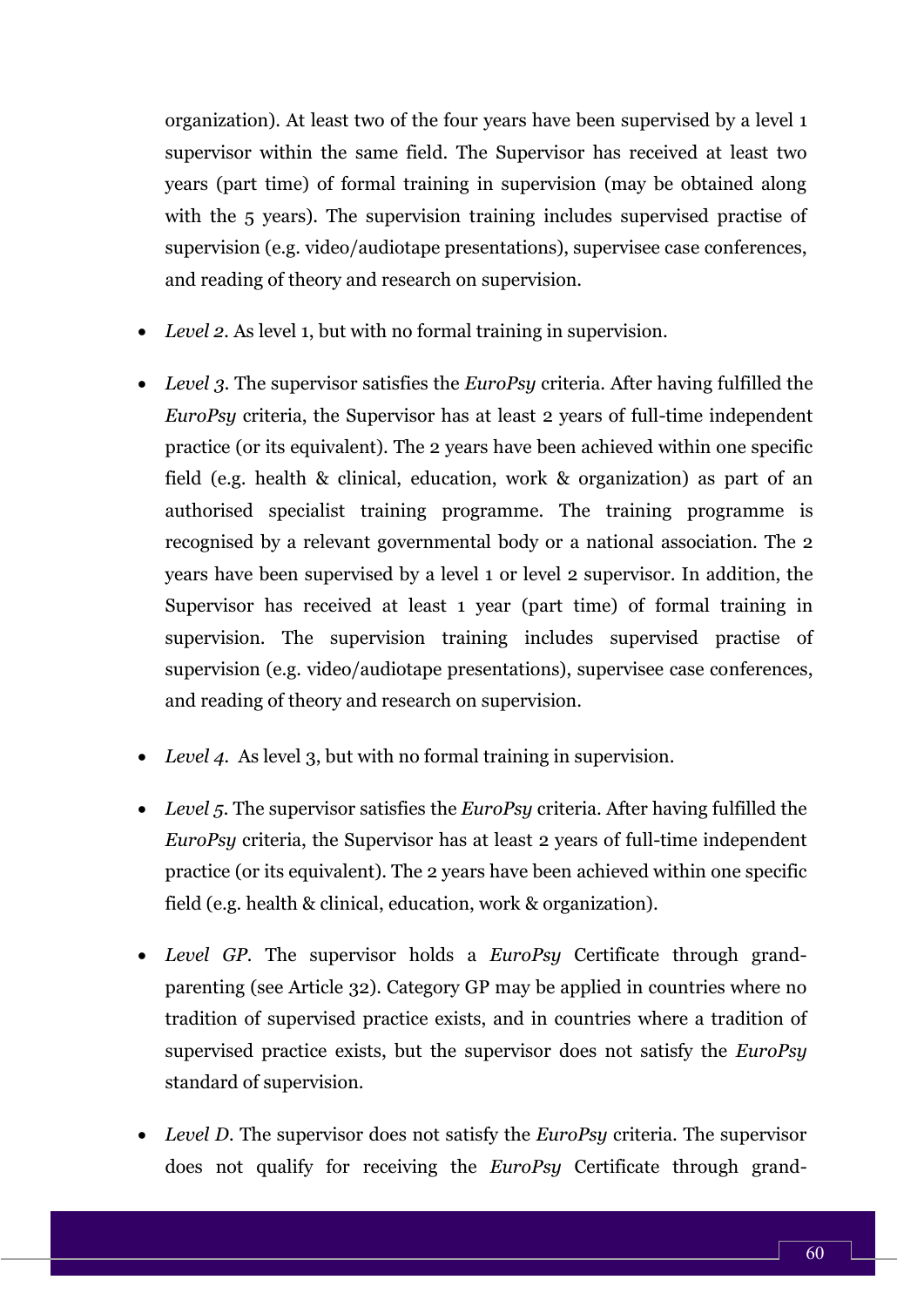parenting (Article 34). The Supervisor is a psychologist who has at least 2 years of full-time work experience (or its equivalent) as an independent practitioner in the role as psychologist within the type of field of practice where the supervision will take place. Currently, at least a Category D Supervisor is required for the supervised practice to be recognised.

For developmental, comparative and statistical reasons the annual report will contain information about the supervisor category of the supervised practice on country level.

EFPA will establish a working group (*EuroPsy* Working Group on Supervised Practice [ESP]). The ESP will produce a plan for the development of supervised practice in Europe (with specific targets for different countries with different levels of practice in supervision), and will help to facilitate workshops and exchange of expertise, resources and good practice. A long--term goal is that all countries in Europe will advance to level 1.

## *Selection and training of supervisors*

Supervisors will be experienced psychologists who have the time, commitment and competence to carry out this task and serve as a supervisor. In countries where the practice of supervision is well-developed, supervisors will be selected and accredited for their competence, and they will be supported by training. Any psychologist who undertakes to function as a supervisor should normally undertake training in supervision. There is a range of education and training activities and programmes for psychologist supervisors in order to enable them to develop the competences and the sensitivity required to support Practitioners-in-Training.

Training activities will be offered by universities, by national psychologist associations and, in the future, through workshops co-ordinated by EFPA which enable the sharing of good practice. There are different models of supervision which reflect different paradigms and philosophical backgrounds to psychological practice. Supervisors will need to develop skills which include the following:

- positive and active listening,
- openness and positive regard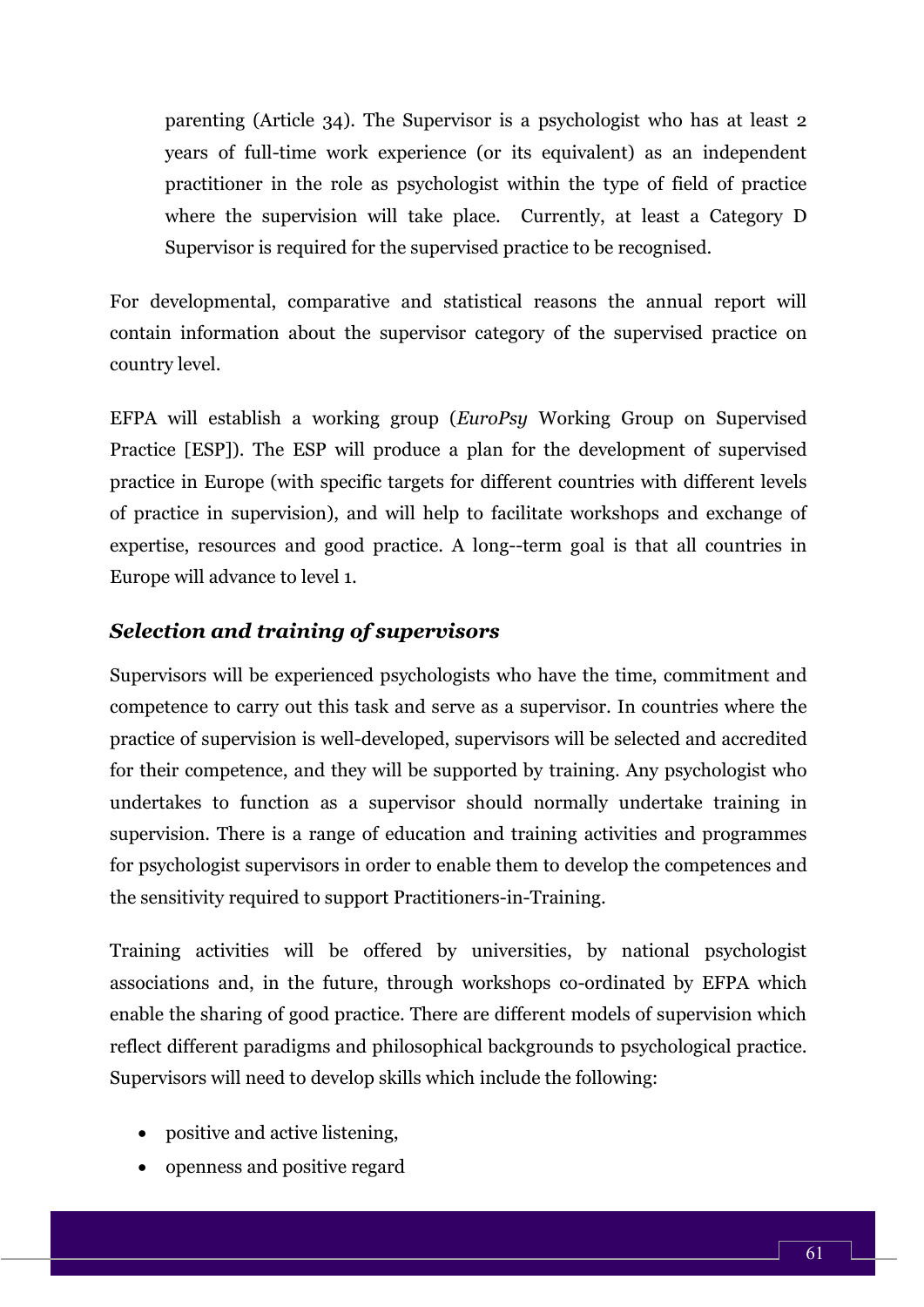- reflective practice,
- giving feedback,
- dealing with difficult issues and feelings,
- boundary issues and issues of power relations,
- sharing ethical dilemmas,
- mentoring,
- evaluation of competence,
- assessment of performance.

It is recognised that at the current time there is a wide range of practice among different European countries reflecting different stages of the evolution of the profession in relation to the accreditation of Supervisors; this ranges from those countries where there is an extensive system for the training and recognition of Supervisors and workplace settings as appropriate for professional training and supervised practice to those countries where these practices are not yet developed. The interests of both the public and the profession are served best by developing high quality supervision by appropriately trained and supported Supervisors, and by setting appropriate requirements for this area of professional formation.

It is good practice that all supervisors undergo training in supervision, and that they are supported in this task. The national psychology associations in some countries now provide an extensive programme of training in supervision, and the goal is for this practice to be made more widely across Europe and for there to be high expectations in this area.

# *Context for supervised practice*

The context for supervised practice is a real-life professional setting in one of the following fields of practice: a) clinical/health b) educational c) work & organisational or d) other recognised field. This may be arranged by the university or outside the university. The professional setting should provide the opportunity for the psychologist Practitioner-in-Training to develop competences and to be evaluated on their acquisition (see Appendix III).

There are different contexts in which psychologists may gain supervised practice. These include: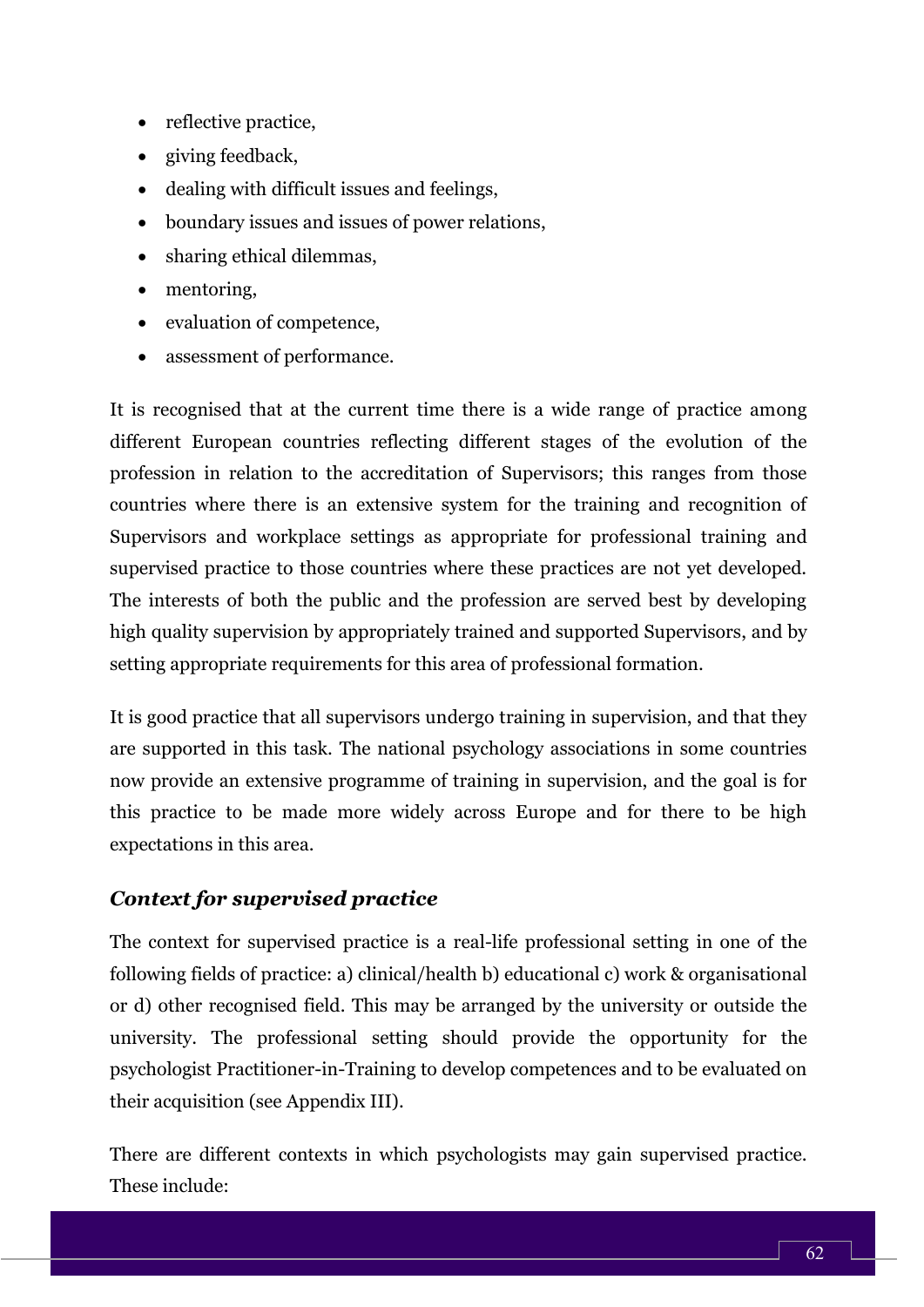- psychologist as student at university and supervised practice is part of the university education and training
- psychologist works as employee and supervised practice is part of the 'probationary' training period (and supervision is formally arranged within the work setting)
- psychologist works as employee and supervised practice is informally arranged (and maybe provided by a psychologist outside the work setting)
- psychologist is self-employed and arranges own supervision

Supervision implies a regular meeting between practitioner-in-training and the supervisor; this should occur at least every two weeks and on average two hour protected time for meeting.

#### *Ongoing practice and formative assessment*

For each main activity of supervised practice, the Practitioner-in-Training and Supervisor should agree on which:

- 1. Field of practice and client group(s) is covered by the practical work
- 2. Roles(s) (from those listed in the profile options) most closely match the work
- 3. Competences the activity will provide evidence on.

When the work has been completed, the Supervisor should complete an assessment of the Practitioner-in-Training on each of the 20 competences that are relevant for that piece of work. This assessment should be discussed with the Practitioner-in-Training and areas for further development identified.

Clearly, such assessments are formative, as the Practitioner-in-Training will be developing her/his skills in the course of the minimum required period of one year. Good practice such as the use of portfolios where the Practitioner-in-Training records their work and the development of competences and identifies professional development needs and review their own learning are recommended. These may form the basis for sound professional practice and may contribute to Continuing Professional Development where portfolios are also relevant.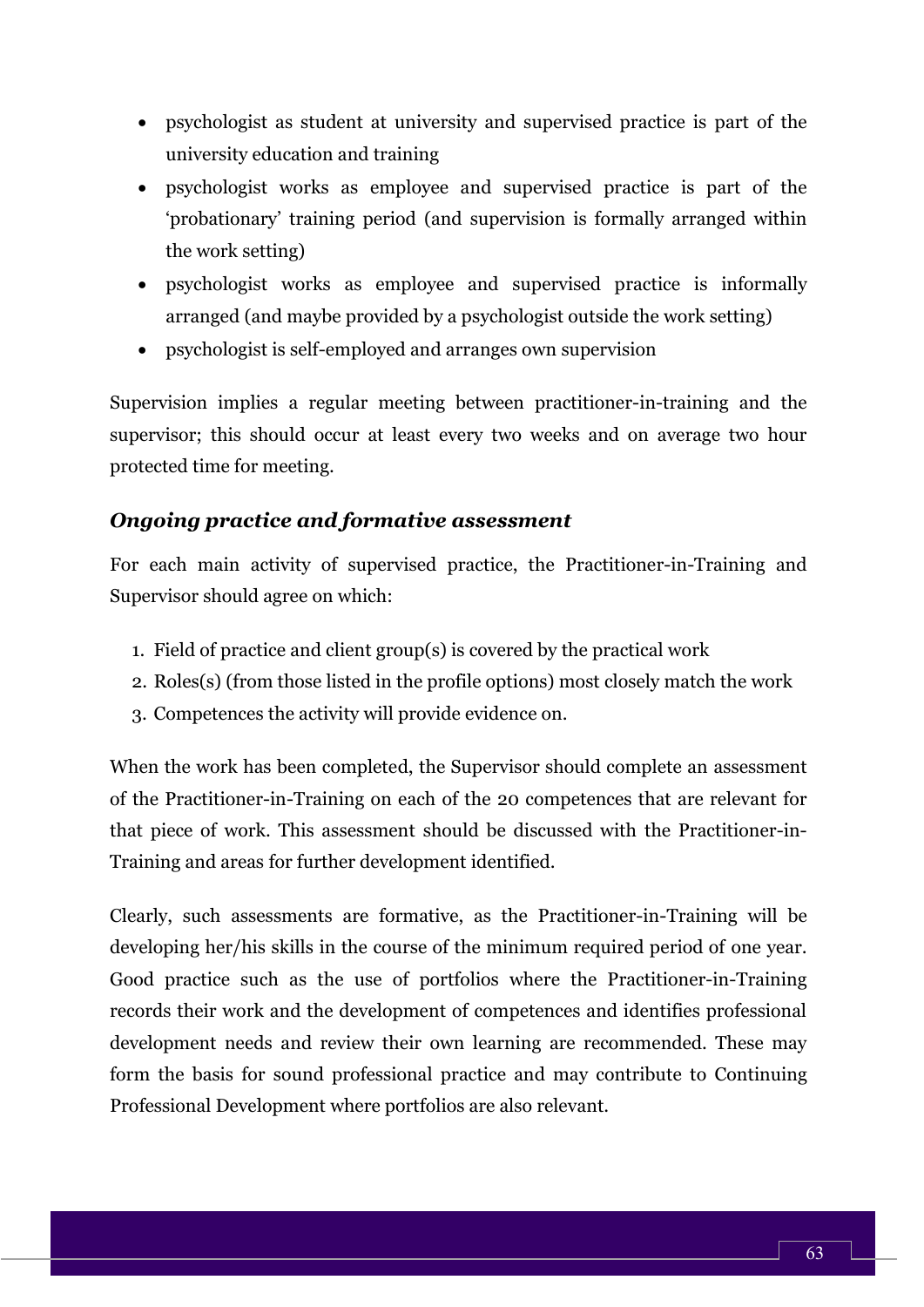#### *The practice of supervision*

Supervision may be used to socialise the new psychologist into the profession, to replicate institutional canons and to propagate the norms of the profession. The supervisor supports the development of reflective practice, professional awareness and sensitivity, and understanding of ethical issues and dilemmas in practice. The supervisor will provide a central contribution to the learning process thorough modelling, feedback, observation and discussion. The supervisor also performs a kind of gate-keeping function, which means that he/she approves competent practice and contributes to the exclusion of those who are considered not being competent to practice as a psychologist.

There are many approaches to supervision. All require that the supervisor has the time, the commitment and the competence to be a supervisor. The time will typically involve between one and two hours each week of 'protected' and uninterrupted time where the supervisor and the practitioner-in-training work together, discussing the work of the practitioner-in-training, helping to process that work at a cognitive and emotional level, and supporting the practitioner-in-training in the development of competence and professional confidence. This process may also involve tasks carried out by the practitioner-in-training under observation by the supervisor which then form the basis for subsequent detailed discussion and critical reflection as part of the learning process. This might also involve the practitioner-in-training observing the supervisor carrying out tasks, and then using reflection on these as part of the learning and development process. Audio and video tapes may perform a useful function in the process of supervision enabling open discussion and feedback on aspects of the performance of the practitioner-in-training. There is a considerable literature on the process of supervision, both within clinical psychology and more widely.

It is likely that Guidelines on Supervision will be developed at a future date. These have already been developed in a number of countries within Europe, and the *EuroPsy* should promote the sharing of good practice.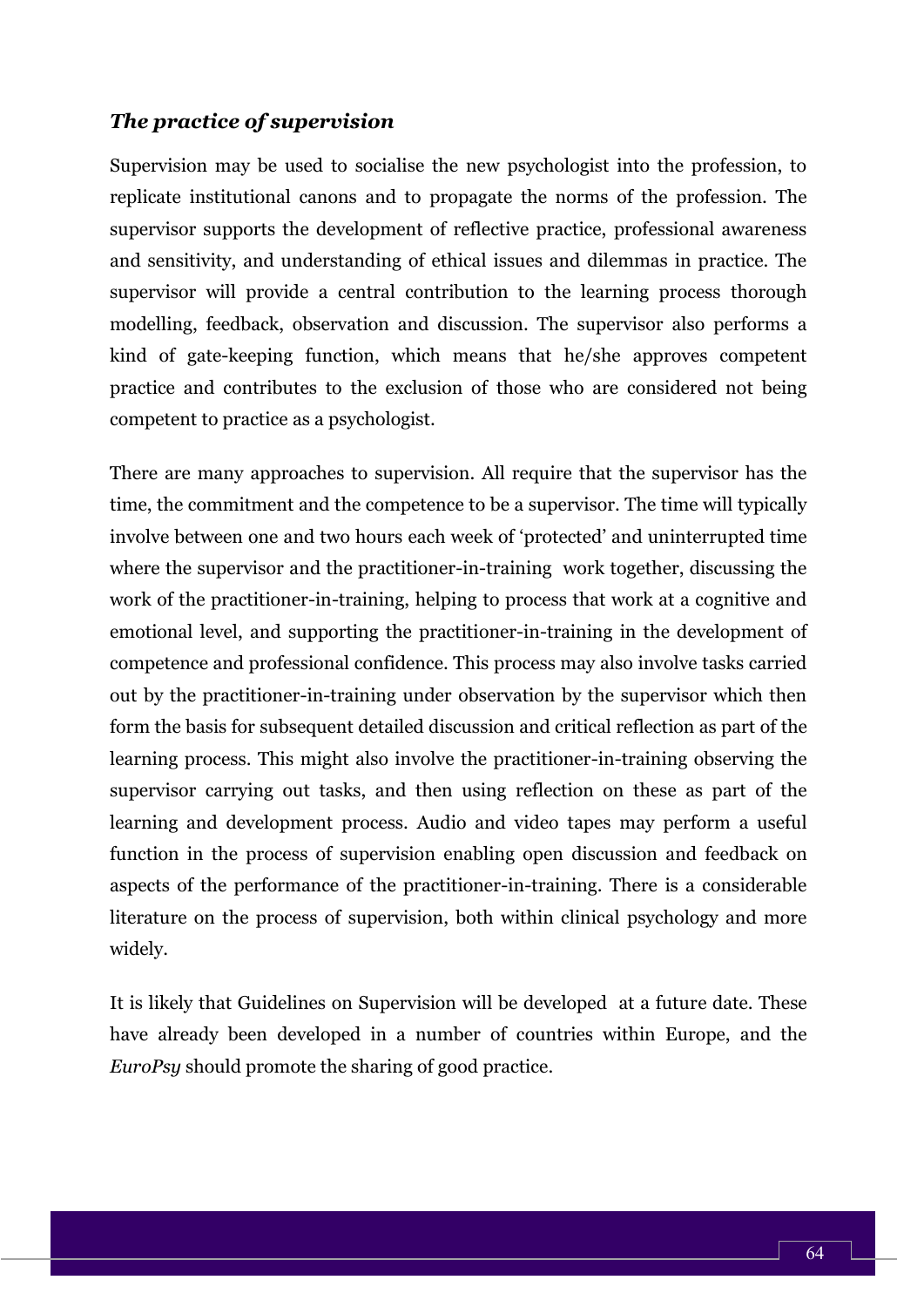#### *Assessment of competences*

It is proposed that Supervisors assess the competences of a Practitioner-in-Training during and at the end of the period of supervised practice, using standard rating categories as presented in Appendix III of this document. Guidance and guidelines for assessment of performance and competences shall be made available. For comparison purposes, it is suggested that universities or countries which use more advanced methods develop systems for transferring results from such advanced assessment into the scale presented in Appendix III.

## *Outcomes of supervision*

The psychologist practitioner-in-training will be required to provide evidence of the acquisition of the functions and competences as specified in Appendix III. He/she should complete a systematic self-evaluation of level of skill in relation to the range of competences as specified in Appendix III, and should use this format to plan for future professional development.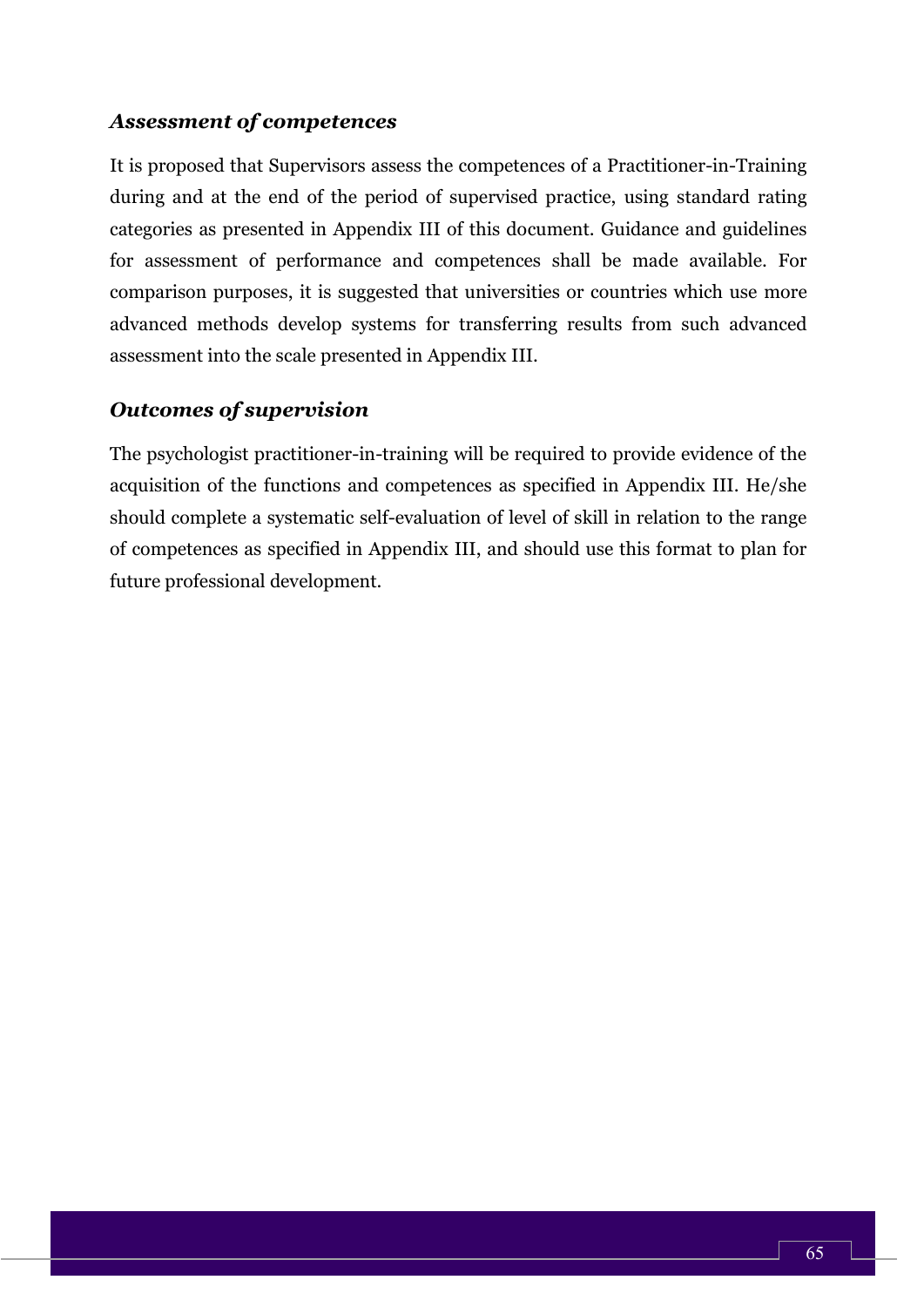# **Appendix VI. Continuing Professional Development (CPD) scheme**

The holders of the *EuroPsy* Certificate are expected to maintain and further develop their level of professional competence. This should be achieved by means of work experience and professional development or through the process of supervision, and may be achieved by meeting local CPD requirements if such exist. On renewal of the *EuroPsy* the applicant has to show relevant evidence of Continuing Professional Development over the past period of professional practice.

Where no local CPD requirements exist, the following are provided as guidelines for use by National Awarding Committees.

# *Work experience*

The applicant should show evidence of professional work as a psychologist amounting to not less than 400 hours per year averaged over a period of not less than 4 years over the period of the last seven years (revalidation period) before the application for renewal. Acceptable evidence includes, for example: employment contracts accompanied by a job description, project contracts, or statements of income for tax authorities (in the case of psychologists in independent practice.)

## *Professional development*

It is a responsibility of the Registered *EuroPsy* Psychologist to keep informed about recent professional scientific developments in psychology, including but not limited to the fields of practice. A minimum of 80 hours per year is recommended and applicants should be able to show explicit evidence of 40 hours continuing professional development per year. Evidence of a variety of activities is required.

There is a wide range of different *types of professional development activities*, and the following list is not intended to be exhaustive. For each type of activity an approximate maximum of the percentage of time that can be accredited has been indicated, in order to ensure that psychologists undertake a range of different activities as part of their CPD.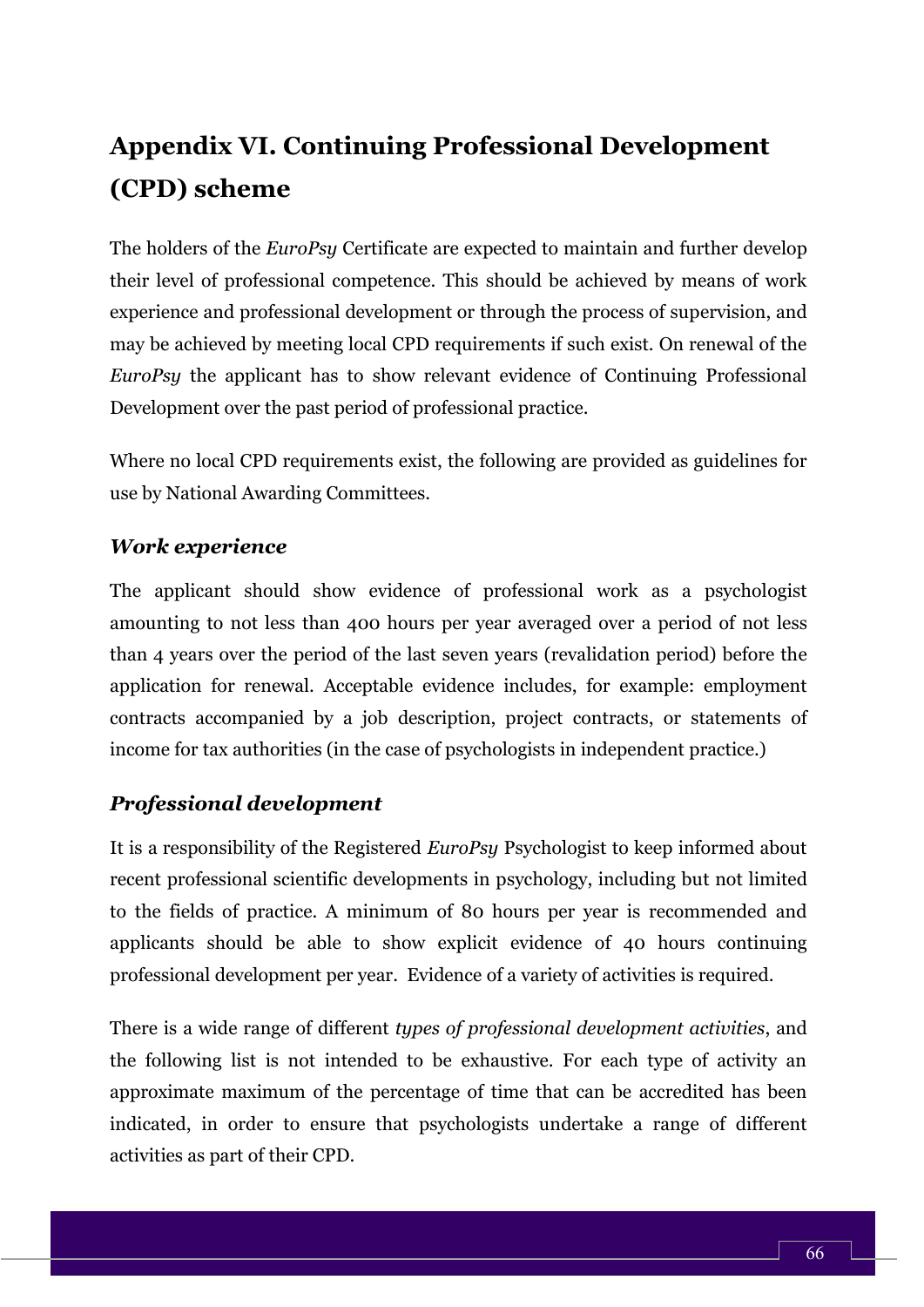- Certified attendance and participation in accredited courses and/or workshops aimed at further professional development (60%).
- Development of specific new skills through practice at work (20%)
- Certified attendance in peer supervision meetings (20%)
- Certified participation as a supervisor provided that this is formally recognised (20%)
- Certified attendance at a professional or scientific conference (20%)
- (Co-)authorship and/or editing of publications on research and/or professional issues (30%).
- Presentations to professional audiences (20%).
- Editorial work on journals and books in psychology (20%)
- For the purpose of revalidation the sum of the final three categories above cannot exceed 60%.

For example, if the total is 100 hours of CPD, this might consist of attendance at a scientific conference (10 hours, max 20), editorial work (10 hours, max 20), attendance at peer supervision meetings (20 hours max 20), certified attendance at accredited courses (60 hours, max 60). This ensures a mixture of different CPD activities.

## *Record keeping*

Registered *EuroPsy* Psychologists are required to maintain a record of their Continuing Professional Development. In addition to recording the acquisition of experience of practice in the context of new functions, client groups and settings, this should cover training and development from continuing education. This record, with supporting evidence, will provide the basis for the Registered *EuroPsy* Psychologist's Profile as included in the Register, when the *EuroPsy* is renewed after seven years.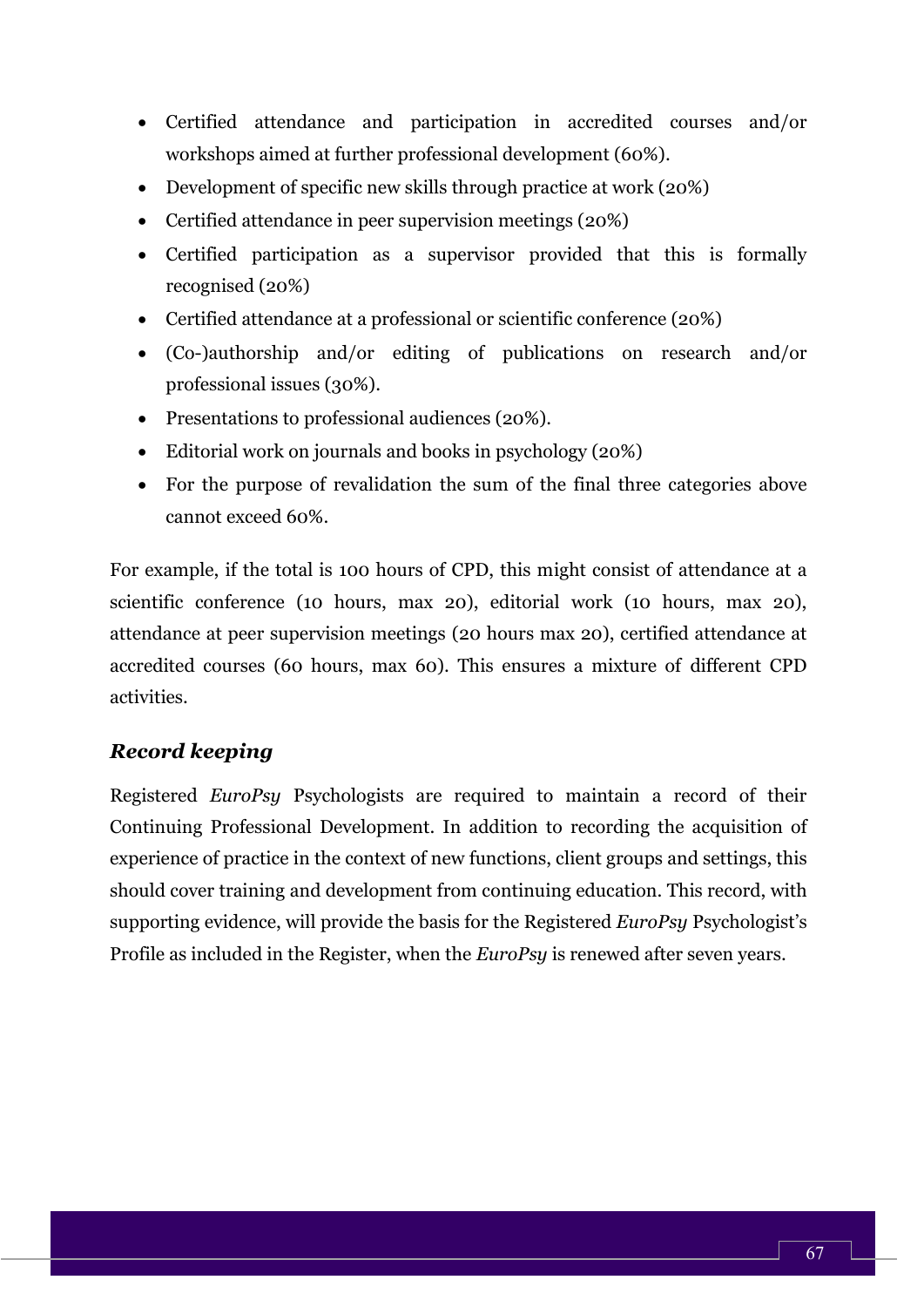# **Appendix VII. History of the** *EuroPsy* **– the European Certificate in Psychology**

#### *The Treaty of Rome and the early days of the European Community*

In the early days of the European Community, the Treaty of Rome in 1957 promoted freedom of movement of professionals across Europe; 'freedom to work anywhere in the European Community is one of the basic rights laid down by the Treaty of Rome'; Article 48 of the Rome Treaty provided for the free movement of labour and Article 57 allowed for mutual recognition and co-ordination of professional qualifications. However, implementation of this commitment was slow and difficult. Early on, there were attempts to harmonise qualifications across member countries and so-called Sectoral Directives were agreed for the seven professions of doctors, dentists, nurses, midwives, veterinarians, pharmacists and architects, with agreement across all the member countries on the harmonisation or standardisation of education and training. However, it soon became clear that these attempts to harmonise qualifications were enormously complex and time-consuming, and the task of extending this process to other professions appeared impossible.

#### *The General Directive 89/48/EC*

Therefore in 1985 the Commission introduced a new approach to cover other professions to which access is in some way restricted (or regulated) by the State either by law or through a professional organisation and which require at least three years' university level training or equivalent (the General Directive 89/48/EC, entitled Mutual Recognition of Higher Education Diplomas, and more recently the second General Directive 92/51). Psychologists were covered by the directives 89/48 and 92/51, i.e. general or horizontal directives which covered all regulated professions whose qualifications require at least a Diploma (Lunt 1997). Although these Directives were intended to facilitate mobility of professionals, there was limited progress in using them to promote mobility of psychologists across Europe, since each country was able to impose its own requirements on psychologists seeking to enter the country with qualifications obtained in another country. The General Directive provided a complicated approach to the evaluation of equivalence which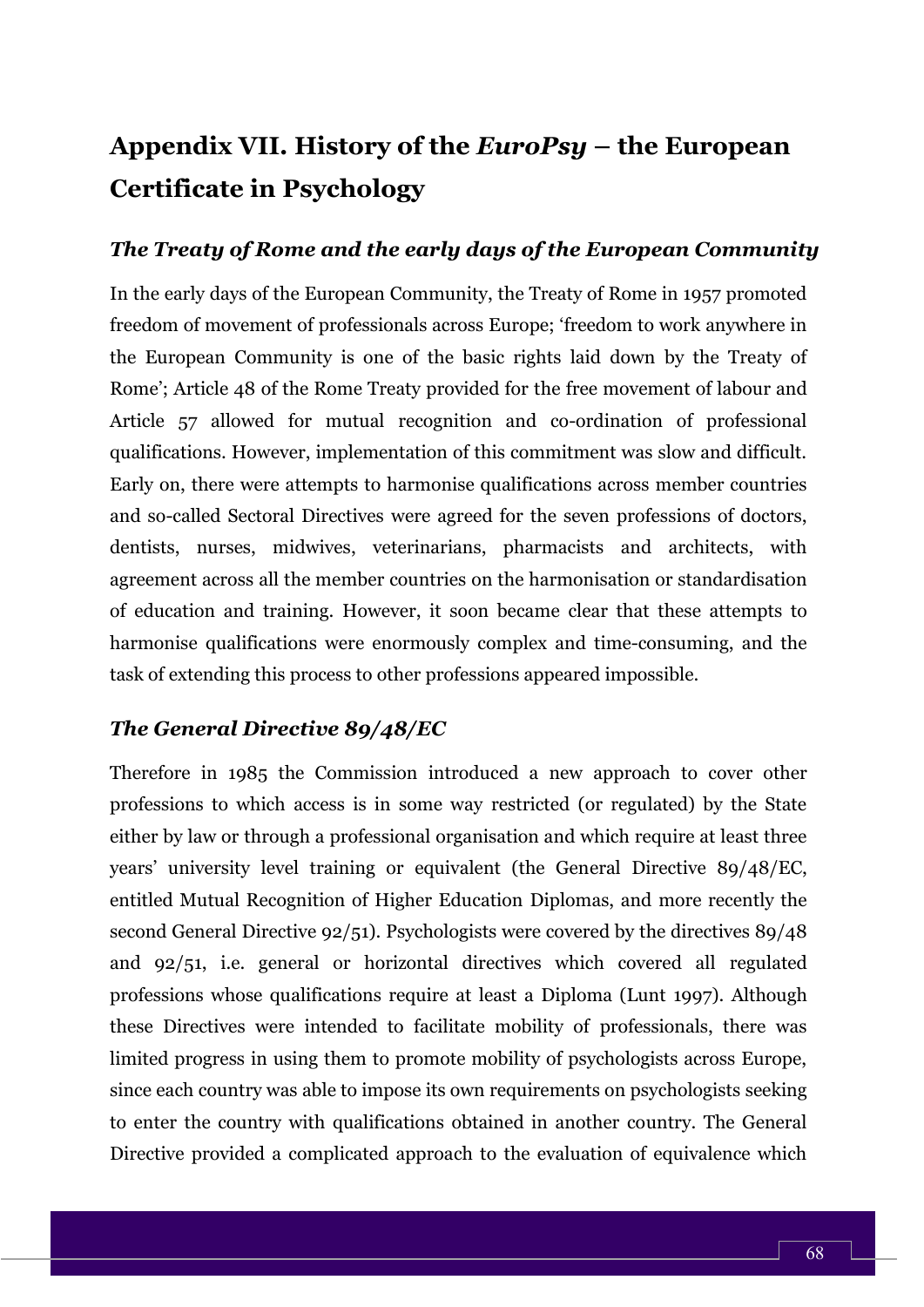depended on individual cases being evaluated and compared against a national 'template'.

#### *EFPPA Optimal Standards*

The European Federation of Psychologists Associations (EFPA), previously named the European Federation of Professional Psychologists Associations (EFPPA), agreed a statement in 1990 on 'Optimum standards for the professional training in psychology (EFPPA 1990) which provided a very general framework for the level of qualifications for psychologists, and which established the requirement of six years of education and training for professional psychologists. This framework has succeeded in supporting some countries in developing their own framework and requirements for psychologists' education.

#### *Legal regulation of psychologists*

Recent years have seen a growth in the number of countries in Europe which have legal regulation or laws determining the requirements for the title of 'psychologist', while some countries impose requirements and constraints over activities for which a psychologist qualification may be required. There are now Regulations or laws for psychologists in the vast majority of EU countries, and in an increasing number of other European countries. The remainder of EU countries are moving towards some form of regulation, and the trend is for countries to develop a system of national regulation, frequently as part of wider professional regulation in the country. Different countries in Europe have very different traditions and modes of regulating professional practice. EFPA takes an active interest in these developments. Although there is no regulation of the profession at a European level, it will benefit both consumers and professionals if a minimum standard is agreed across Europe which will in turn influence future requirements for regulation at an individual country level.

#### *Recent developments*

Over the past 10 years or so a number of developments have provided a foundation for subsequent work; these have included work by the European Network of Work and Organisational Psychologists (ENOP) to develop a 'reference model' and minimal standards (ENOP 1998; ENOP-EAWOP 2007) and work within the British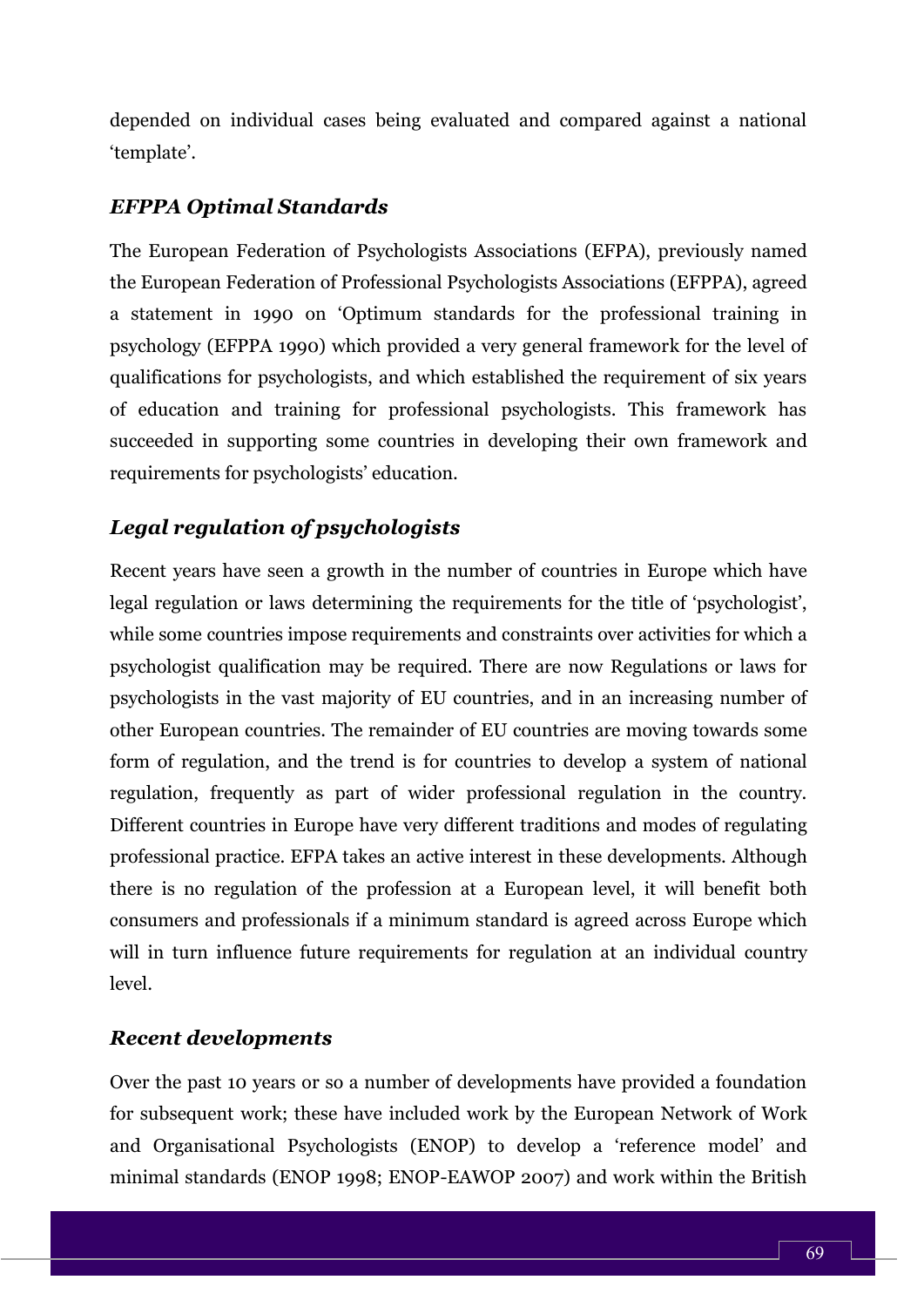Psychological Society (BPS) to develop standards which specify competencies of psychologists at the stage of independent practice (Bartram 1996).

Following this, in 1999, a proposal for funding was put to the EU under its Leonardo da Vinci program to develop a European Framework for Psychologists Training; this two year project ended in 2001 with the report presenting a European Framework for Psychologists Training or *EuroPsy*T (Lunt et al 2001). The following countries\*1 took part in the project: Denmark, Finland, France, Germany, Greece, Italy, Netherlands, Norway, Spain, Sweden, Switzerland, UK, and gave general support to the framework, which was endorsed by the General Assembly of EFPA in July 2001.

A second project also funded by the EU under the Leonardo da Vinci programme began in November 2001; one of its main goals was to design the European Diploma in Psychology. This project coincided with developments within the EU, and changes in the Directive governing professional qualifications (see Lunt 2002), and developments within wider Europe, for example the Bologna Agreement of 1999 (see Lunt 2005). The project ended in 2005 with the report presenting *EuroPsy* the European Diploma in Psychology (Lunt et al 2005). The second Leonardo project had membership from the following countries\*2: Denmark, Finland, France, Germany, Greece, Hungary, Italy, Netherlands, Norway, Spain, Sweden, UK and a European federation EFPA. The outcome of project, the European Diploma in Psychology (*EuroPsy*) aimed to provide a set of standards or benchmark for quality of psychology education and training across Europe.

#### *The "Third" Directive*

In 1996, consultations began for a proposed "Third Directive" to replace the previous sectoral and vertical directives to facilitate free movement throughout the European Economic Area. These culminated on March 7, 2002 when the European Commission issued a Directive proposal to replace the 15 separate directives (sectoral and vertical), and to 'clarify and simplify the rules in order to facilitate free movement of qualified people'.

This Directive was subject to consultation and debate for over two years, and was accepted in 2005 by the European Parliament and the Council of Ministers. Although the European Commission has not pursued in detail some of the earlier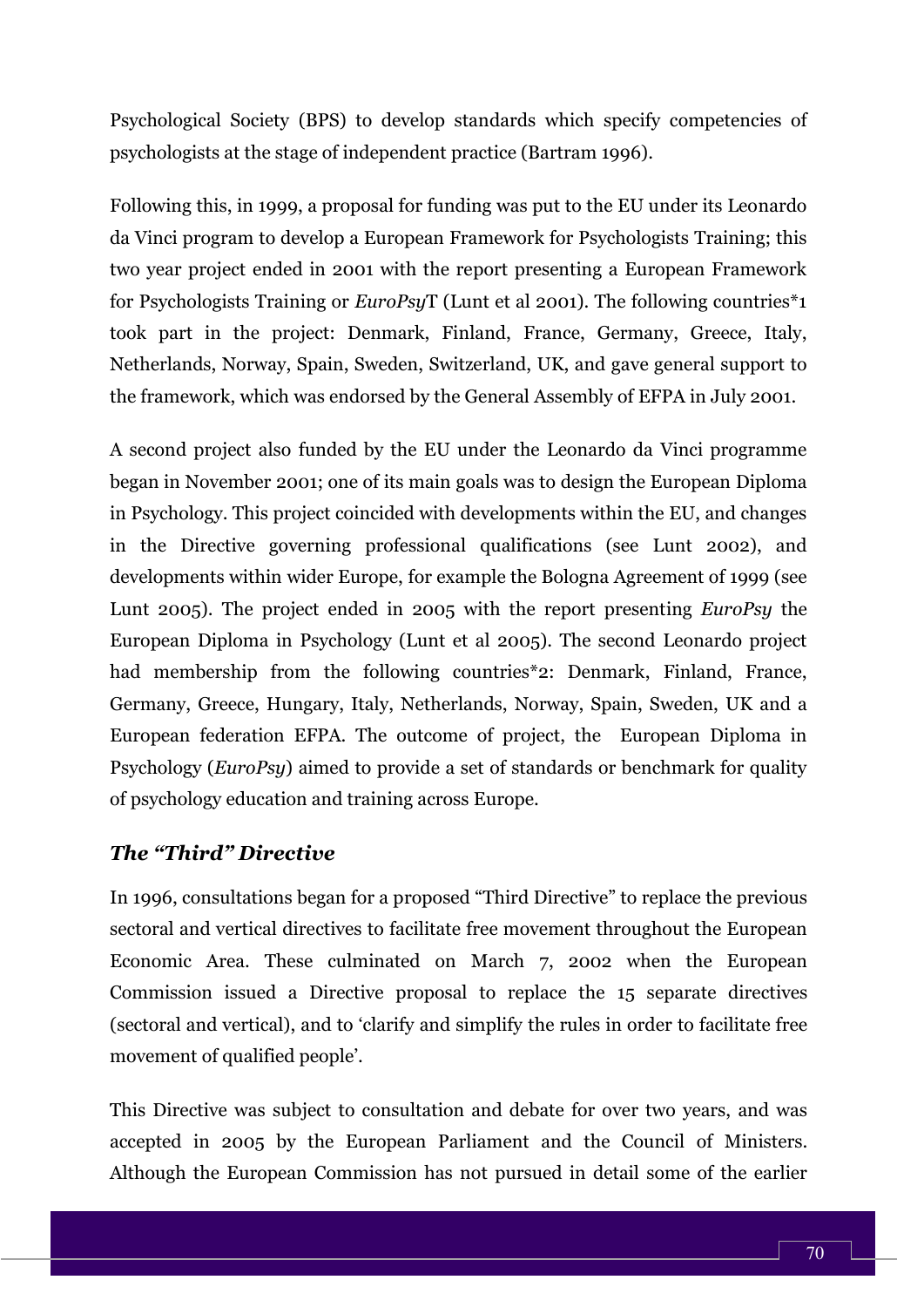clauses of the Directive, for example concerning professional 'platforms' it nevertheless welcomes professions themselves reaching agreement at a European level as to the standards required for the practice of a profession. There are on-going discussions concerning professional 'cards' which might provide evidence and an inventory of the education, training and practice of individual psychologists in the different member states in a comparable format.

These kinds of developments may in future lead to systems of quasi-automatic or fast-track recognition of qualifications provided that there is agreement within the profession itself at the European level (see Lunt 2005). In addition to contributing to a fast-track recognition mechanism, a European standard may serve to improve quality of professional training and practice, and to enhance quality in countries which are developing their own education and training routes and professional practice guidelines. It will also enable European countries to share and promote good practice, and to develop the European dimension in professional training and practice in psychology.

#### *Conclusion*

Almost 50 years after the Treaty of Rome, one of its goals of freedom of movement of professionals may be realisable through recent developments. At a general professional level, the "Third" Directive which simplifies procedures for recognition of qualifications aims to facilitate mobility; it was accepted in 2005 and implemented by 2007. For psychologists this period coincided with the implementation of the *EuroPsy* (the European Certificate in Psychology) which was finalised and handed over to EFPA in July 2005. *EuroPsy* will support efforts by EFPA to enhance the quality of education and training of psychologists across Europe. It will also contribute to the aspiration for client protection through high quality professional services. This period sees the further development of the Bologna process (Lunt 2005) which will result in wide-scale reforms of university structures and systems across Europe based on its commitment to the creation of a European Higher Education Area by 2010. The acceptance of the *EuroPsy* by EFPA Member associations in July 2005 and its launch in July 2009 enables psychologists across Europe to benefit from these developments.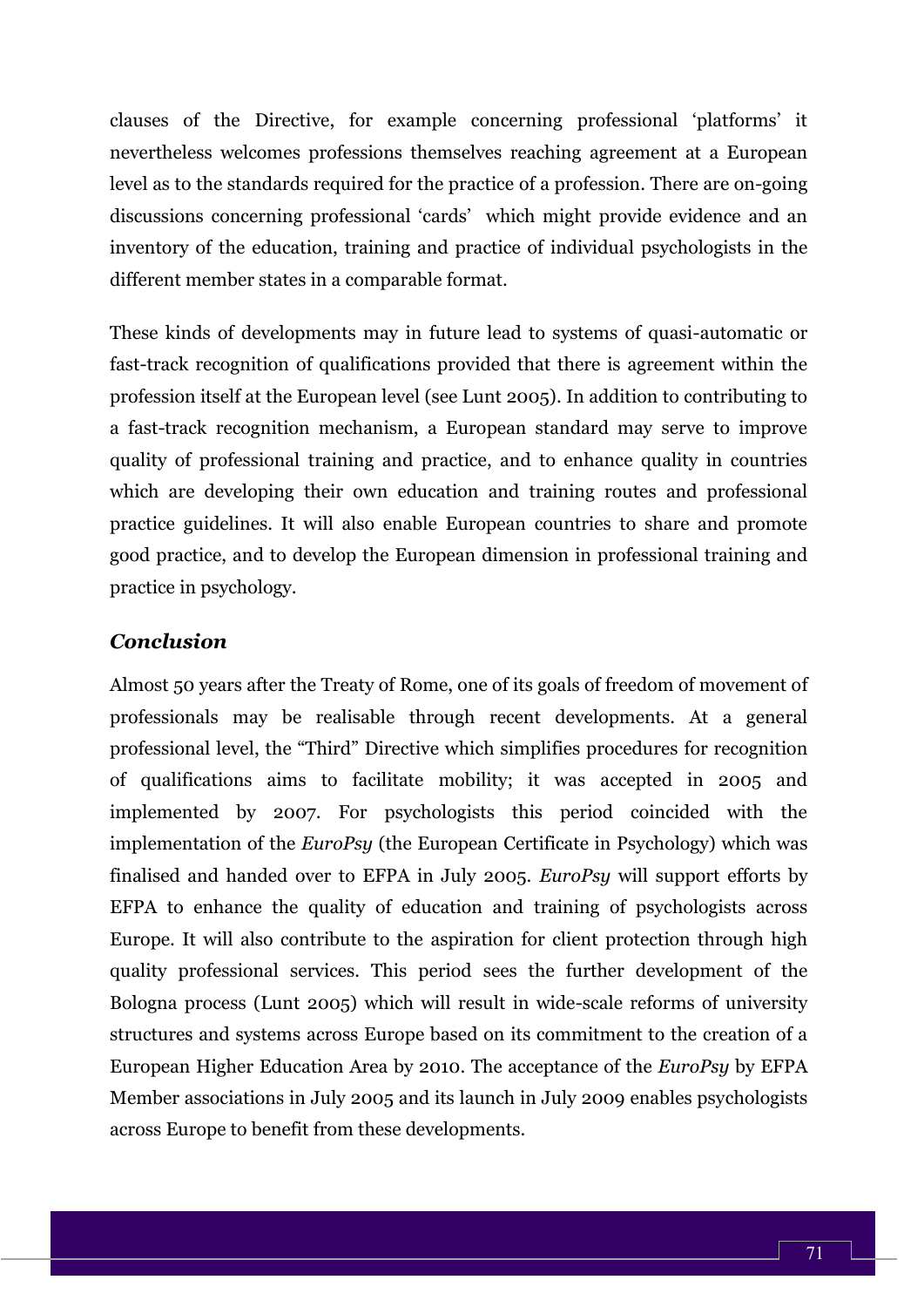### *\*1 EuroPsyT pr0ject team (1999-2001)*

Professor Dave Bartram (BPS, UK) Cand psych Jesper Döpping (DPF, Denmark) Professor Jim Georgas (University of Athens, Greece) Dr Stefan Jern (SPF, Sweden) Professor Remo Job (University of Padova, Italy) Professor Roger Lécuyer (University of Paris V, France) Professor Ingrid Lunt (Institute of Education, University of London, UK) project director Professor Steve Newstead (University of Plymouth, UK) Dr Pirkko Nieminen (PSYKONET, the University Network of Departments of Psychology in Finland, Finland) Torleiv Odland, (NPF, Norway) Professor Jose Maria Peiro (University of Valencia, Spain) Professor Ype Poortinga (University of Tilburg, Netherlands) Professor Robert Roe (NIP, Netherlands) Professor Bernhard Wilpert (Technical University of Berlin, Germany)

Also Ernst Hermann, Switzerland in early stages of the project

# *\*2 EuroPsy project team (2001-2005)*

Professor Dave Bartram (BPS, UK) Professor Eva Bamberg (University of Hamburg, Germany) Cand psych Birgitte Braüner (DPF, Denmark) Professor Jim Georgas (University of Athens, Greece) Professor Arne Holte (NPF, Norway)\* Dr Stefan Jern (SPF, Sweden) Professor Remo Job (University of Padova, Italy) Professor Roger Lécuyer (University of Paris V, France) Eur Ing Nigel Lloyd (CamProf UK) project co-ordinator Professor Ingrid Lunt (Institute of Education, University of London, UK) project director Dr Pirkko Nieminen (PSYKONET (the University Network of Departments of Psychology in Finland), Finland) Professor Jose Maria Peiro (University of Valencia, Spain) Professor Csaba Pleh (Budapest University of Technology and Economics, Hungary) Professor Robert Roe (NIP, Netherlands) Tuomo Tikkanen (President, EFPA)

\* Torleiv Odland (NPF, Norway) participated in the early stages of the project.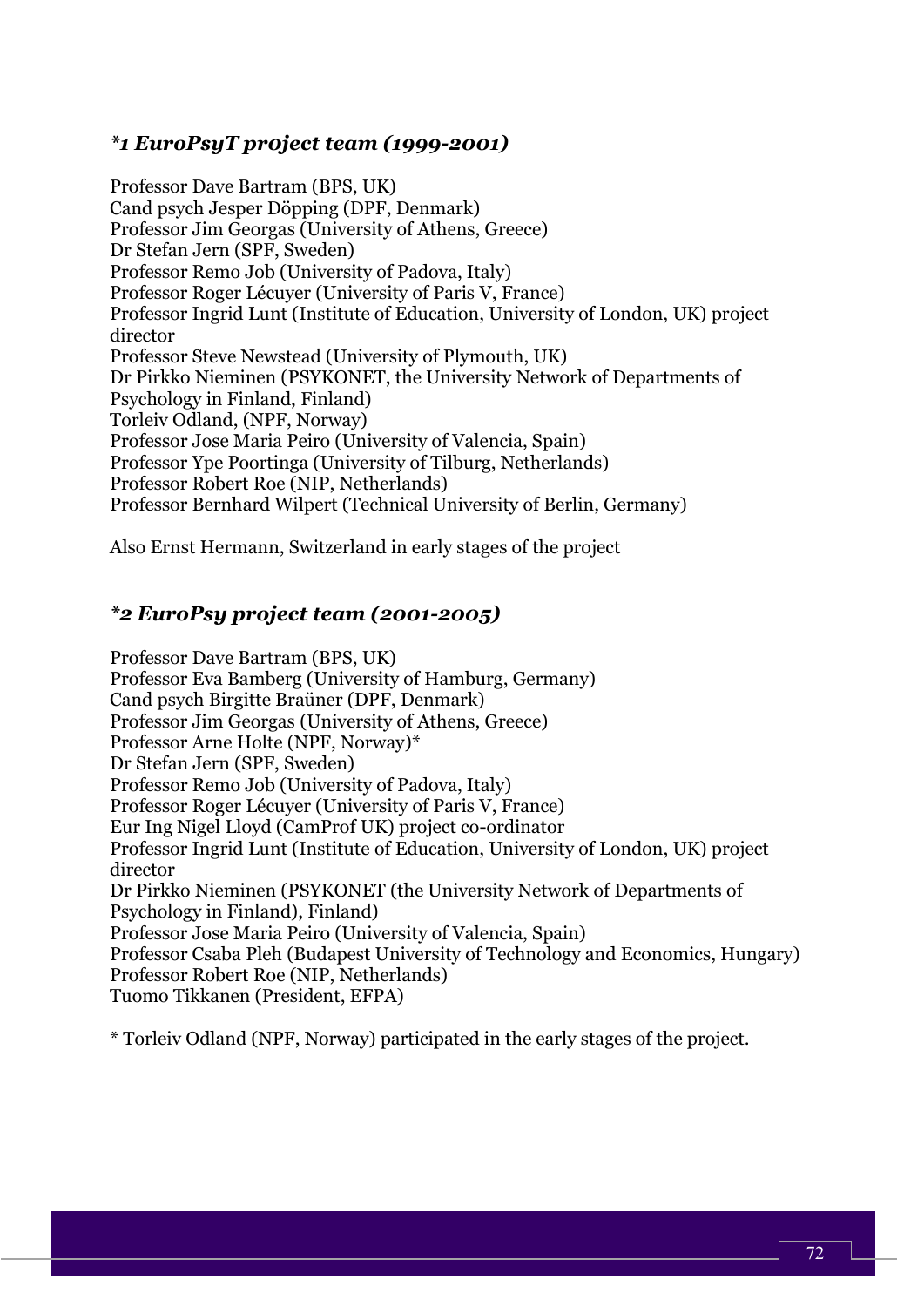## *\* 3 EuroPsy Steering Group (2006-2009)*

Professor Eva Bamberg (University of Hamburg, Germany) Professor Jim Georgas (University of Athens, Greece) Professor Arne Holte (NPF, Norway)\* Dr Stefan Jern (SPF, Sweden) Professor Remo Job (University of Padova, Italy) Professor Roger Lécuyer (University of Paris V, France) Professor Ingrid Lunt (University of Oxford, UK) Convenor of Steering Group Dr Pirkko Nieminen (PSYKONET (the University Network of Departments of Psychology in Finland), Finland) Professor Jose Maria Peiro (University of Valencia, Spain) Professor Csaba Pleh (Budapest University of Technology and Economics, Hungary) Professor Robert Roe (NIP, Netherlands) Professor Knud-Erik Sabroe (DPF, Denmark) Tuomo Tikkanen (President, EFPA) (until 2007)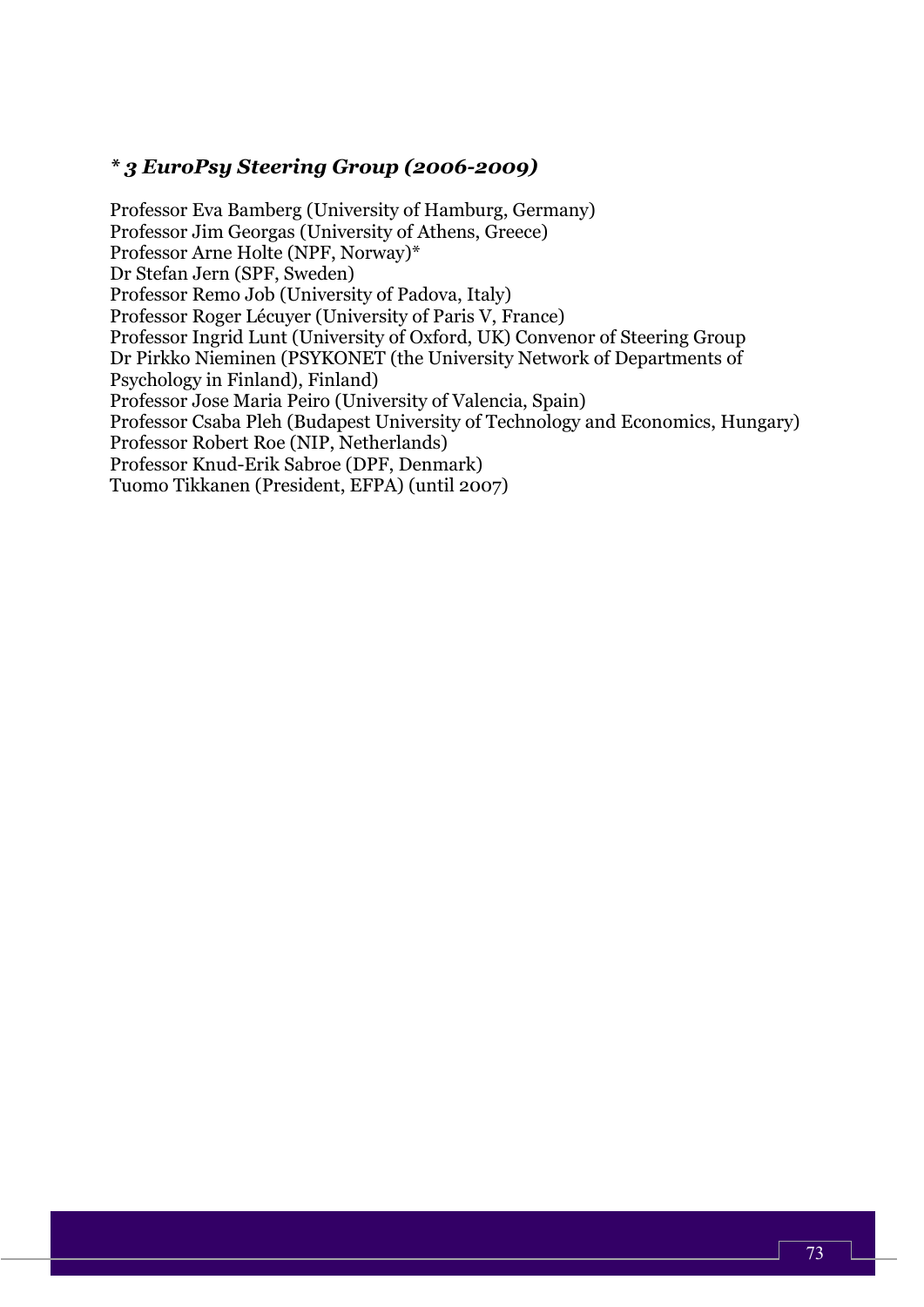# **Appendix VIII. Relevant publications**

Antalovits, M. & Pléh, C.S. (2004). *EuroPsy* az európai pszichológus diploma. (The European Diploma of Psychology). *Alkalmazott Pszichólogia* Vl 2, 20-43

Bartram, D. (1996). Occupational standards and competence-based qualifications for professional applied psychologists in the U.K. *The European Psychologist*, Vol. 1, 157-165.

Bartram, D. (2000a). *Higher education and the delivery of standards-based qualifications.* Unpublished paper.

Bartram, D. (2000b). *Standards-based qualifications*. Paper presented to the Leonardo Euro-Psych Project. London, May 20, 2000.

Bartram, D. & Roe, R.A. (2005). Definition and assessment of competences in the context of the European Diploma in Psychology. *The European Psychologist*, vol. 10, no. 2, 93-102

British Psychological Society Consultative Working Group for Occupational Standards in Applied Psychology (1998). *National Occupational Standards in Applied Psychology.* Leicester: British Psychological Society.

EFPPA (1990). *Optimal standards for the training of psychologists.* Brussels: EFPPA, booklet no.3.

EFPPA (1995). *MetaCode of Professional Ethics.* Brussels: EFPPA Booklet no. 5

ENOP (1998). *European curriculum in work and organizational psychology. Reference model and minimal standards.* Paris: ENOP / Maison des Sciences de l'Homme.

ENOP-EAWOP (2007). *Curriculum reference model with minimum standards for European W&O Psychology : Basic and Advanced*. Paris : ENOP/EAWOP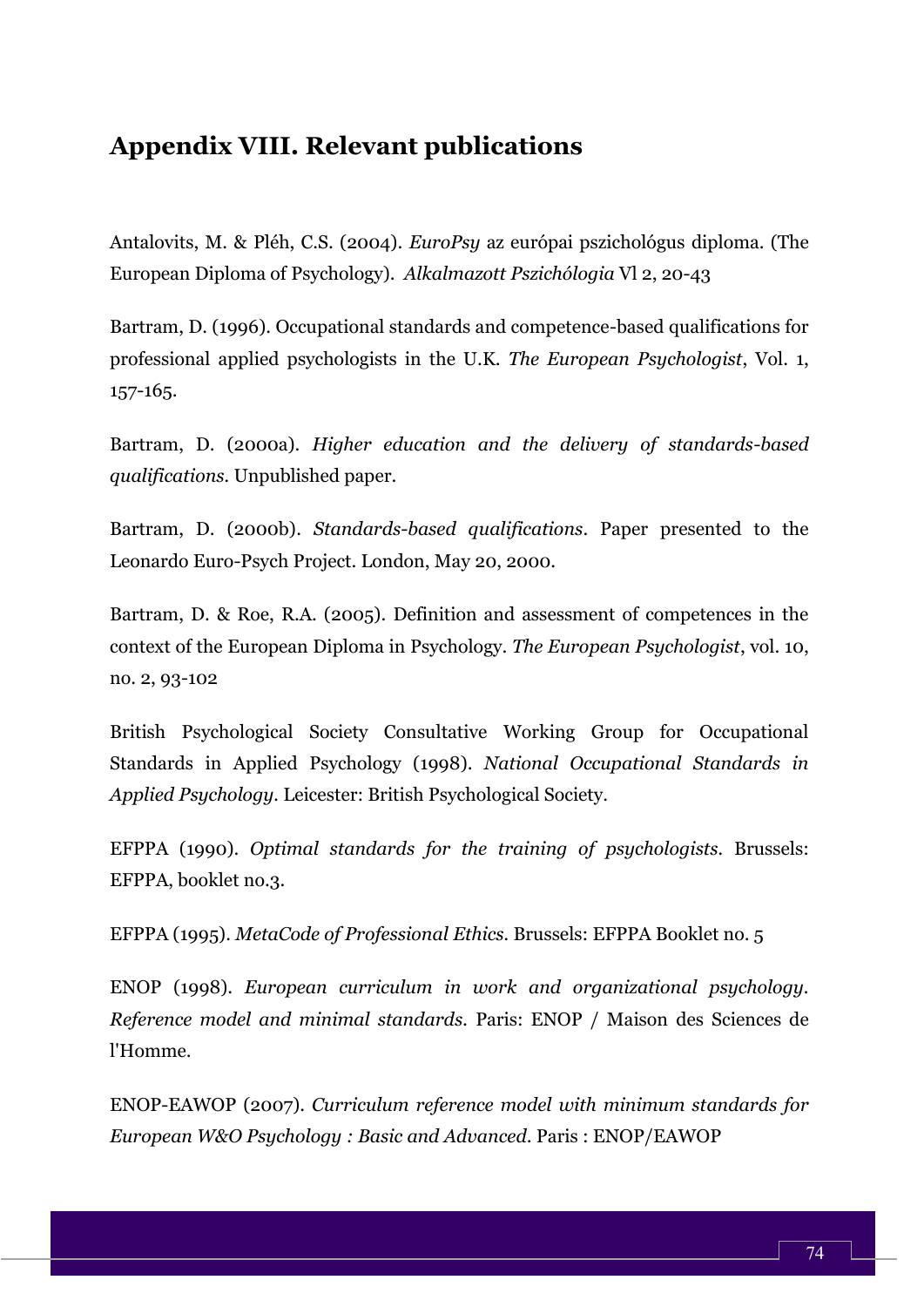Gauthier, J. (2002). Facilitating mobility for psychologists through a competencybased approach for regulation and accreditation: the Canadian experiment. *The European Psychologist*, Vol. 7 (3), 203-212.

Hall, J. and Lunt, I. (2005). Global mobility for psychologists : the role of psychology organisations in the USA, Canada and Europe. *The American Psychologist, Vol.* 60 (7), 712-726

Jern, S., Odland, T. and Nieminen, P. (2002). The equivalence framework in relationship to the basic training of psychologists and the specialisation training: the Nordic scene. *The European Psychologist*, Vol.7 (3), 213-220.

Lunt, I. (1997). Education and training for psychologists in Europe: optimal or minimal standards. *News from EFPPA.* December 1997, 6-10.

Lunt, I. (1998). Psychology in Europe: challenges and opportunities. *The European Psychologist*, Vol. 3 (2), 93-101.

Lunt, I. (2000). European project funded by the EU under the Leonardo da Vinci program. *The European Psychologist*, Vol. 5 (2), 162-164.

Lunt, I., Bartram, D., Döpping, J. Georgas, J., Jern, S., Job, R., Lecuyer, R., Newstead, S., Nieminen, P., Odland, S., Peiró, J.M., Poortinga, Y., Roe, R.A., Wilpert, B., Herman, E. (2001a). *EuroPsyT - a framework for education and training for psychologists in Europe*. Available from EFPA, Brussels.

Lunt, I., Baneke, R., Berdullas, M., Hansson, B. & Nevalainen, V. (2001b). *Laws and EFPA Regulations on EuroPsy for psychologists in European countries*. Brussels: EFPPA.

Lunt, I. (2002). A common European qualification? Editorial for special issue of *the European Psychologist*, Vol. 7 (3).

Lunt, I. (2002). A Common Framework for the training of psychologists in Europe. *The European Psychologist*, Vol. 7 (3), 180-191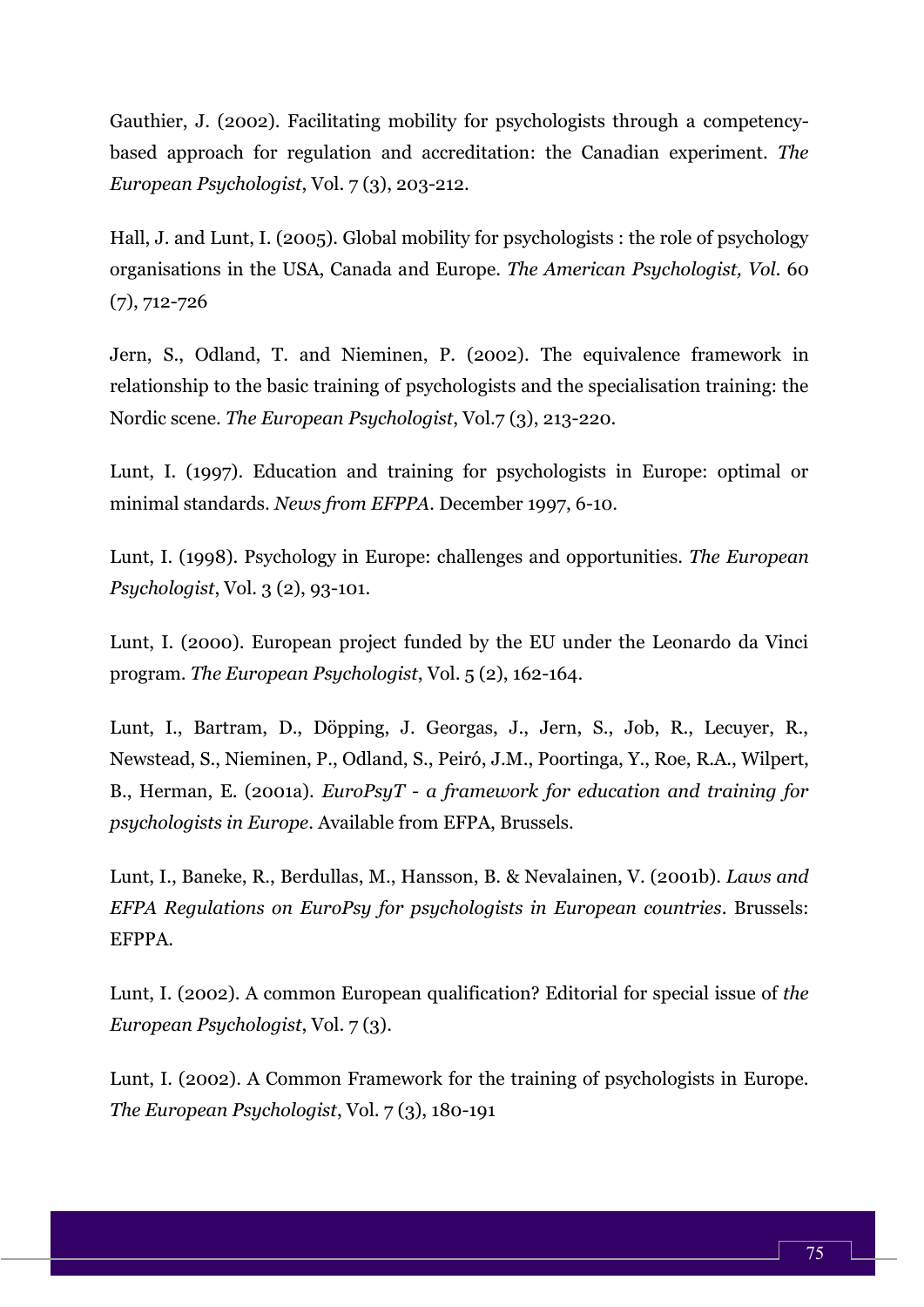Lunt, I. (2005). The Implications of the "Bologna process" for the development of a European Diploma in Psychology . *The European Psychologist*. Vol. 10 (2), 86-92

Lunt, I. (2008a). Professional mobility and quality assurance within the European Union in J. Hall and E. Altmaier (eds) *Global Promise. Quality Assurance and accountability in professional psychology*. New York: Oxford University Press

Lunt, I. (2008b). Psychologist qualifications in Europe: common standard for quality and mobility. *The Australian Psychologist* Vol. 43 (4), 222-230

Lunt I., Gorbena S., Job R., Lecuyer R., Peiro J.M. (2011) Tuning-*EuroPsy*: Reference Points for the Design and Delivery of Degree Programmes in Psychology. Publicaciones de la Universidad de Deusto.

Newstead, S. & Makinen, S. (1997). Psychology teaching in Europe. *The European Psychologist*, Vol. 2 (1), 3-10.

Peiró, J.M. (2003). La enseñanza de la Psicología en Europa. Un proyecto de Titulación Europea. [The teaching of Psychology in Europe. A European Certificate project]. *Papeles del Psicóolgo*, Vol. 86, 25-33.

Peiró, J.M. (2003). *La libre circulación de los psicólogos profesionales por Europa*. [Free mobility of profesional Psychology across Europe]. Collegio Oficial de Psicologos de Catalunya. Barcelona.

Peiró, J.M and Lunt I. (2002). The context for a European Framework for Psychologists' Training. *The European Psychologist*, Vol. 7 (3), 169-179.

Peterson, R.L., McHolland, J.D., Bent, R.J., Davis-Russell, E., Edwall, G.E., Polite, K., Singer, D.L., Stricker, G.(Eds). (1992). *The core curriculum in professional psychology.* Washington: American Psychological Association.

Pleh, C. (2003). *A pszichológiaoktatas kérdései* (Issues of psychology teaching). Budapest: Hungarian Psychological Association and Hungarian Accreditation Committee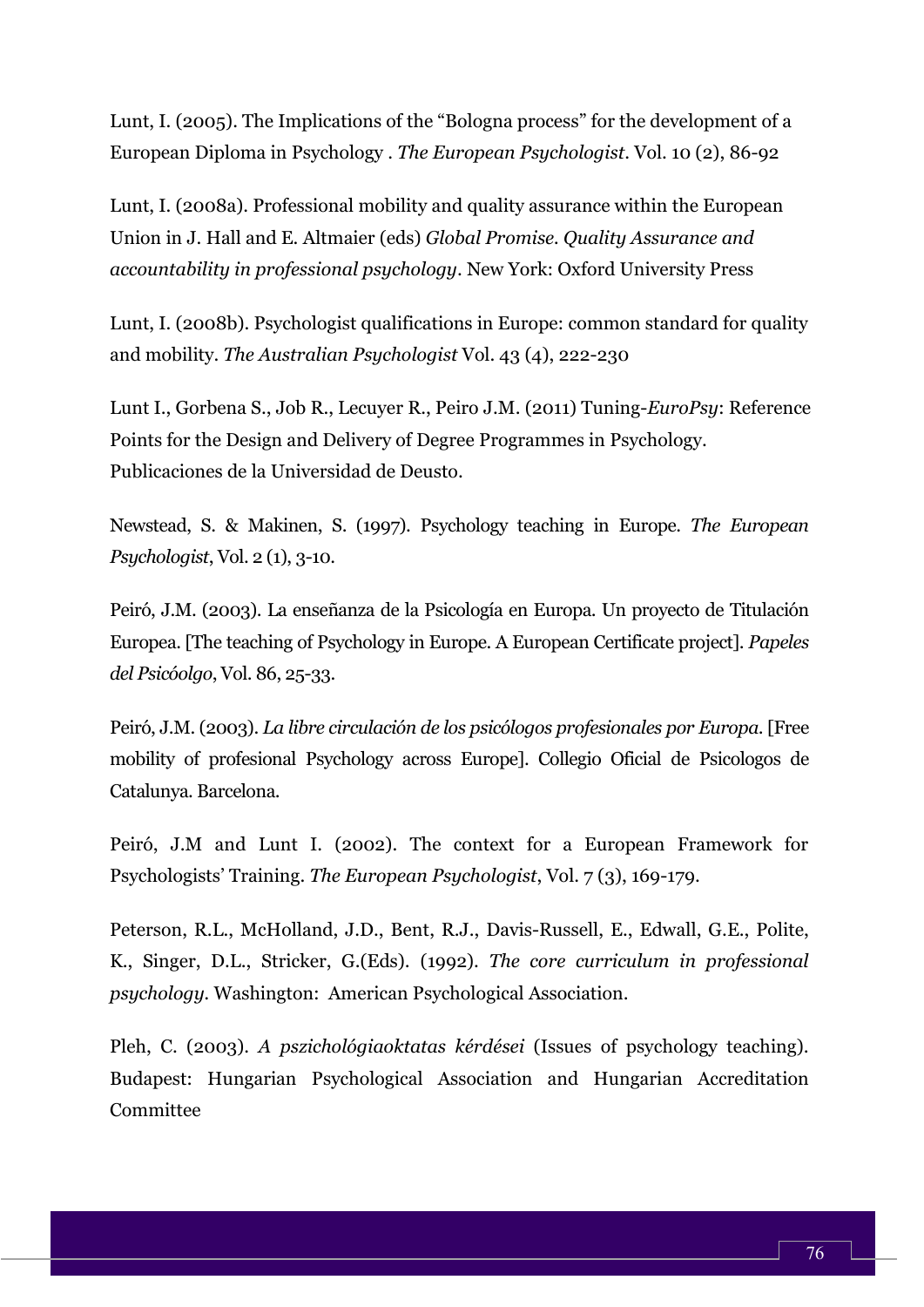Poortinga, Y.H. (2005).Balancing individual interests and quality of the profession in the formulation of professional standards. *The European Psychologist. Vol*. 10 (2), 103-109.

Pulverich, G. (ed.) (1997). *Inventory of EFPA Regulations on EuroPsy in the field of psychology in European countries*. Bonn: Deutscher Psychologie Verlag.

Roe, R.A., Coetsier, P., Levy-Leboyer, C., Peiró, J.M., Wilpert B. (1994). The teaching of Work and Organizational Psychology in Europe. Towards the development of a Reference Model. *The European Work & Organizational Psychologist*, Vol. 4 (4), 355-365.

Roe, R.A. (2002). What makes a competent psychologist? *The European Psychologist*, Vol. 7 (3), 192-203.

Wilpert B. (2002). Projecting a European Diploma in Psychology. *The European Psychologist*, Vol.7 (3), 221-225.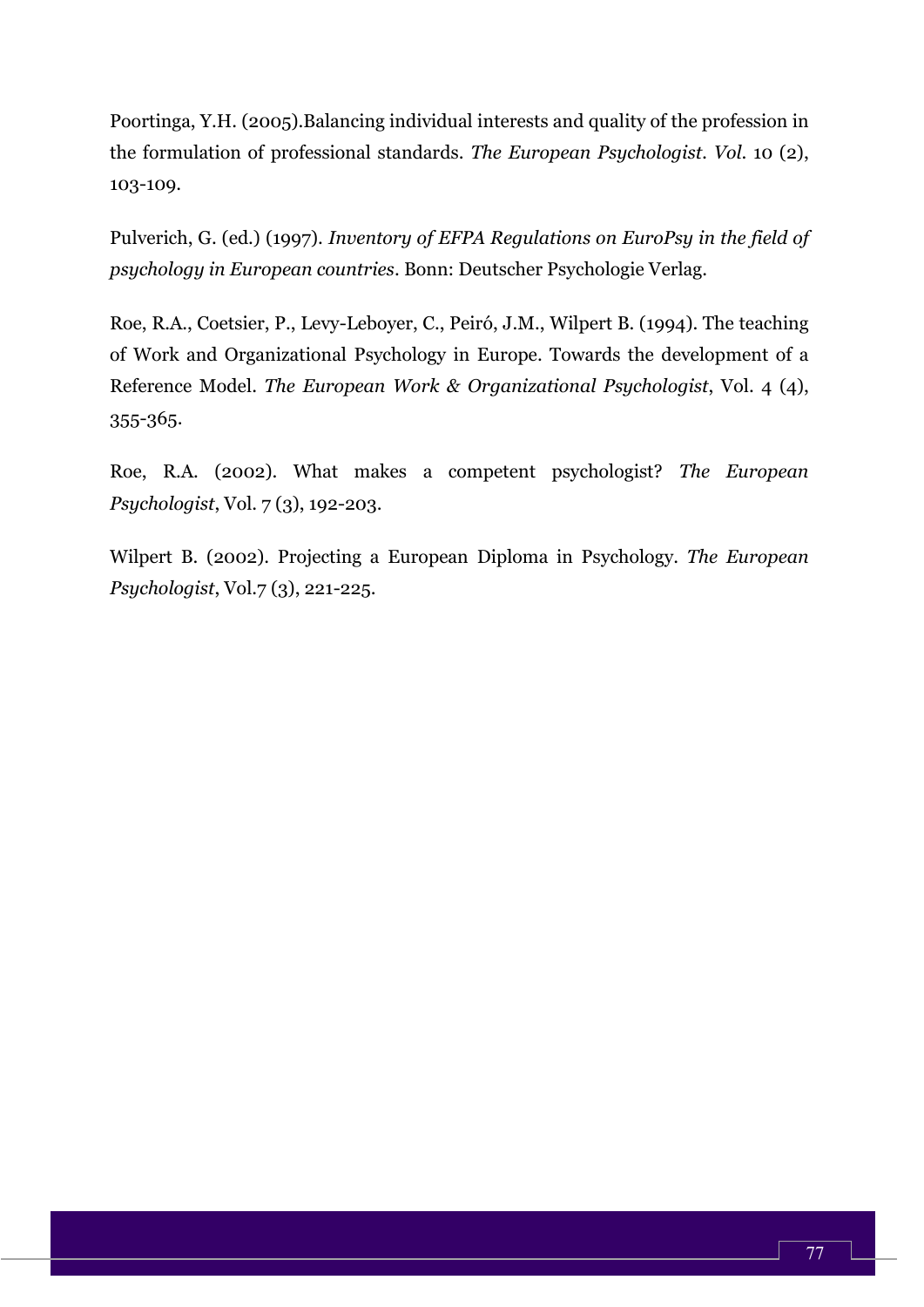# **History of Changes**

A review of the regulations took place in 2013. Please see below amendments to the regulations since 2015:

#### *December 2021 Virtual General Assembly*

1. The word 'recognition' was changed to 'approval', and 'recognised' to 'approved' throughout the document (pg. 22 Article 38, pg.26 Annex I, pg.29 Annex II)

2. The wording on p. 62 (Information about supervisor category):"For developmental, comparative and statistical reasons the Register will contain information about the supervisor category of the supervised practice" was replaced with "For developmental, comparative and statistical reasons the annual report will contain information about the supervisor category of the supervised practice on country level." The following sentence "In cases where the supervisee has more than one supervisor (e. g. problem based learning), the category of the supervisor who supervised most of the supervised practice will be listed" was removed.

3. The wording referring to Personal/professional development: On p.30 (Requirements for CPD for specialist certificate in work and organisational psychology):"3. Requirements on continuing professional development ….. personal professional development at the moment of application, ….. continuous personal development activities." was replaced with "3. Requirements on continuing professional development ….. personal/professional development at the moment of application….. continuous personal/professional development activities."; on p. 57 (Application form for extension of the EuroPsy certificate): "5. Personal professional development" was replaced with "5. Professional development"; On p. 67 (Appendix VI): " work experience and personal professional development" was replaced with "work experience and professional development"; and on p. 67 (Heading) - Personal professional development" was replaced with "Professional development".

4. The wording on work experience hours: On p. 57 (Information on application form for extension of the EuroPsy): "4. Work experience (min. 400 hours within the past 5 years) " was replaced with "4. Work experience (not less than 400 hours per year averaged over a period of not less than 4 years over the period of the last seven years min. 400 hours within the past 5 years)"

### *July 2019 General Assembly Moscow*

1. The wording using current/past tense: On p.4 (Preamble):"a total overhaul of the system of university education across Europe is currently taking place." was replaced with "a total overhaul of the system of university education across Europe took place"; On p.4 and p.5:"After 20 years the General Directive 89/48/EC which has provided the framework ….. has been replaced by a new Directive 2 005/36/EC, adopted in September 2005, which is in process of implementation (2007) across the twenty seven countries of the EU." was replaced with "After 20 years the General Directive 89/48/EC that provided the framework for professions was replaced by Directive 2005/36/EC, adopted in September 2005." ; on P.12 (Article 10)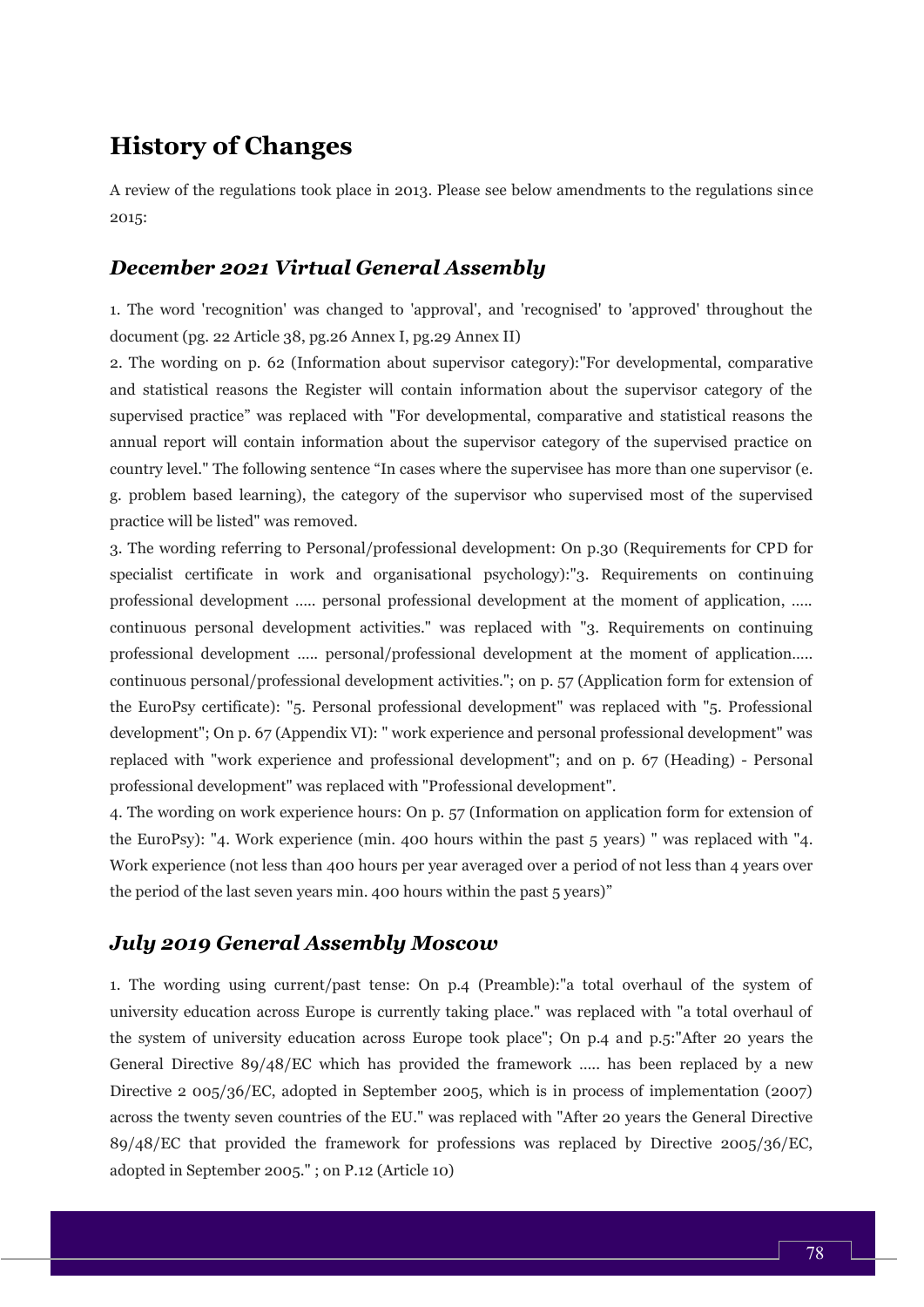2. The wording on dependent/independent practice: "The Registered EuroPsy Psychologist is considered qualified for supervised and/or dependent practice" was replaced with "The Registered EuroPsy Psychologist is considered qualified for independent practice".

3. On p. 23 (Article 39):"These Regulations can be extended with rules on Specialist Certificates in designated fields of psychology, which can only to be obtained by holders of the basic EuroPsy Certificate." was replaced with "These Regulations can be extended with rules on Specialist Certificates in designated fields of psychology, which can only be obtained by holders of the basic EuroPsy Certificate."

4. Removal of article on pg.22 (Article 38d):"d) All transitional arrangements will end in July 2020". Article 38e therefore became Article 38d

### *July 2017 General Assembly Amsterdam*

1. The wording including reference to ECTS: On p. 26 (Annex I. Requirements for the Specialist Certificate in Psychotherapy): "a. At least 400 hours of further study (16 ECTS)" was replaced with "a. At least 90 ECTS of further study, of which 400 hours should be devoted to theory".

#### *July 2015 General Assembly Milan*

1. The wording replacing the terms "professional contexts", "generic contexts" with "field of practice" and "recognised fields" on pp. 7 (text and footnote), 13 (Article 13), 20 (Articles 24 and 25), 32, 33, 42, 43,38, 45, 47, 48, 53, 54, 55, 56, 59,60, 61, 62 and 63.